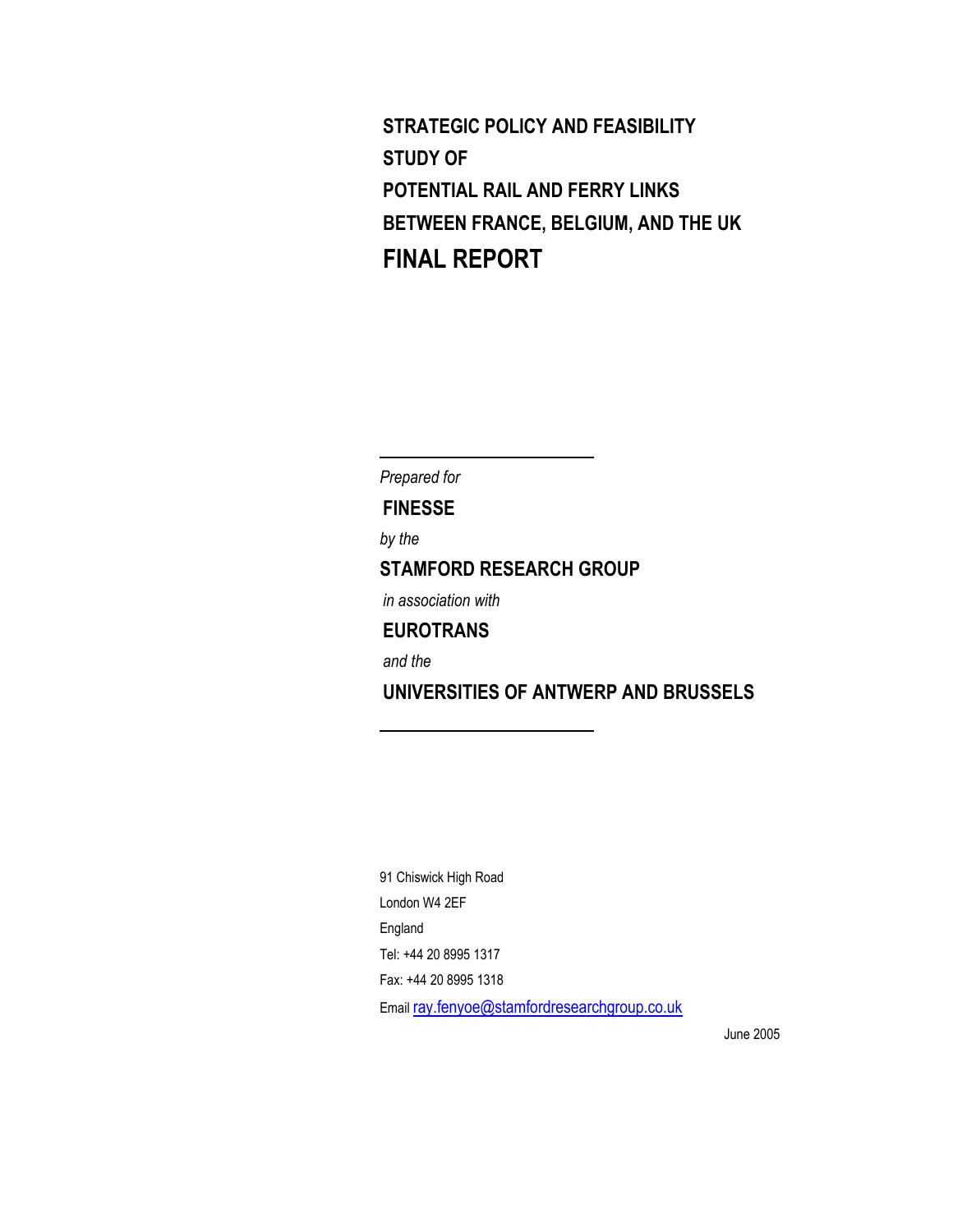| <b>Contents</b> |                                                                           |    |
|-----------------|---------------------------------------------------------------------------|----|
| 1               | <b>OBJECTIVES</b>                                                         | 1  |
| $\overline{2}$  | <b>INTRODUCTION</b>                                                       | 3  |
| 3               | THE FINESSE CONCEPT                                                       | 6  |
|                 | 3.1. Introduction                                                         | 6  |
|                 | 3.2. Concept evolution                                                    | 6  |
|                 | 3.3. The potential for rail freight/intermodal services                   | 12 |
|                 | 3.4. Public strategy implications                                         | 13 |
|                 | 3.5. Justification for the FINESSE concept                                | 16 |
|                 | 3.6. Development stages                                                   | 19 |
|                 | 3.7. Strategy development                                                 | 20 |
|                 | 3.8. The FINESSE business plan                                            | 22 |
|                 | 3.9. UK Gateway Pilots                                                    | 23 |
| 4               | <b>PUBLIC POLICY</b>                                                      | 30 |
|                 | 4.1. European Union strategies for railfreight and the rail network       | 30 |
|                 | 4.2. National/regional/port railfreight and network issues and strategies | 32 |
| 5               | <b>MARKETS</b>                                                            | 41 |
|                 | 5.1. Market structure                                                     | 41 |
|                 | 5.2. Modal Competition                                                    | 44 |
|                 | 5.3. Modal costs                                                          | 46 |
|                 | 5.4. Attitudes and preferences                                            | 51 |
| 6               | <b>RAIL OPERATIONAL AND MARKET ISSUES</b>                                 | 56 |
|                 | 6.1. Rail business structures                                             | 56 |
|                 | 6.2. Train Ferry Markets and Applications                                 | 58 |
| 7               | <b>COMPARATIVE EXTERNAL COSTS</b>                                         | 60 |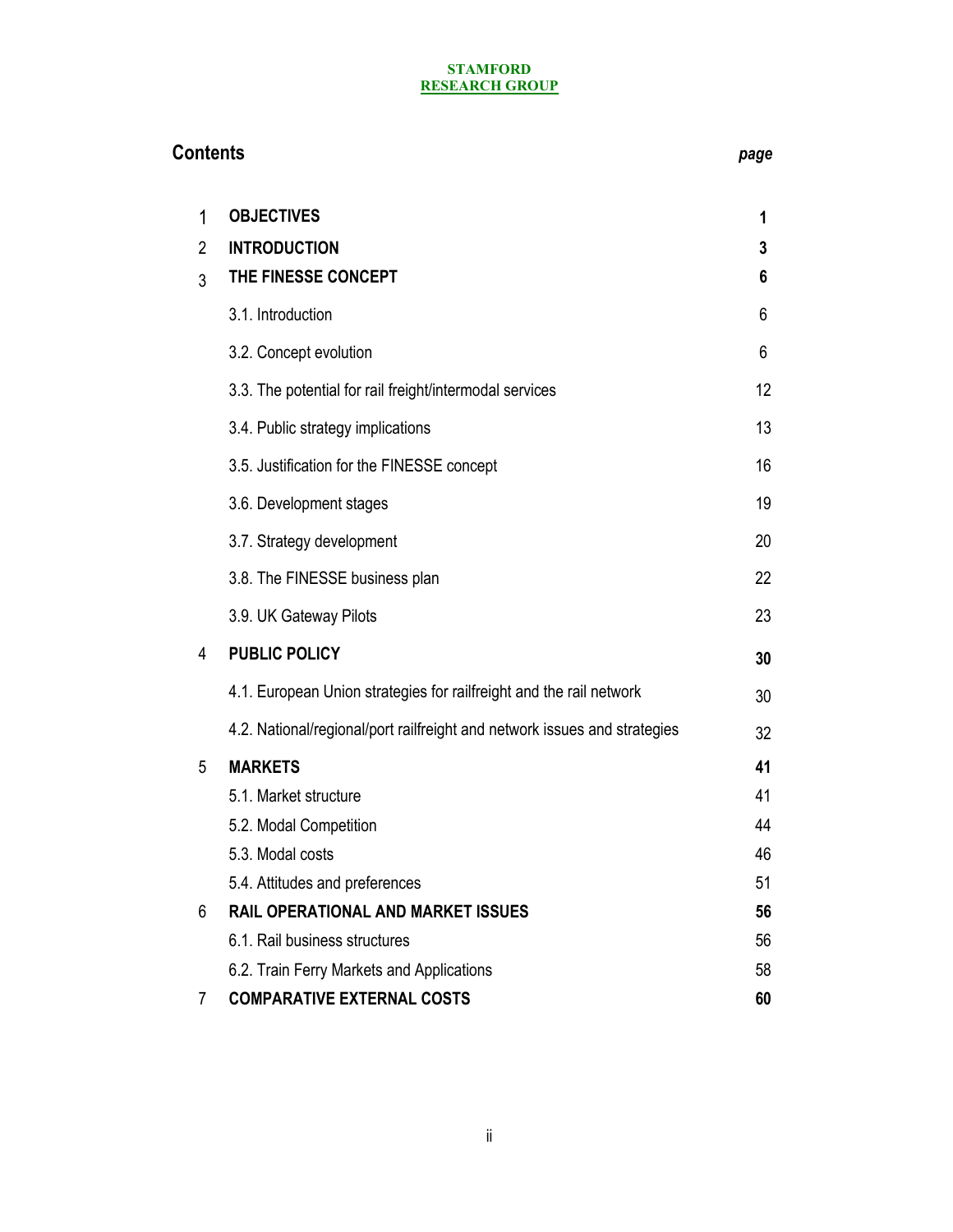# **TECHNICAL REPORT**

| <b>Technical Paper</b>               | <b>Authors</b>                                                                           |
|--------------------------------------|------------------------------------------------------------------------------------------|
| Introduction to the Technical Report | Ray Fenyoe                                                                               |
| 1 EU Rail Policy and Network         | Jan de Haan, Gerald Barton                                                               |
| 2 UK Rail Policy and Network         | Gerald Barton. Julia Miller                                                              |
| 3 FR Rail Policy and Network         | Jean-Luc Fouquart                                                                        |
| 4 BE Rail Policy and Network         | Elvira Haezendonck, Michaël Dooms                                                        |
| 5 FINESSE Ports                      | Elvira Haezendonck, Michaël Dooms, Jean-Luc<br>Fouquart, Neil Crossland, Ray Fenyoe      |
| 6 Traffic and Forecasts              | Ray Fenyoe                                                                               |
| 7 Modal Competition                  | Ray Fenyoe                                                                               |
| 8 Rail Markets                       | Ray Fenyoe, Gerald Barton. Julia Miller, Neil Crossland                                  |
| 9 Modal Costs                        | Jonathan Packer                                                                          |
| 10 Train Ferries                     | Ray Fenyoe, Julia Miller                                                                 |
| 11 Market Survey UK                  | Julia Miller                                                                             |
| 12 Market Survey France              | Jean-Luc Fouquart                                                                        |
| 13 Market Survey Belgium             | Elvira Haezendonck, Michael Dooms                                                        |
| 14 External Costs                    | Michaël Dooms, Ray Fenyoe                                                                |
| 15 Expert Panel                      | Herve Arki, Tony Berkeley, Hen Gerritse, Phil<br>Goodwin, Koen Kerckaert, Cathy Macharis |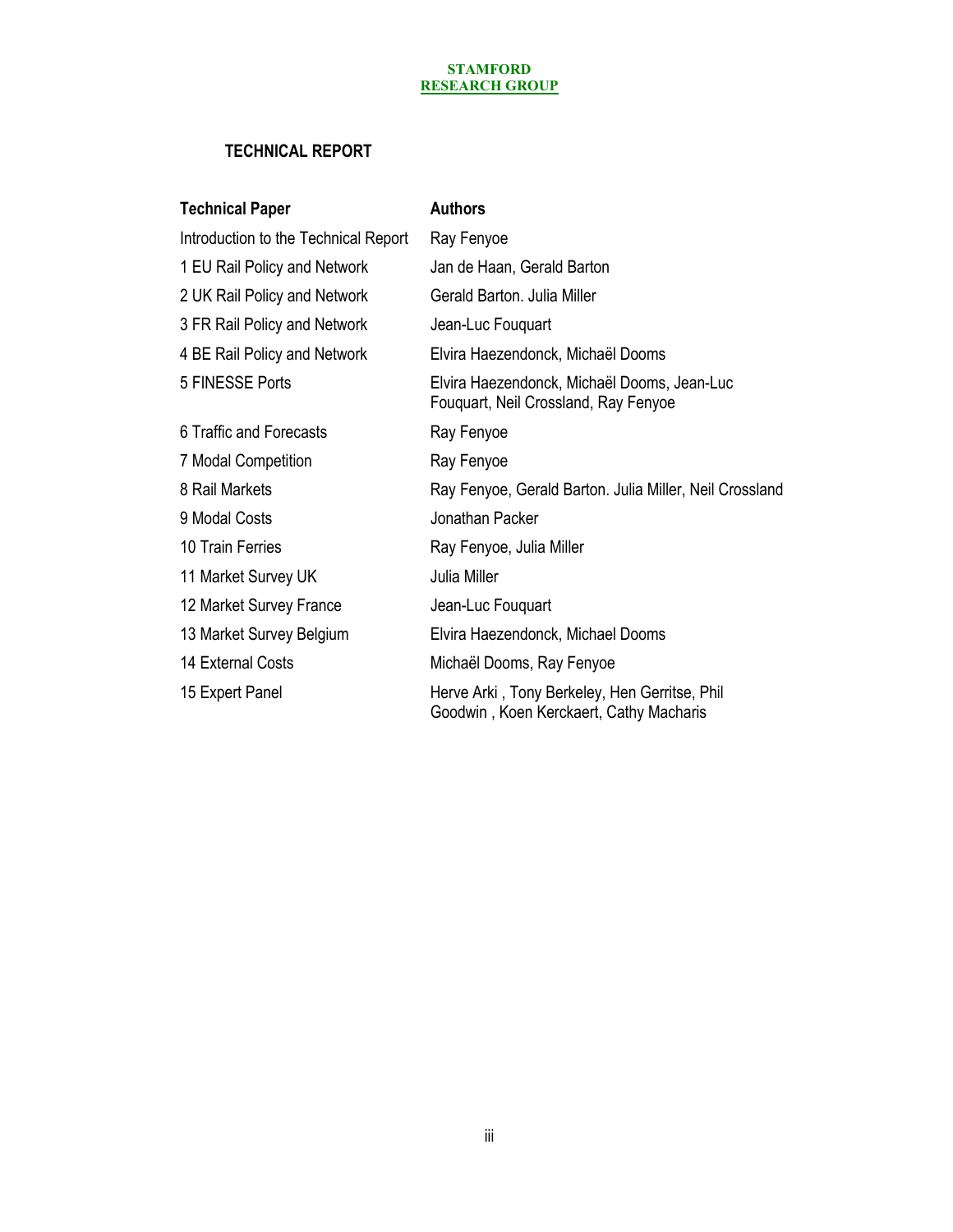# **1. Objectives**

The transnational Freight Intermodality and Exchange on Seas & Straits in Europe (FINESSE) project is aimed at the development of *innovative and sustainable* intermodal freight transport services between the UK and mainland Europe via Kent and Nord Pas de Calais/Flanders, using intermodal rail and ferry technology. The underlying policy objective is to shift freight from road to rail *on this freight corridor*.

The Objectives of the study were to:

- Examine the *policy* and *market* environment within which intermodal rail and ferry services could be launched on the Dover Straits freight corridor between the UK and mainland Europe, involving the Ports of Zeebrugge, Boulogne, Calais, Dunkerque and Dover;
- Establish the key issues relating to the rail network, land availability and other surface access in the hinterlands of the above ports.
- Provide the FINESSE project with the information it requires to develop detailed business plans for services, secure operators, examine funding issues for specific services and develop an Action Plan leading to the launch of the services themselves, where feasible, between Belgium and Dover, and between Boulogne, Calais, and Dunkerque and Dover.

Answers to the following key questions were required:

- What are the potential options for developing services, using intermodal rail and ferry technology, on the corridor?
- What are the technical and economic/commercial issues that may affect the service option(s) and which of the options are most likely to be feasible?
- Are there spatial constraints in the ports that limit options?
- What is the capital cost of any infrastructure work required at the ports to allow the launch of the service(s)?
- What are the capital costs of infrastructure work on the wider rail network?
- Are the service(s) likely to be commercially viable in the medium (2-5 years after launch) to long term (5+ years after launch)?
- What would the wider impacts be of the launch of the service(s) e.g. environmental impacts and impacts on levels of employment and added value?

Project partners and the main general cargo routes linking France and Belgium with Great Britain are shown on the map overleaf.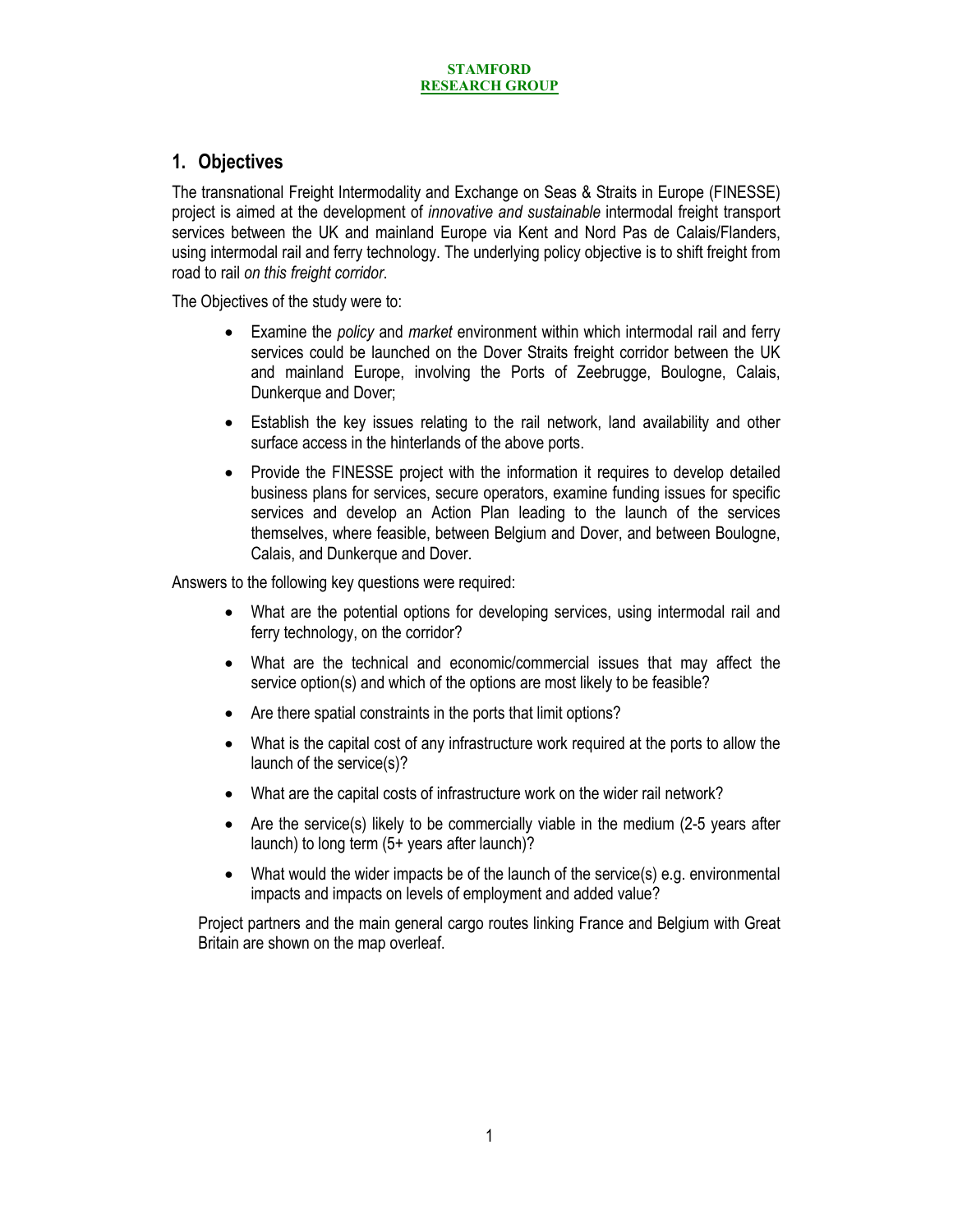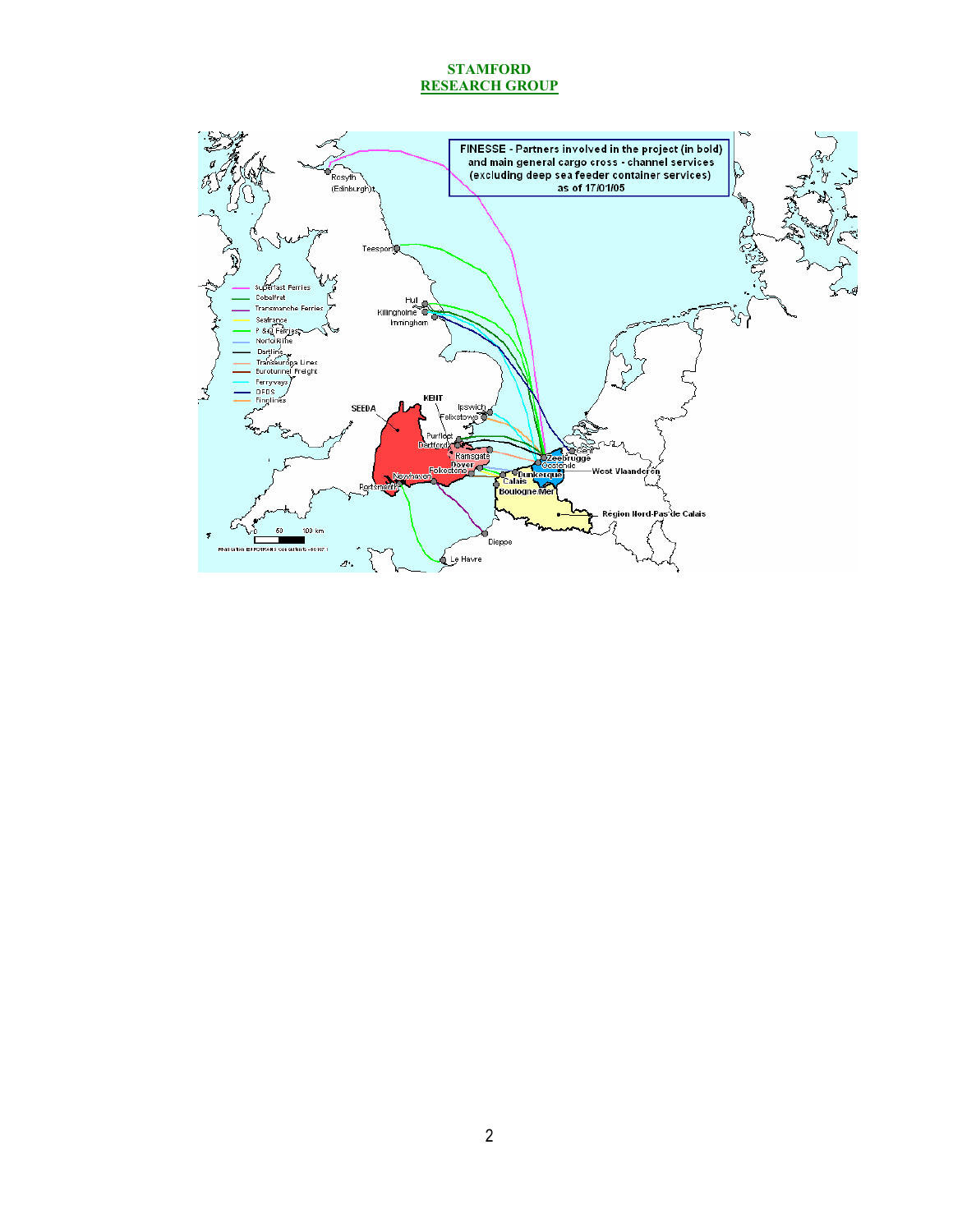# **2. Introduction**

The conclusions of our study are presented in the Progress Report, and provide a workable solution to the questions posed by the study objectives. They have been developed from the Technical Report, which includes fourteen detailed technical papers (summarised at the end of this Introduction) each of which analyses a particular issue relating to the development of rail linked port services for Europe-UK traffic. The transnational consultants led by Jean-Luc Fouquart, Michaël Dooms, and Ray Fenyoe developed the conclusions presented in this Main Report. The study meets the Objectives specified above, and provides recommendations for an Action Plan and the further development of the Project.

This main report is structured as follows:

### **Chapter 1: Objectives**

The *Objectives* set by the FINESSE partnership have been identified in Chapter 1. They formed the basis for the Terms of Reference for the study, and the analysis and results are firmly based on the requirements identified in these objectives.

### **Chapter 2: Introduction**

### **Chapter 3: The FINESSE concept**

Our approach to the study was to examine all possible physical options for rail/sea services within the Terms of Reference, taking into account all factors affecting their potential viability, and to develop a workable rail/sea concept from this assessment.

The logic used to develop this workable concept is presented as *How the FINESSE concept was developed* at the beginning of Chapter 3, and includes a description of the physical transport units involved both in combined transport and in competing all-road moves. The remainder of the chapter is dedicated to a fuller description of how the concept would work, how it would be phased, and what traffic volumes might reasonably be targeted on potential routes, which are themselves identified.

The *Public Strategy implications* of the concept are discussed, demonstrating the way in which the concept meets EU and other strategic objectives for modal shift from road to rail and therefore how partners should seek support for their attempts to further the stated aims of public policy.

In the *Future development of the FINESSE concept* subsection, the bones of the concept are fleshed out and its advantages more fully explained. The *Development stages* are identified and described, and the rationale behind the phasing explained.

The *Strategy development* subsection presents an Action Plan for the strategic commercial development of the concept as required by the Terms of Reference: that is, a description of the steps required to implement the concept. Here, strategy refers to the steps by which a commercial proposal can be implemented rather than the steps that might be taken by public authorities to implement public policies.

The remaining subsections deal with specific broad areas or issues having a bearing on the development of the concept.

### **Chapter 4: Public policy**

*Public policy* on sustainable distribution, modal shift from road to rail (and water), and towards the rail and combined transport industry, is discussed at EU, national, and regional level in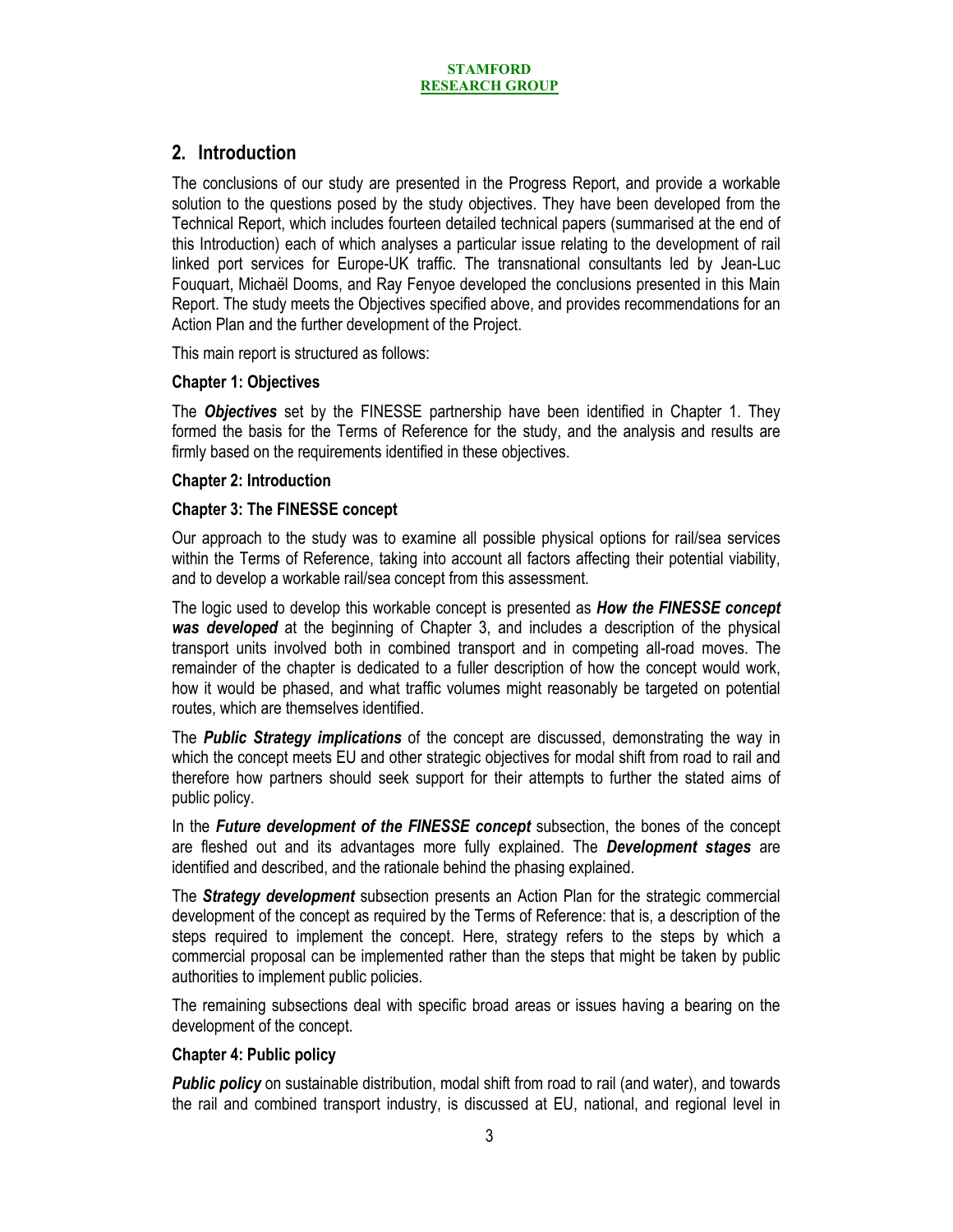Chapter 4. The apparently contradictory short-term effects of some of these policies are identified, and the distinct position held by the UK Government highlighted.

Chapter 4 also describes the programmes public authorities have developed in support of their strategies, and the institutions involved in their implementation.

At national level and below it is impossible to discuss public policy towards rail networks without at the same time discussing the actual physical characteristics of the national and port rail systems, so that Chapter 4 also covers the physical issues around rail networks.

The particular issues relating to the UK rail network have a tremendous impact on the possible development of UK-associated rail/sea services and are explained in some detail, as FINESSE cannot meet its objectives without a clear understanding of the limitations of the UK rail network and the need for its enhancement.

### **Chapter 5: Markets**

Chapter 5 identifies the key characteristics of the FINESSE target market. It quantifies the size of the market and identifies key UK trade partners, as well as the inland regional destinations of European cargo within the UK. It forecasts the growth of the market, and describes the nature of modal competition and its results. Chapter 5 also explains the importance of geographical relationships in determining modal choices for trade.

The general issues of competitiveness of rail-based solutions against all-road in the principal cross-Channel market any FINESSE option would compete in are covered.

Chapter 5 includes the cost analyses, in which the costs associated with different vessel option for the cross-Channel move are compared, together with the rationale for the choices made in developing the "FINESSE concept" in Chapter 3. It also includes a detailed analysis of the actual cost of a through move from inland Continental origin to inland UK destination using different modal options and routings, which lays bare the critical importance of the geographical relationship between the two in determining modes and routes.

Chapter 5 concludes with a very important part of the study: the results of a market survey carried out in the UK, France, Belgium, and elsewhere in Europe, designed to identify the reasons for modal and route choices as seen by the market itself. This survey focused on competition between combined transport and all-road services, and tested market responses to the "FINESSE concept".

### **Chapter 6: Rail operational and market issues**

Chapter 6 covers rail business structures, explaining different types of existing rail offers and their operational implications, and examining existing markets for rail offers through the Channel Tunnel.

The chapter also examines the historical train ferry operation between Dover and Dunkerque, provides an analysis of specific rail/combined transport markets, and includes a review of world train ferry operations.

### **Chapter 7: Comparative external costs**

Chapter 7 identifies the potential environmental and social benefits of a modal shift from road to rail, a key objective of the FINESSE project. It quantifies the difference between the costs imposed on society by combined transport and all-road operations, and demonstrates the circumstances in which combined transport is more environmentally friendly than road.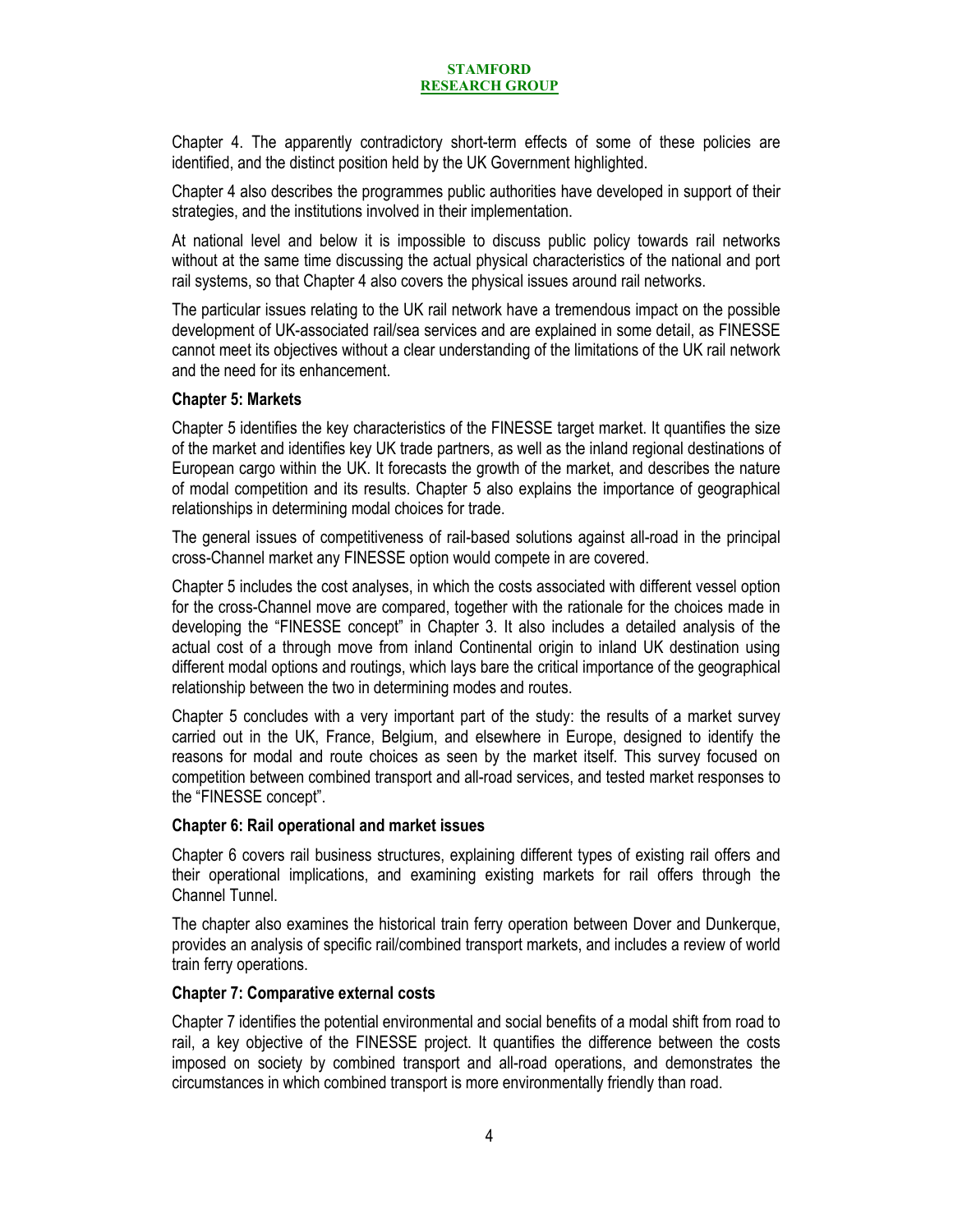The links between the major sections of this main Report and the Technical Report are shown below:

| <b>Topic</b>                               | <b>Description</b>                                                                         | <b>Technical</b><br>Paper | <b>Principal Authors</b>                                                             |
|--------------------------------------------|--------------------------------------------------------------------------------------------|---------------------------|--------------------------------------------------------------------------------------|
| <b>Public</b><br>policy                    | European Union strategies for rail and intermodal traffic:<br>rail networks and equipment  |                           | Jan de Haan, Gerald Barton                                                           |
|                                            | National strategies for rail and for sustainable freight<br>transport                      | 2,3,4                     | Elvira Haezendonck, Michaël Dooms, Jean-Luc Fouquart, Gerald<br>Barton, Julia Miller |
| <b>Markets</b>                             | Current and future structure of UK/Continent trade and<br>traffic                          | 6                         | Ray Fenyoe                                                                           |
|                                            | Modal choices and competition (road/rail/sea)                                              |                           | Ray Fenyoe                                                                           |
|                                            | Comparative evaluation of cross-Channel freight options                                    | 9                         | Jonathan Packer                                                                      |
|                                            | Market attitudes to cross-Channel freight options                                          | 11, 12, 13                | Elvira Haezendonck, Michaël Dooms, Jean-Luc Fouquart, Julia<br>Miller                |
| Rail                                       | European and national rail operation: commercial issues                                    | 8                         | Ray Fenyoe, Gerald Barton. Julia Miller, Neil Crossland                              |
| operational<br>and market<br><b>issues</b> | Dunkerque, Calais, Boulogne, Zeebrugge, and Dover  <br>ports: rail networks and operations | -5                        | Elvira Haezendonck, Michaël Dooms, Jean-Luc Fouquart, Neil<br>Crossland, Ray Fenyoe  |
|                                            | Global assessment of train ferry markets and operations                                    | 10                        | Ray Fenyoe                                                                           |
|                                            | Dover/Dunkerque train ferry operation and markets                                          | 10                        | Julia Miller                                                                         |
| <b>External</b><br>Costs                   | Comparative<br>evaluation<br>οf<br>external<br>costs<br>and<br>environmental impact        | 14                        | Michaël Dooms                                                                        |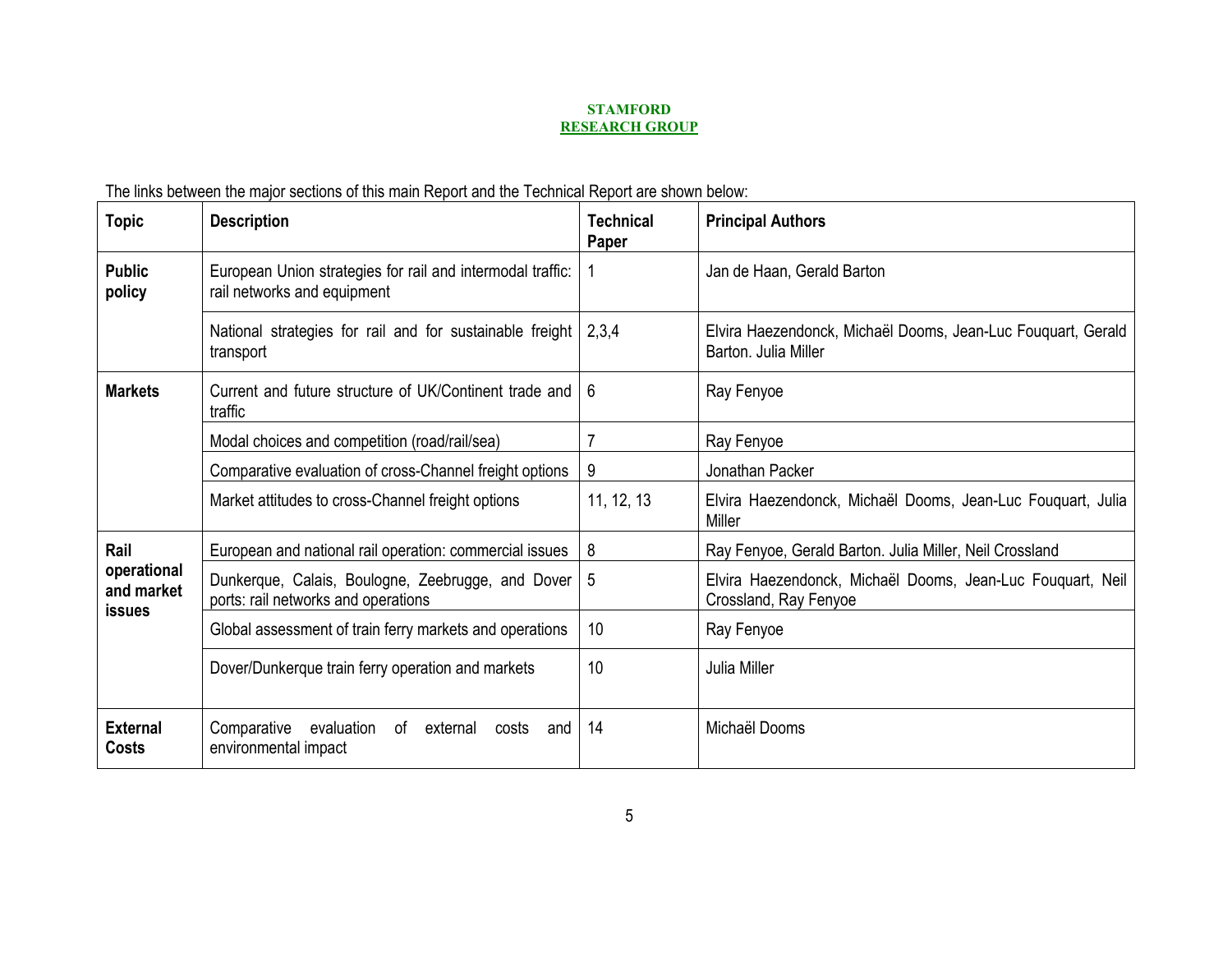# **3. The FINESSE Concept**

# **3.1. Introduction**

This chapter describes the evolution of the FINESSE concept developed in response to the Objectives of the FINESSE project, and our proposals for carrying it forward.

The Objectives of the FINESSE project are:

• *to develop an Action Plan for the development of innovative and sustainable intermodal freight transport services between Kent and Nord Pas de Calais/Flanders and hence to wider European destinations, using intermodal rail and ferry technology.* 

|     | <b>Section title</b>                                           | <b>Description</b>                                                                  |
|-----|----------------------------------------------------------------|-------------------------------------------------------------------------------------|
| 3.2 | Concept evolution                                              | The steps towards the development of the concept                                    |
| 3.3 | potential<br>for<br>rail<br>The<br>freight/intermodal services | Target market sizes in France, Belgium, and UK                                      |
| 3.4 | Public strategy implications                                   | Strategic action required to support the concept                                    |
| 3.5 | Justification<br>the<br>for<br>FINESSE concept                 | More detailed explanation of the rationale for the concept<br>and its justification |
| 3.6 | Development stages                                             | Project staging and future development                                              |
| 3.7 | Strategy development                                           | How to make the concept work- a new promotion agency                                |
| 3.8 | <b>FINESSE</b><br>The.<br>business<br>plan                     | Agency functions and finance                                                        |
| 3.9 | <b>UK Gateway Pilots</b>                                       | Suggested pilot projects for the new agency to develop                              |

The structure and contents of this chapter are described below

# **3.2. Concept evolution**

The steps towards the development of the concept are set out below.

|   | The FINESSE project aims & objectives                                  |
|---|------------------------------------------------------------------------|
|   | Type of rail service to be used - train ferry or partial rail services |
|   | Potential routes                                                       |
| 4 | Volume requirements for viability - rail.                              |
| 5 | Volume requirements for viability - sea.                               |
| 6 | Port choice                                                            |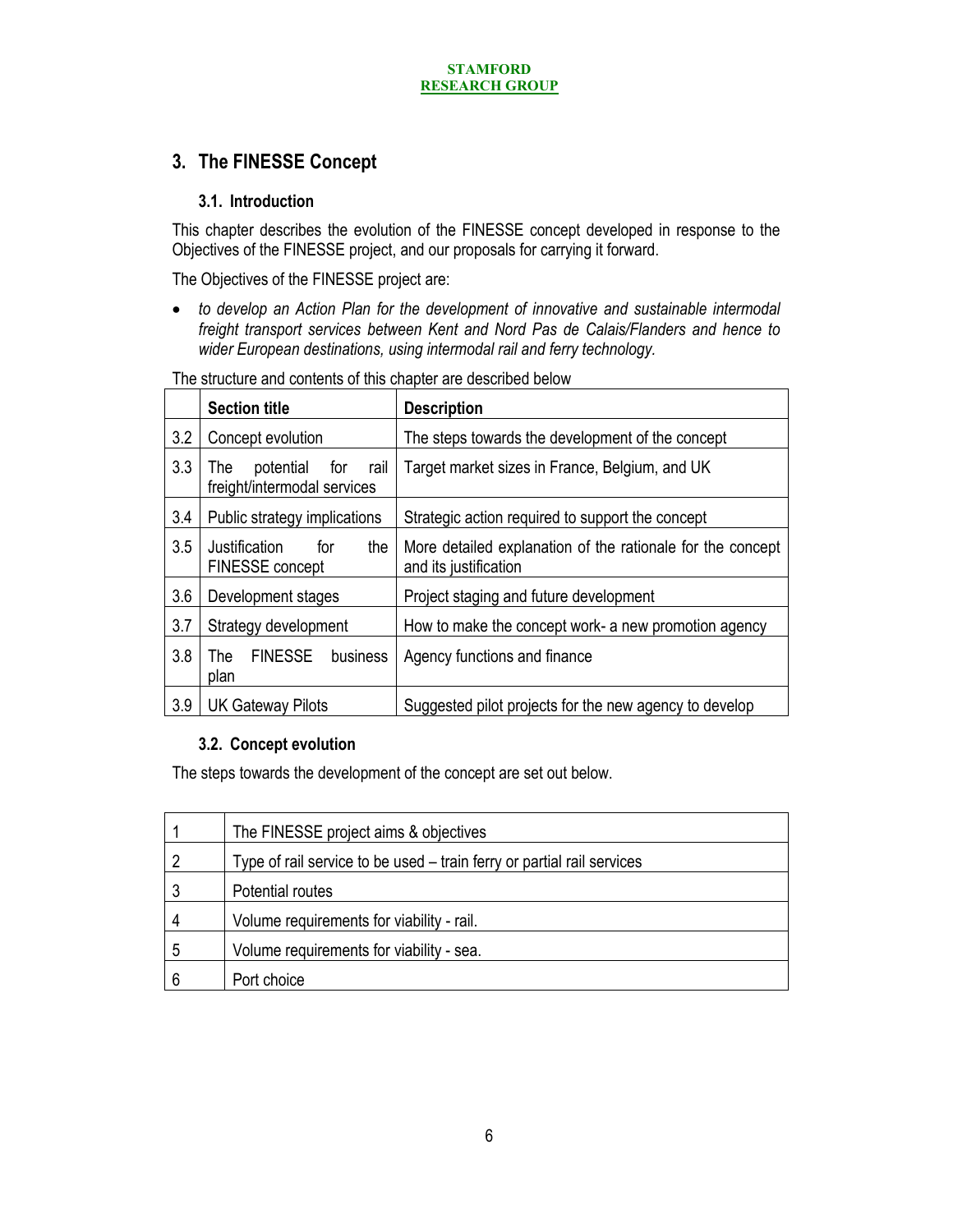# **1 The FINESSE project aims & objectives**

The aim of the FINESSE project, as identified above, is to identify the potential viable rail linked port services for Europe-UK traffic at FINESSE partner ports: Dunkerque, Calais, Boulogne, Zeebrugge, and Dover.

The traffic could be won from other modes, and other routes but the major objective is to shift it from road to rail. The main competing maritime modes are: accompanied trailer, unaccompanied trailer, and container.

The principal competing mode, accompanied trailer, is discussed and pictured overleaf, and compared with the combined transport alternative. In practice, because of the locations of the ports studied, and because of its dominance of the market, any rail linked port services for Europe-UK traffic at FINESSE partner ports will compete primarily with accompanied trailers using ferries or the Shuttle, and with the Channel Tunnel city-to-city intermodal service.

# **2 Type of rail service to be used – train ferry or partial rail services**

One of the FINESSE project's objectives was to establish whether or not the reinstatement of a train ferry service, to achieve the FINESSE objective of modal shift, would be viable. If not, FINESSE aimed to establish whether other rail and ferry technologies, including the use of trailer or other types of ship, could meet the objective. The crucial change intended is the use of combined transport rather than all-road on land.

The maritime choice, between train ferry and another sort of ship, is a **fundamental** choice. The nature of operations, the markets to be accessed, and the investment required, are all different. With a train ferry, cargo is carried from continental origin to UK destination in one carrying unit, a rail wagon. There is no requirement for cargo to be moved as a train ferry involves rail wagons being loaded onto ferries with rail track, and the wagons themselves are the load carrying units (conventional). A train ferry is directly linked to rail tracks on land.

Any other solution involves the use of intermodal loading units, which can themselves be carried on wagons, road trailers, or ships. Here units are transferred between rail and road modes (intermodal). Intermodal traffic can be carried on any service by sea using ro-ro vessels or containerships. Therefore, if train ferries (with their physical link between continental origins and UK destinations) are not used, intermodal development in the UK and on the continent can take place separately: intermodal development on the continent would not **depend** on rail provision in the UK.

We therefore examined the potential for a train ferry on the route very closely so as to decide this issue at the outset

### *The dedicated Train Ferry*

Train ferries carry rail freight wagons, typically on one of two decks, the other carrying unaccompanied trailers (trailers without drivers or road tractors). To handle wagons, ports need rail track linked to the national network and to the lines on the ship at the berth – the link between ship and berth is called a linkspan.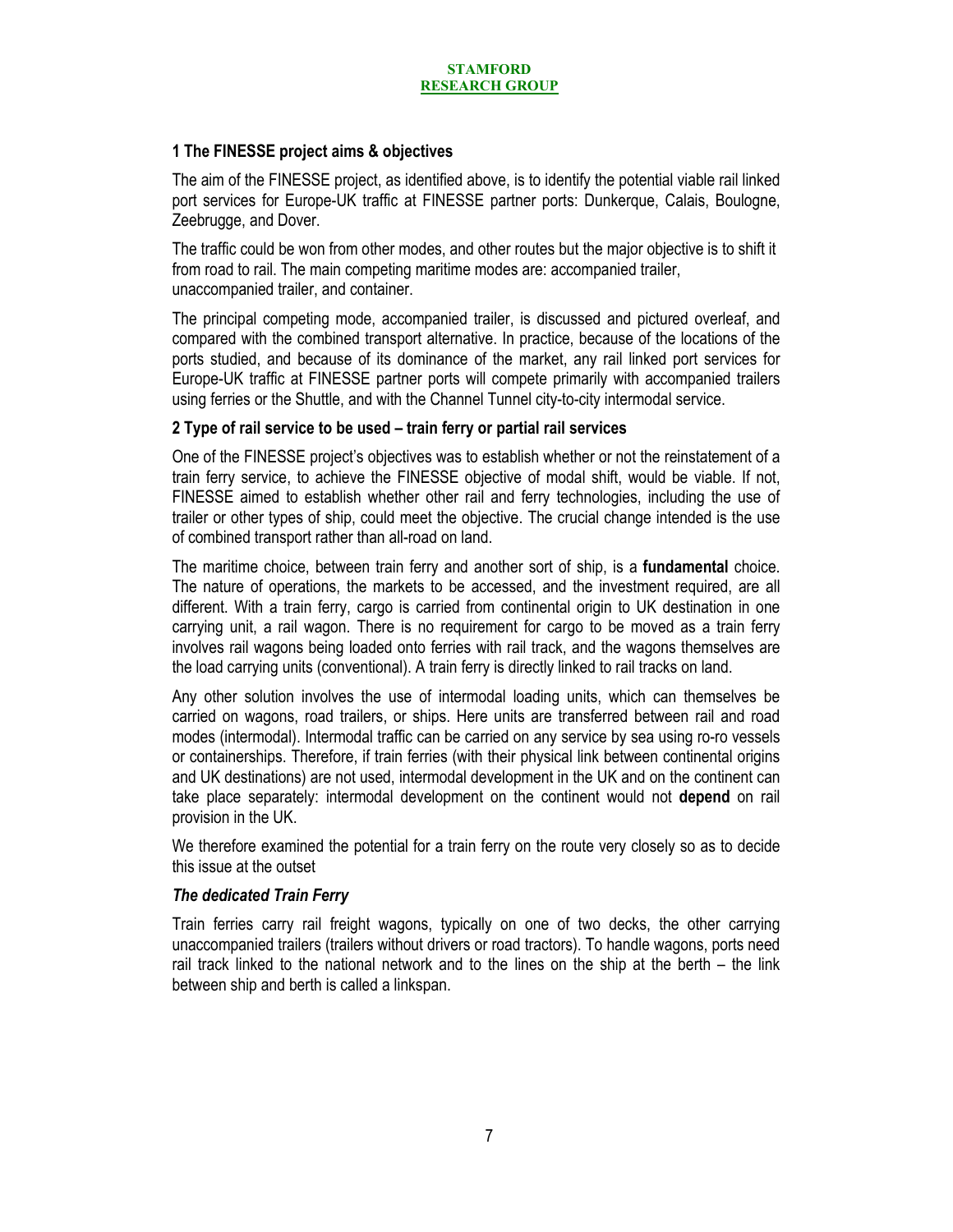# **Basic road transport units**

**Accompanied trailer, with tractor**. The principal mode, dominating UK-continental traffic. The trailer is a single unit comprising body and chassis, and is loaded at origin and unloaded at destination. Without the road tractor and its driver, this becomes an **unaccompanied trailer**, and as such travels on longer sea routes, such as those between Zeebrugge and Purfleet or Dunkerque and Dartford, as well as other east coast GB routes.

**Chassis, or flatbed trailer, with tractor.** This unit can carry a 40' container or a long swapbody. Containers and swapbodies are intermodal loading units (ILUs) and may be carried by road on chassis, or on special rail wagons for the intermodal rail move.





ILU on chassis, with tractor. This is a 20' container or a short swapbody, which is lifted off its chassis for rail movement. The unit is loaded at shipper's premises while on its chassis and with the tractor and driver in attendance. The combination is taken to a rail terminal, where the unit is usually lifted to ground before being loaded to a rail wagon for the rail move. On conclusion of the rail move the unit is loaded to chassis for its journey to the consignee, where it is unloaded. The combined unit looks very similar to an accompanied trailer.

At sea, the trailer plus ILU could be carried accompanied, with driver and tractor, or unaccompanied. The ILU **alone** could be carried on a ship's trailer, used only between ports or, if it is a container, on a containership, in which case it would be **lifted** rather than **rolled** on.





Illustrations taken from *Legal Loading*, Swedish National Road Administration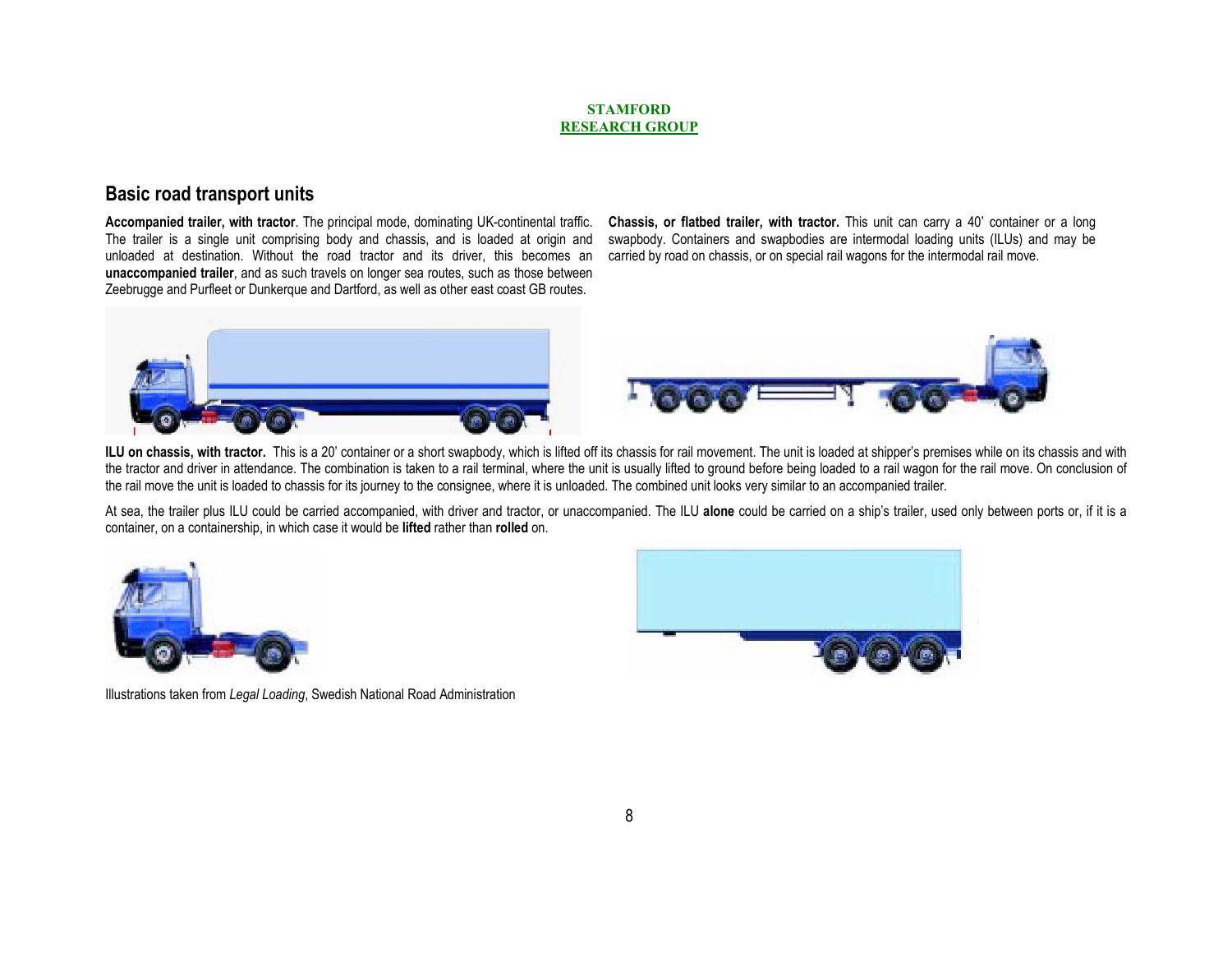The *Nord Pas de Calais* train ferry service between Dover and Dunkerque, operated by the British and French national rail companies ceased in 1994, and its services were transferred to the Channel Tunnel.

This Tunnel rail freight service carries *conventional traffic* - cargo loaded into wagons directly from export shipper's private sidings to import consignee's private sidings with no intermediate cargo handling as well as *intermodal traffic* directly between continental and British intermodal terminals. Although Eurotunnel does not pay for it, the cross-Channel infrastructure required is already built, but infrastructure costs are not reflected in charges to shippers because of UK and French Government subsidies, which are unlikely to be removed. Under these circumstances the service operated by EWS and continental railways has grown the railfreight market inherited from the train ferry, and developed an entirely new intermodal offer, though this is mainly for Italian traffic and is very much smaller than originally forecast.

Our investigations/research, presented in Technical Papers 7, 8, 9, and 10, as well as in the Market Surveys of Technical Papers 11, 12, and 13, has shown that the reintroduction of a dedicated train ferry provides no viable solution to FINESSE for the following reasons:

- A train ferry cannot compete with the Channel Tunnel for conventional traffic, which is the type of traffic train ferries are best suited to. A ferry would require handling at ports, making it more expensive and slower, and such a service competing directly with the Tunnel would be unlikely to obtain subsidies. (Technical Paper 1)
- There is no market requirement for such a service (Technical Papers 11, 12, and 13). Potential users do not favour the reintroduction of a train ferry service, due to lack of knowledge of the operation and doubts about its feasibility. The hazardous cargo flows that used the old service have disappeared or transferred successfully to other modes (mainly unaccompanied containers on chassis crossing via Zeebrugge), (Technical Paper 9) and were anyway insufficient to sustain a ferry service. Potential shippers will not commit to the volumes required to make the service viable.
- Even without competition from the Channel Tunnel, the Dover / Dunkerque train ferry was never commercially viable (Technical Paper 10) because it could not charge high enough prices to cover costs and still win traffic. Although cost savings could no doubt be made in a private sector operation prices have also fallen substantially since that time, so that this suggests that it could be difficult for a reinstated service to operate viably.
- The reinstatement of a train ferry service would require investment in a new linkspan at all ports apart from Dunkerque (and possibly Dover, which has a mothballed linkspan). It would require substantial investment in rail-linked berths at all ports, and in a marshalling yard at Dover. Ports, which are happy to build road linkspans without having them underwritten by particular customers, are unlikely to invest in rail linkspans without such commitment, which nobody else is likely prepared to give.
- Train ferries exist in the context of strong rail traffic routes for heavy, high volume, cargoes such as ores, steel, paper and timber, moving long distances between origins and destinations which cannot be better served by shorter road movements and longer water movements. They are part of overall rail services, and were normally provided where this need was first identified. British/European imports and exports of these cargoes move to and from ports closer to origin/destination, and uses conventional ships because UK inland moves are very short, and the nature of these commodities has changed due to economic restructuring.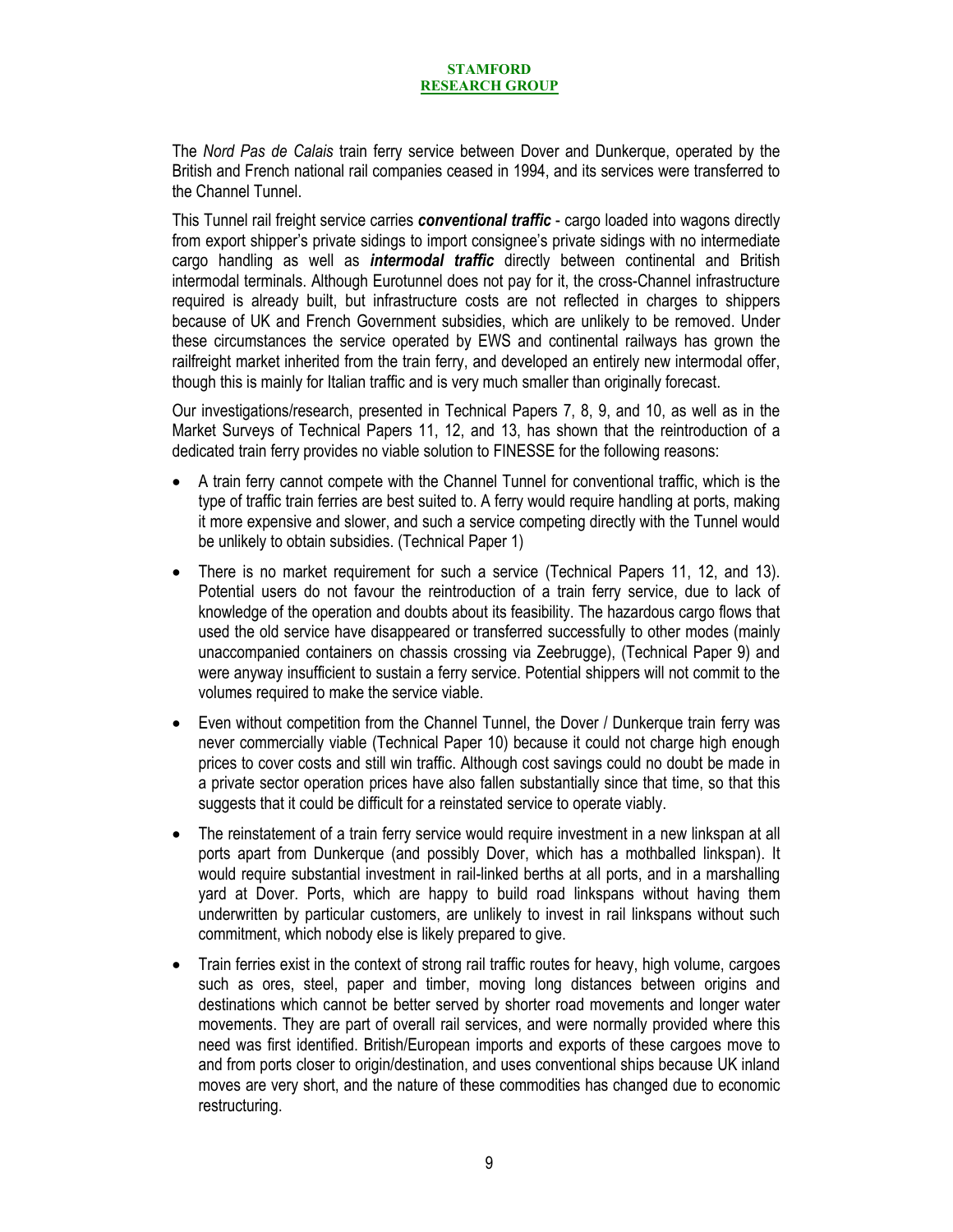- Where train ferries have lost out it was not because there was inadequate traffic, but because there was sufficient traffic to justify a more expensive fixed link. Where fixed links (rail bridges, tunnels) can be justified, parallel or closely located train ferry services have normally been withdrawn. This happened between Denmark and Sweden when the Øresund and Great Belt bridges were built, when the Channel Tunnel and the Tsugarn Tunnel in Japan were built, and will happen when the Italy-Sicily bridge is built. Most remaining train ferries operate only on longer routes, such as Germany to Scandinavia and across the Black and Caspian Seas, and between Hainan Island and the Chinese mainland (where rail would be the natural mode for the extremely long land distances involved even if motorways existed).
- Technical Papers 7, 8, 9, and 10, and the Market Surveys of Technical Papers 11. 12, and 13, provide a fuller examination of the mode and explanations behind this conclusion

### *Other rail and ferry technologies involving intermodal services*

The only alternative to a dedicated train ferry meeting the FINESSE aims is the development of intermodal **services**.

Intermodal units (ILUs) - containers and swapbodies – imported to the UK would be carried by rail on rail wagons to a continental port or near-port location. For the maritime link with the UK, the units would be carried on a ro-ro ferry or a containership.

If there is no rail terminal at Dover, and the units are carried on a ro-ro ferry, it will be possible for them to move straight from the continental rail terminal to the UK shipper without further handling, as they would be carried on road trailers.

If rail services are available at Dover, and the continental rail terminal is port located, the unit could be carried at sea by a containership or on a trailer on a ro-ro ferry, either unaccompanied or accompanied by the road tractor and driver`. The equipment described is pictured and further explained in the diagram on page 3.

The following sections continue to focus down so as to specify the situation in which the option described could be viable in the context of FINESSE

### **3 Potential Routes**

Intermodal rail services are only plausible on longer routes, as they cannot compete with allroad over shorter distances. This is because intermodal moves require a road move at either end of the trip and handling from rail to road at terminals. These costs have to be compensated by the rail movement itself, possible because rail is cheaper than road on a per mile basis. The conventional estimate for the distance at which intermodal rail can be competitive is 500 km, but of course other factors (such as congestion, or alternatively the existence of uncluttered motorways) affect this number. Adding the external costs of road and rail could cut the competitive margin to 400 km.

Possible distances in the UK are much shorter than on the continent. Even Leeds is less than 500 km from Dover by road.

The longer routes available for a proposed service on the FINESSE corridor are therefore:

- South France and Spain via French ports
- Italy, and Central and East Europe via French ports or Zeebrugge
- Dover Northern England, Scotland.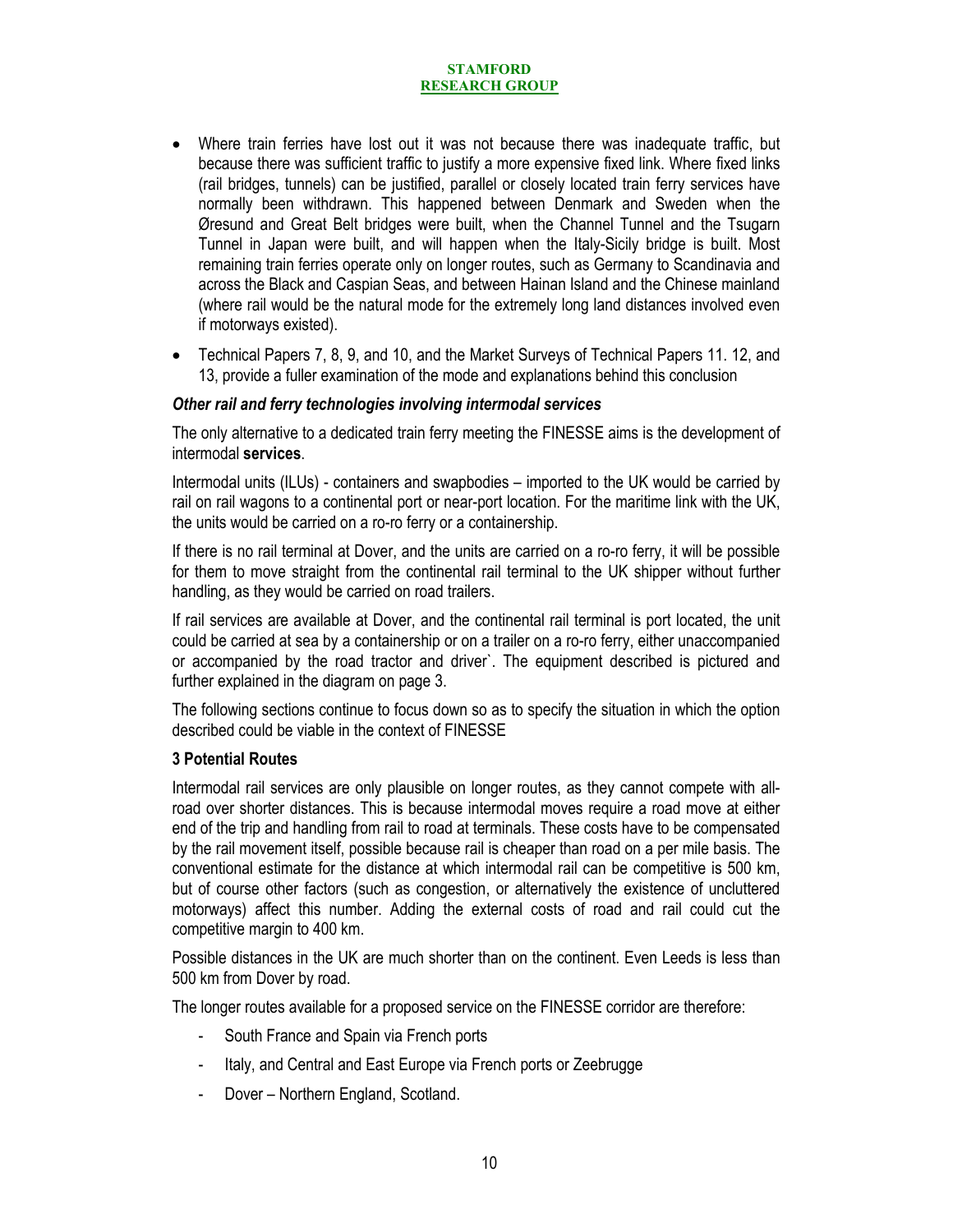The choice of route is also affected by Tunnel competition. The Tunnel intermodal service is only effective, **at present,** for Italian traffic, with wagons and units balanced at both ends of the route. The service offers the environmental benefits of rail from inland Europe to inland UK and may be better reconsidered when FINESSE can offer similar benefits.

### **4 Volume requirements for viability - rail**

Any rail linked port services for Europe-UK traffic must become viable in a market where interest in alternatives to all-road transport still depends largely on significantly lower prices. This suggests that investment costs should be minimised at service start-up.

On the continent, new services can be piggybacked on existing rail intermodal services, rather than committing to dedicated trains. Zeebrugge is served by trains carrying deepsea containers and European swapbodies, and there are daily trains between Dourges<sup>1</sup>, near Lille, and Perpignan and Toulouse. Dourges is proposed as the intermodal link for French start-up services because French ports in the FINESSE partnership do not as yet have intermodal rail services.

If existing services can be used initially, there is no minimum required flow for viability. A dedicated service with a daily train would typically carry 30 units each way, an annual two-way flow of about 20,000 units: the minimum volume requirement for viability of a dedicated service. Dedicated trains at French ports can be considered once the flows to Dourges approach this level.

Dover is not yet rail-connected and there are no intermodal terminals nearby. Development of services at the port requires investment in a rail yard (the land reserved at Dover for this purpose is ideal) and enhancement of the Tunnels between Dover and Folkestone, because they are not high enough to allow the passage of units on rail wagons. The investment must be considered as soon as continental services approach viability, demonstrating market interest in the concept.

### **5 Volume requirements for viability – sea**

l

At sea, there is no minimum volume requirement for units carried on road chassis and loaded onto conventional ro-ro ferries, accompanied by the tractor and driver. If a dedicated trailership is used, however, the volume requirement for viability is much higher than for rail services, because over Channel distances a ferry can make several round trips per day. If five round trips are possible the minimum volume requirement would be 100,000 units.

At least at start-up, assuring viability thus suggests the use of existing ferry services. If the concept is successful and volume sufficient, a dedicated trailership can be introduced, carrying unaccompanied trailers alone. However, although this could reduce unit costs at sea it would increase organisational complexity, and would only be **required** for traffic travelling on rail both from Dover and from continental ports, and even then only if existing services could not accommodate unaccompanied equipment.

Units could also be carried on containerships, but this option has been **rejected** because there is no advantage over dedicated trailerships while costly container handling capacity would also be required at Dover and other ports.

<sup>&</sup>lt;sup>1</sup> The new trimodal (road, rail, waterway) Delta 3 combined transport terminal at Dourges replaces the Lille St-Saver terminal, which was small, congested, and poorly served by road. The location was chosen, amongst other reasons, as complementing the maritime services provided by the Nord/Pas-de-Calais Area ports (Dunkirk, Calais and Boulogne/Mer). Under Open Access Delta 3 will accept any operators wishing to use it.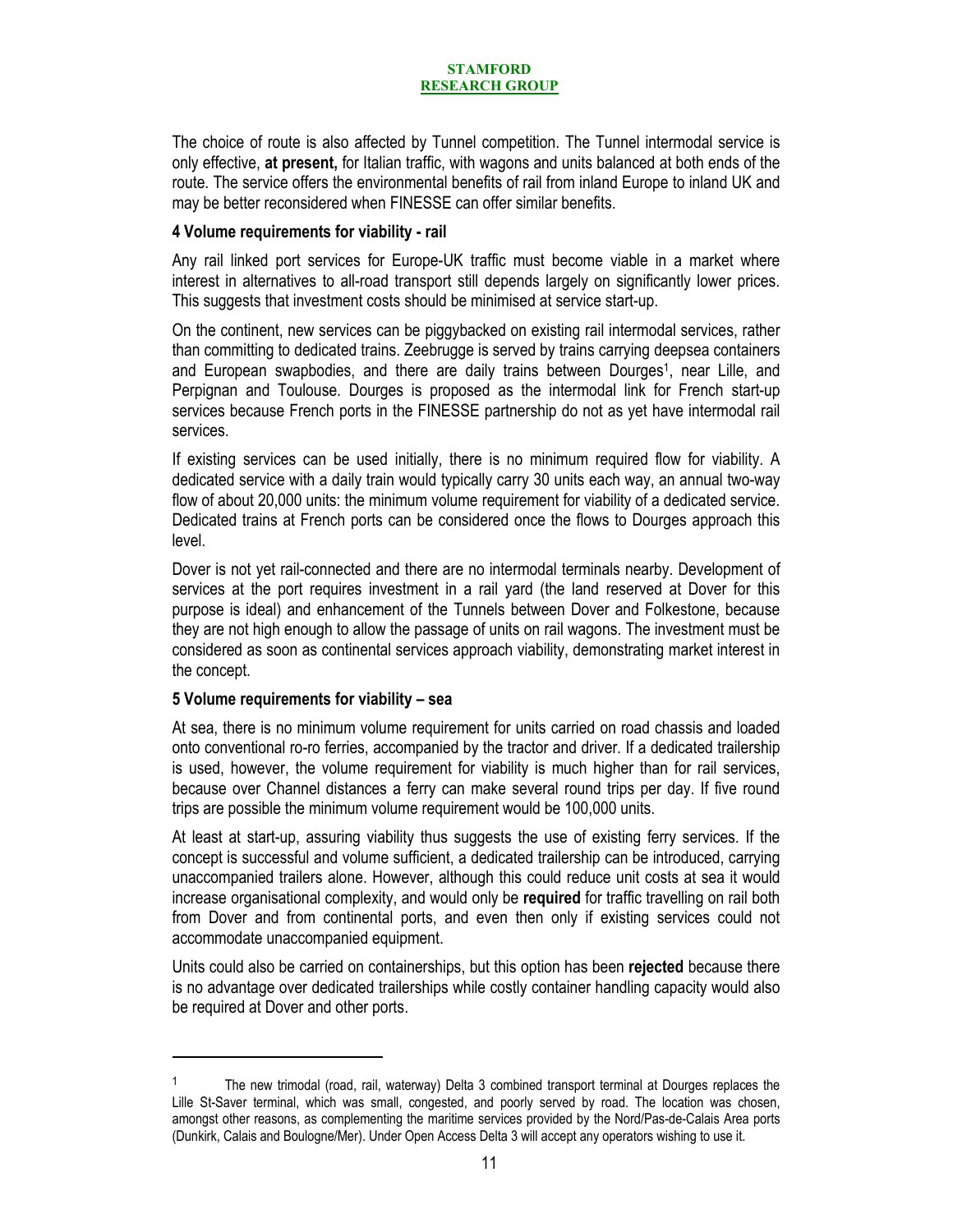# **6 Port choice**

Dover is the pilot UK option for this study. Once the FINESSE concept has been proved, investment in dedicated train services and rail facilities at Dover must be considered, but it is crucial that public support for rail at Dover be obtained before this time. So as to minimise short-term investment requirements, the UK move will initially be by road alone.

On the continent, currently only Dunkerque and Calais have services to Dover. To participate in the FINESSE concept in the short term other ports will need to develop ro-ro services. Also in the short term, to avoid investment in costly dedicated train services, the existing rail service to Dourges should be used, with the Dover transit via either Dunkerque or Calais.

# **3.3. The potential for rail freight/intermodal services**

There is significant potential for a new rail/sea service offering benefits against the through rail intermodal service, and competing with road vehicles on specific routes. The minimum flow required for train viability is very small, as a daily train only needs some 20,000 units per year for viability, which is a negligible share of the total market (equivalent to about three million trailers on the short Channel crossings). It is also only a third of estimated annual market growth, which at 2% per annum are 60,000 units. The minimum figure for viability of a new, dedicated, train service is about a quarter of the figure actually currently achieved by the Tunnel intermodal service – about 80,000 units.

Because the UK market is imbalanced in favour of imports the import leg is more valuable to the haulier than the export, and a new intermodal service should therefore focus on UK imports. Beyond this, geography and the nature of rail networks dictate the nature of potential for different countries and the target volumes proposed.

A crucial advantage of the way in which the concept has been developed is that **initial investment and contractual commitments are minimised: there is no large system cost to underwrite.** This fact will help in the requirement for public funding, as public authorities will welcome our **realistic** approach.

The precise nature of the service to be provided is described in the "Justification for the FINESSE concept" section, though it needs to be stressed that the rail offers on the continent and in the UK have to be pursued independently in the short to medium term.

### **France**

The target market consists of Italian, Spanish, and southern French traffic. Because of Eurotunnel's intermodal concentration on Italy it is best to focus initially on the significant Spanish market. Italian traffic can also transit Switzerland and Germany to Zeebrugge and on to UK East Coast ports, but this alternative is not available for Spanish traffic. A Spanish service can also take advantage of Nord Pas de Calais southbound exports to help balance flows - this French offer would not be restricted to the Spain/UK market; Dunkerque in particular should also be able to capitalise on its deep sea services.

UK/Spain volumes could eventually amount to 25% of the total of 400,000 units on the route to the UK, plus some more northerly traffic, carried by shippers or hauliers who prefer to use accompanied vehicles via Dover. The target market share for 2007 is about 10%, or two trains per day. The environmental gain of the modal shift on this route approaches 50 million euros per year at that time, with the potential for further increase later.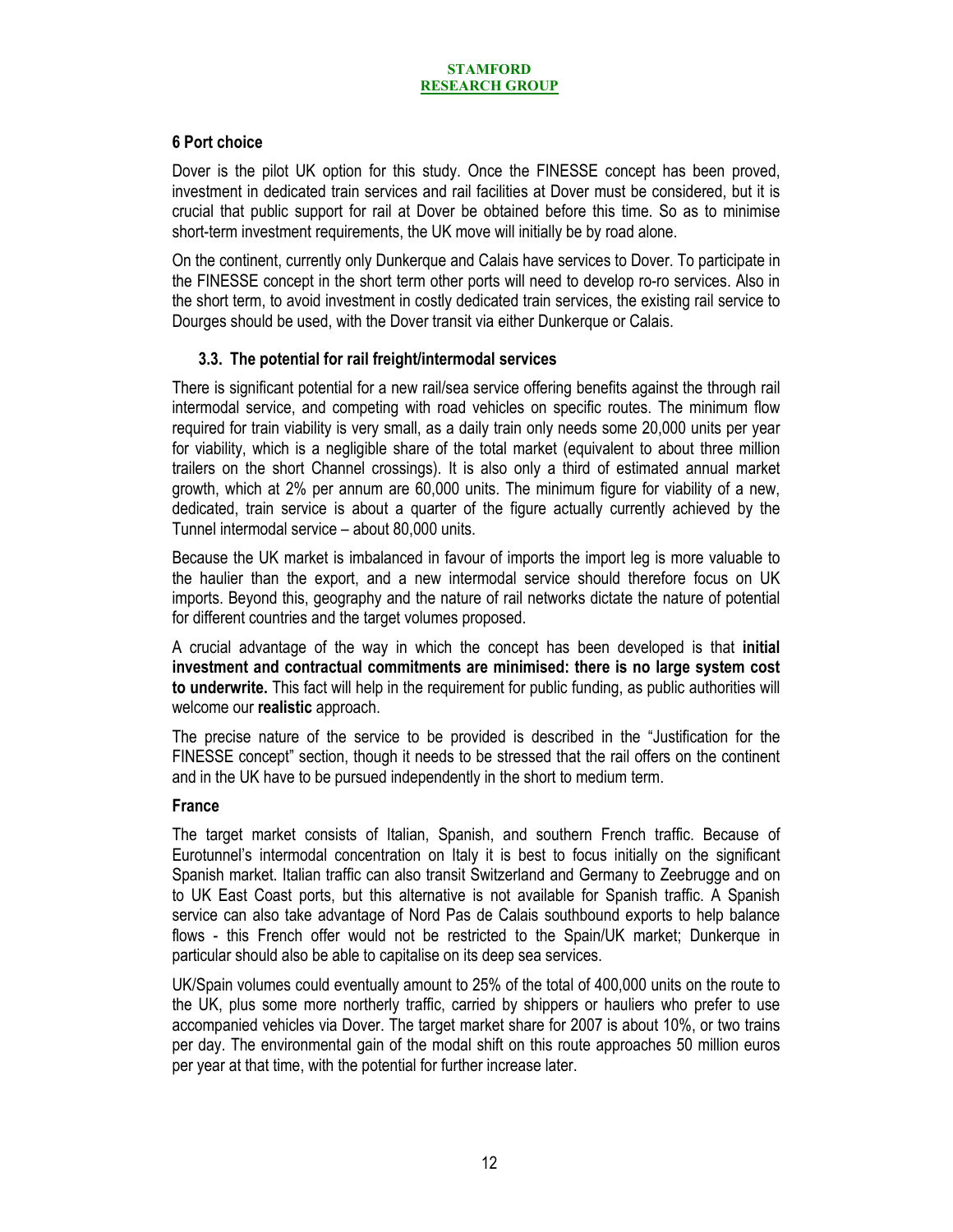# **Belgium**

Zeebrugge's hinterland is very broad, including Italy as well as northern and Eastern Europe. Its orientation and existing maritime links with Thames ports – which offer earlier potential for rail links - suggests that these, and more northerly ports, provide a superior option for a new intermodal service for the port.

Zeebrugge can aim to win some 20% of the longer distance UK-continental markets, which amount to some 300,000 units. Its share is the equivalent of three trains per day, though in practice Zeebrugge's offer can best be developed by piggybacking on existing services to the port, and on the dispersed European intermodal service network.

The environmental benefit of modal shift from road to rail on these continental routes would be comparable to those in France, (50 million euros) but are potentially larger because distances can be greater.

Any capacity development between Zeebrugge and Dover should be based on a commercially viable, high quality and low risk service option, offering significant effects of scale, as the viability would be conditional on a large and continuous flow of traffic from the start

# **UK**

The potential for rail services in the UK depend on UK inland origin and destination rather than on continental patterns, and consists of links from Dover to the north. The start-up position of a train per day in the UK, targeted for 2010, would require a less than 5% market share of the available volume. The environmental gain would be 10 million euros initially, less than for France because UK road distances are smaller.

# **3.4. Public strategy implications**

# *3.4.1.UK*

There is strong support for the environmental gains available from modal shift at EU level and at all levels of government throughout FINESSE partner regions, with the single exception of UK Government level, because of a change in the UK Government's perception of the value for money of sustainable transport options. It is imperative that Dover Harbour Board, the Dover District Council, Kent County Council, and SEEDA draw the attention of the UK Department for Transport, the Strategic Rail Authority, and Network Rail to the environmental benefits offered by the FINESSE concept, as their support will be required when the time comes for rail terminal development at Dover and the necessary associated enhancement of local tunnels.

In a new, and very recent, development of UK policy, the trust port of Great Yarmouth is planned to receive financial support towards the proposed £40m EastPort harbour development, from regeneration funding by EEDA, Norfolk County Council, Great Yarmouth Borough Council and European Union Structural Funds. Local pressure for new port infrastructure is bolstered by pressure for improved road access. The A47 Alliance, a pressure group including Norfolk's county and district councils, Cambridgeshire County Council, Chamber of Commerce, the local MP, and the East of England Regional Assembly, is campaigning on the long-term economic benefits of dualling the Acle Straight, a long stretch of non-dualled carriageway on the A47 between Great Yarmouth and Norwich. It has commissioned a report that confirms its view that dualling the road would play an essential role in the regeneration of the Great Yarmouth area, parts of which are among the most deprived in the UK. Specifically, the report suggests that dualling the road could generate up to 1,000 new jobs as part of existing regeneration plans for the Great Yarmouth area.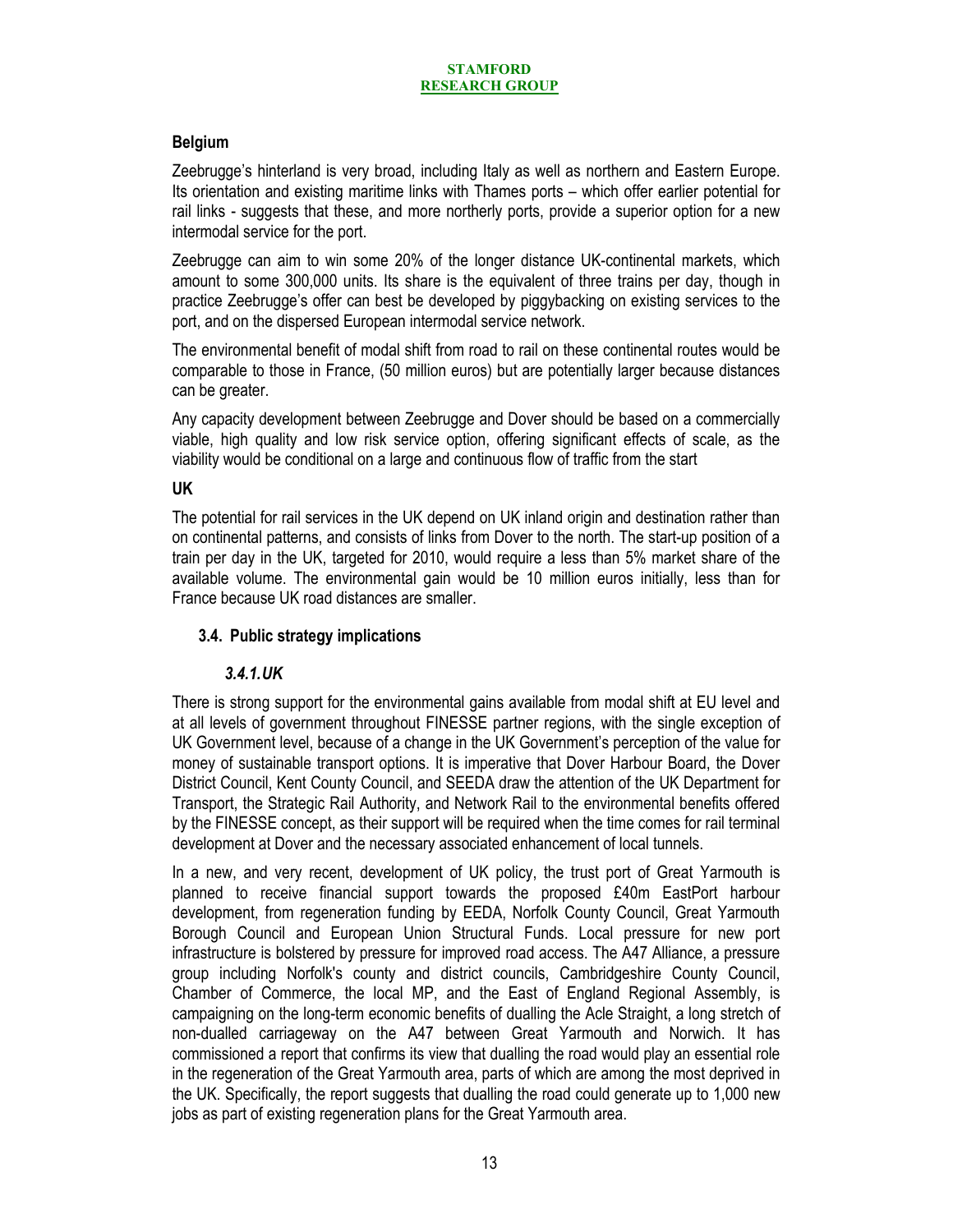This suggests that UK policy may not be as rigid as publicly stated, and, importantly, demonstrates the impact that strong local commitment and broad local support, led by local government and regional development authorities, can have.

In the UK there is open access to the rail network, allowing free competition and the resulting benefit of more competitive railfreight prices. This benefit should be encouraged also in Belgium and, more importantly, in France, where governments should not be allowed to fudge the issue of conforming to EU rules.

### *3.4.2.Belgium*

In Belgium, the port of Zeebrugge is well served by rail, but development is hampered by central government control of rail and the allocation of investment according to the 60/40 rules between the Flanders and Walloon Regions. The policy shift required to allow the Flanders Region to properly implement its progressive policies for railfreight is the modification of this rule as regards railway infrastructure to reflect real comparative requirements, and this policy should be promulgated. The significant opportunities for environmental gain offered by the FINESSE concept are greatest over the longest distances, and giving the Flanders Region control over investment will allow it to develop the Iron Rhine and the opening to the east, as well as connection of services to Trans European Rail Freight Freeways (TERFFs).

Belgian rail and intermodal freight policy suffers from lack of attention at both the Federal Government and Flemish Government levels, mainly because rail policy is an exclusively federal matter. The Flemish Government has proposed that rail policy should be regionalised, and this demand has strengthened in recent years because seaport accessibility has suffered from the Belgian institutional structure. However, it is very unlikely that rail policy will become regional until at least 2008 / 2009 due to lack of political support from the Walloon region, and in any case it is not clear that regionalisation will actually solve the problems of lack of infrastructure investment.

The results of the new subvention scheme may influence government railfreight initiatives. The Flemish Government has a clear policy on railfreight infrastructure works, but depends on finance from the Federal Government via NMBS-SNCB. Its policy is therefore more oriented towards transport modes which it can influence, such as inland waterway transport. Spatial policy, as an exclusive regional matter, is also oriented towards the creation of logistics and industry clusters near waterways and other multimodal nodes.

The NMBS-SNCB cargo division is trying to become more competitive and cost-efficient, but current reforms may not be fully effective even when the market is fully liberalised, risking further loss of rail traffic to road or inland navigation. B-cargo is concentrating its efforts on major routes and cooperation with international partners, with some specific projects connecting rail to industry and logistics clusters located near waterways.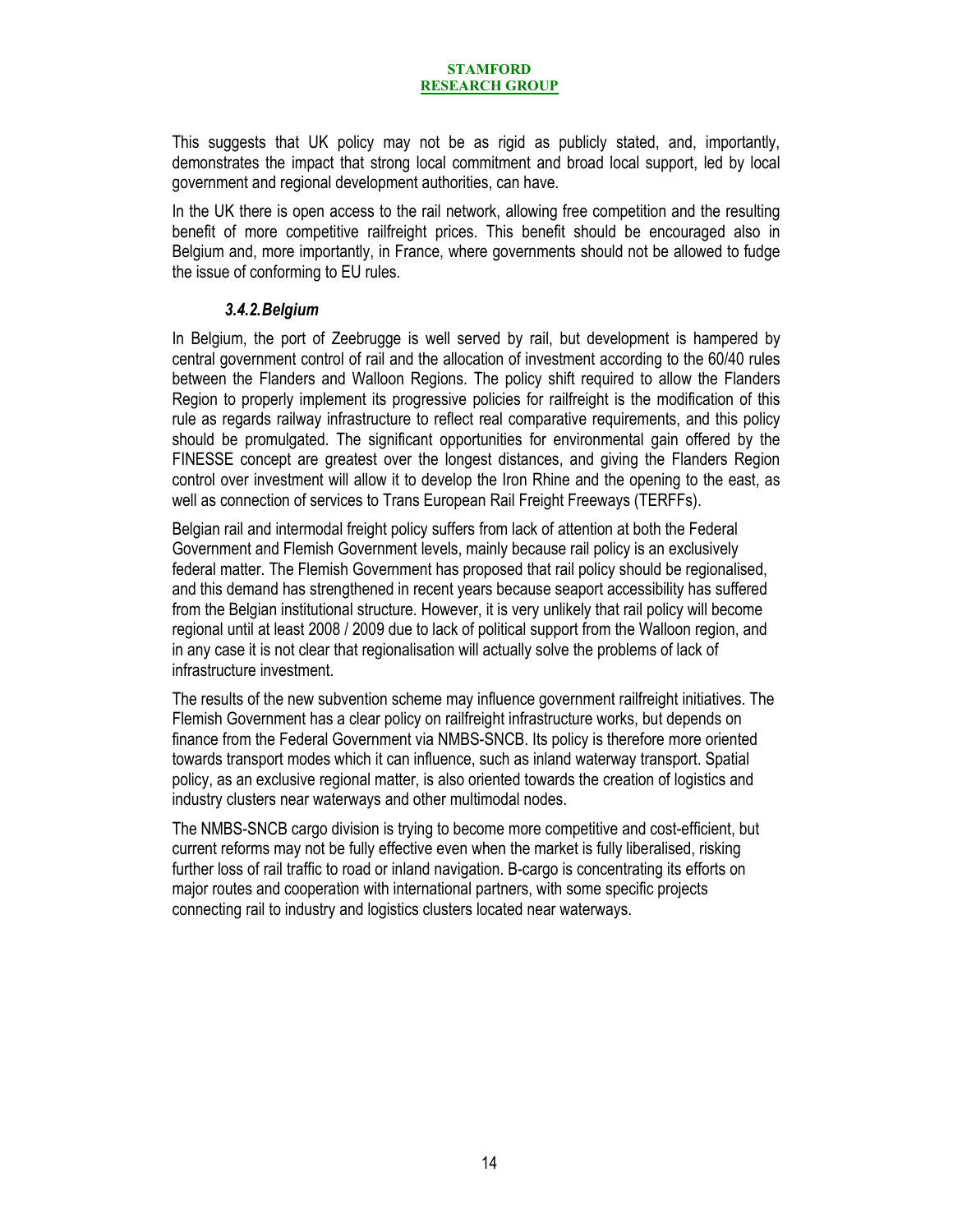In the Regional/National Spatial Structure Plan Flanders (SSP), which has a planning horizon of 2007, rail linkages are divided into subgroups depending on their relative importance for the network. Those rail linkages seen to be of greatest importance for Zeebrugge are:

- Zeebrugge Brugge Gent Moeskroen (Mouscron) Rijsel (Lille) (F)
- Zeebrugge Gent Denderleeuw Ath.- Paris (F)
- Zeebrugge Gent Mechelen (Muizen) Leuven Ottignies Luxemburg
- The Iron Rhine (to be redeployed): Dunkerque Antwerp Neerpelt Ruhr (G).

During daytime, maximum capacity on Zeebrugge's main network is reached in summertime, due to intense tourist travel. There is capacity available at night, or in the day outside the summer season. However, there seems to be a general lack of flexibility, incompatible with the fast growing demand and time sensitivity of container trains, and new car trains. This problem will persist, as passenger train numbers will also increase on the lines to Zeebrugge, resulting in a further decrease in freight train capacity unless network conditions are improved.

Rail is seen as important for Zeebrugge's competitiveness, as it helps to get cargo into and out of the port rapidly, and its 135 km of rail tracks are a valuable asset. They connect with the double track to Brugge at Dudzele.

However, improvements are still required. There are two main internal bottlenecks:

- The Zwankendamme train formation yard needs to be modernised because a passenger line cuts through the formation area, so that train formation has to use passenger tracks, and because of lack of freight capacity.
- Because there is no junction curve between line 51A (Zeebrugge) and line 51B (Knokke). Trains can only turn near Brugge railway station, some way from the port.

Excellent hinterland connections by rail are of the utmost importance for the port of Zeebrugge, as the port does not have adequate inland waterway connections. At present, about 19% of the port traffic is transported by train, compared with inland waterways at 1 to 2%. Rail plays a crucial role for the port of Zeebrugge, both to maintain competitiveness and to secure community acceptance of port activity.

Rail accessibility is still, however, inadequate, as described above, mostly because of lack of capacity. A separate problem is that only the Zeebrugge-Brugge-Ghent line is officially regarded as a principal rail freight line, whereas the Brugge-Kortrijk is also important for freight, which accounts for some 20% of its rail traffic. This impacts spatial policy around these lines, and also influences the investment planning decisions of, in particular NMBS-SNCB.

Current plans for infrastructure works to improve rail accessibility to the port are:

- Construction of a third track between the Dudzele node and Brugge
- Construction of two additional tracks between Brugge and Ghent. This project improves accessibility to the port of Zeebrugge, and is also important for the port of Ostend.

Both projects are to be completed by 2012.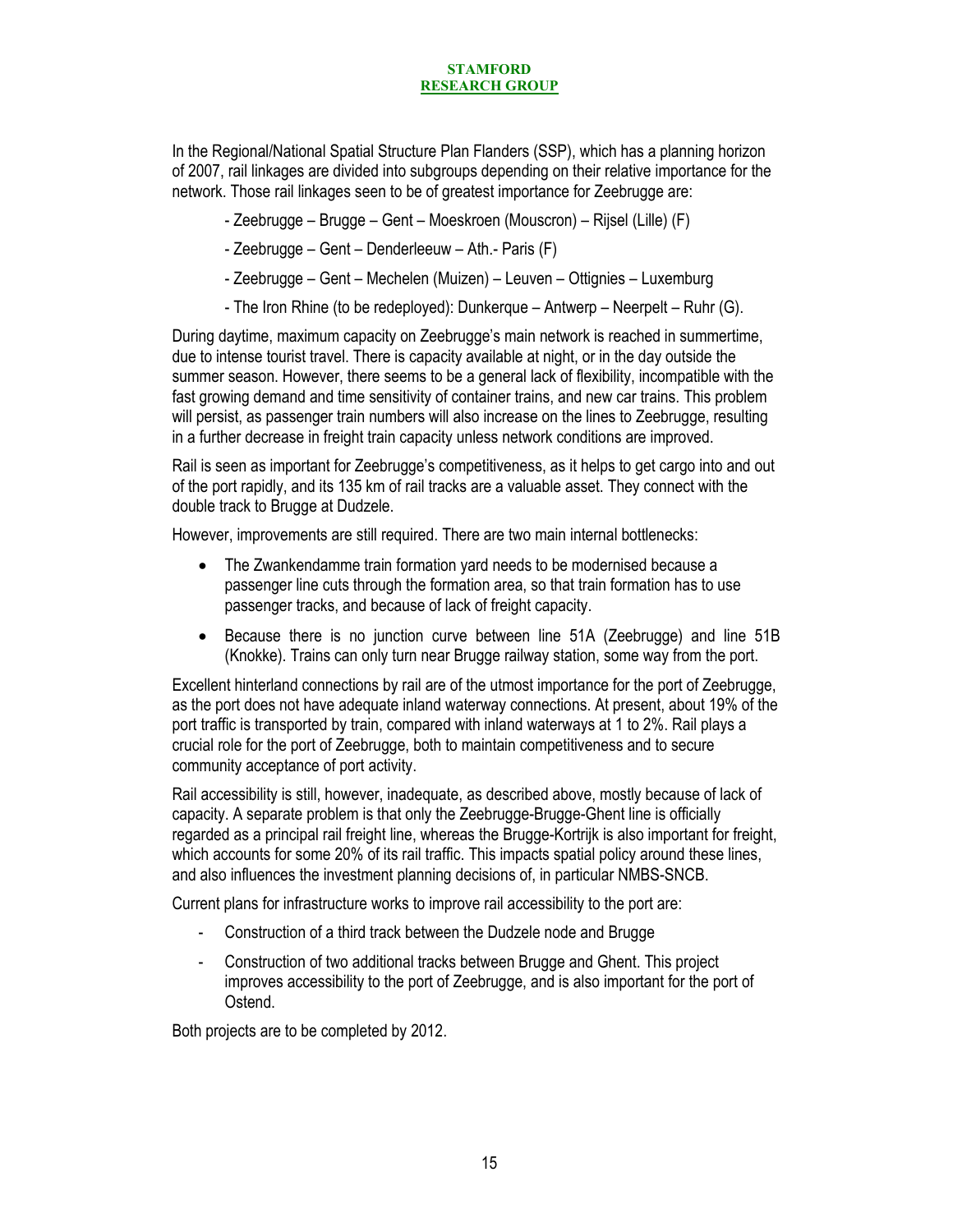# *3.4.3.France*

In France, the Region Nord – Pas de Calais already has significant power over rail investment and is carrying out progressive policies, such as the development of the Dourges Delta3 multimodal terminal to improve intermodal transport in the Region. Environmental gain through the implementation of the FINESSE concept demands port rail access improvements, and though these are planned some have been delayed, so that the Region still has a need to press for implementation to assist development of the FINESSE concept. The port of Dunkerque is, however, well placed to take advantage of the concept without further investment as soon as an intermodal service to the port is proved viable. The main contribution required of the Region Nord – Pas de Calais is, however, less to campaign for more infrastructure, as there could be a risk of duplicating facilities at its ports, spoiling the opportunity of those already best placed for creating viable FINESSE services, but more to support and develop the proposed French pilot scheme within the new FINESSE organisation we have suggested.

The calculations of environmental gain show the net effect over complete routes. The impact of environmental costs, however, fall particularly on port towns, where trucks concentrate and cause congestion and adversely affect air quality. In Dover, for example, trucks are frequently backed up along Townwall Road outside the port with their engines idling. It is in the interests of port communities to support the transfer of some of this traffic to rail, and to support their ports in their efforts to carry out this policy.

# **3.5. Justification for the FINESSE concept**

The new intermodal service concept we describe here will eventually require railfreight services to Dover and some continental ports. However, new intermodal rail services are not easy to set up, for operational and commercial reasons, so that caution has led us to develop a phased and commercially realistic approach which minimises initial investment, and only moves to later stages once viability is confirmed.

Our strategy is also designed to take advantage of the specific strengths of a port-based system, and of the peculiarities of the European rail market, for instance, the way railways differentiate track access charges for domestic and international traffic. It is designed to avoid direct competition with Tunnel intermodal services, and will of course benefit, over time, from the pressure being placed by public authorities in favour of open access to rail networks and modal shift from road to rail. The measure being taken by national railways will increase the mode's reliability, and its acceptability to customers. Road transit taxes will encourage modal shift, as will other, additional, compensatory measures for road maintenance and road external costs (provided that rail operators do not increase their prices in line).

Our concept was developed after examining and assessing the commercial viability of various options over the medium and longer term, comparing maritime options, and carrying out modal cost and pricing comparisons. Analysis of the comparative advantage of train ferries against other options and of their global markets established that they could not compete against the Channel Tunnel for conventional traffic, and would be more expensive to institute (and therefore uncompetitive against other intermodal ferry options) because of the investment required rather than the cost of operation.

Rejection of the train ferry option decouples rail development in the UK from rail development on the continent. UK-linked services can be developed immediately on the continent, where such development can be built on the back of already existing services, and where ports are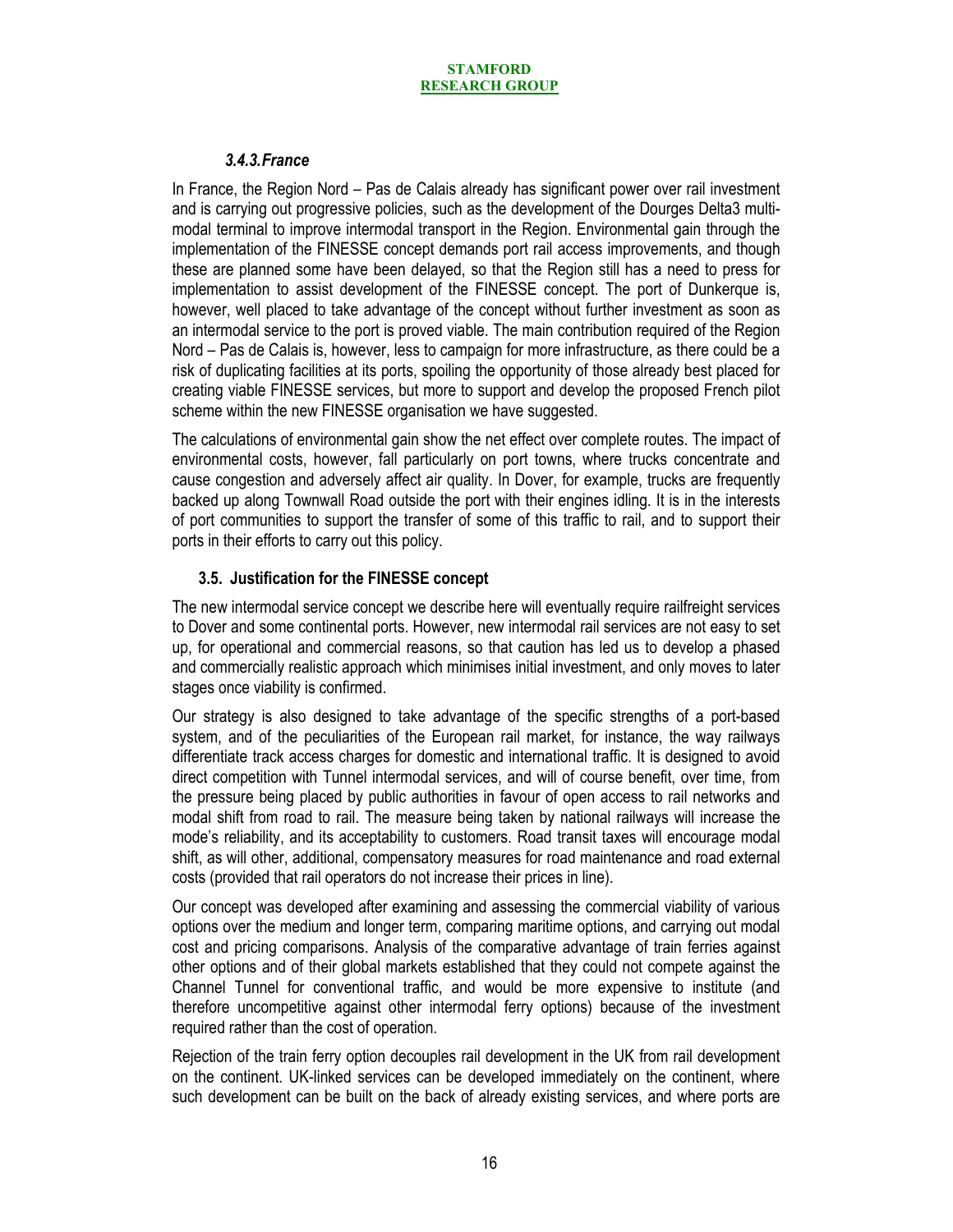already served by rail. In the UK, development of the project will require investment in infrastructure at and near Dover.

Intermodal units will initially be carried across the Channel on driver-accompanied vehicles in the same way as they are moved between customer and rail terminal. They will look like any other accompanied trailer, and can be carried on the existing ferry services between Dover and Dunkerque, and Dover and Calais. Later, some sort of dedicated maritime link can be considered, but it is not essential to the concept. Investment in infrastructure at and near Dover, however, is essential for full concept development. This solution was derived as a result of the analysis below:

• The most cost-effective vessel type for the cross Channel voyage is an unaccompanied trailer ferry, but associated with the use of containers and swapbodies for inland movement by rail (see picture, with unaccompanied trailer)



- Such a service would not, however, be viable in the short term because of excess capacity and low rates on the Channel. The maritime service would not achieve the **volume** required to achieve cost-effectiveness.
- In the longer term, volumes will increase and excess capacity disappear, strengthening rates and making the introduction of a dedicated trailership potentially viable. (The use of a dedicated unaccompanied trailer ferry is not, however, central to the concept)
- In the short term the low rates available on **existing** services make their use desirable. Accompanied swapbodies on chassis can take advantage of these services, but meet the FINESSE objectives by using rail for the land leg.
- In this way, the UK leg can be decoupled from the more immediate potential offered by continental rail networks. In France and Belgium new services need not be tied to UK traffic alone, and could be piggybacked on the intermodal services that already exist. Their development does not need to wait until Dover is rail-connected. In the UK completely new services based on Dover must eventually be developed.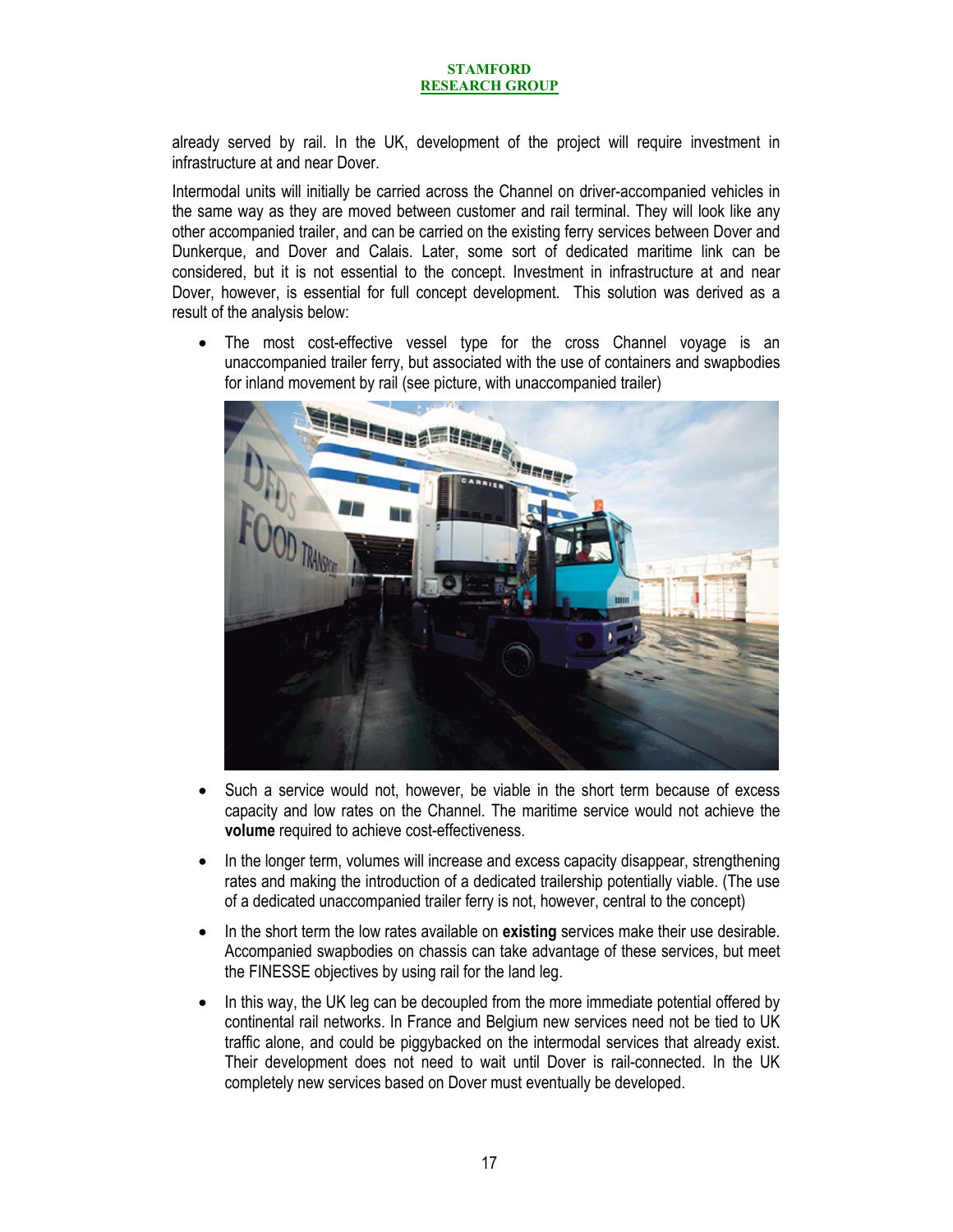• A port-based service allows loading unit positioning flexibility, and can target different markets from Eurotunnel, which is operationally organised around city-to-city services (such as Milan to Manchester).

Clearly operators are already applying this concept in some form, because no new investment is required. The basic infrastructure exists and can be used where appropriate. ICF, for example, has abandoned its Tunnel service from Italy and is carrying containers to Zeebrugge for distribution to the UK using existing services. However, there could be significantly greater use of this concept if it were properly marketed, and did not have to rely on the initiative of individual forwarders and operators.

### **The advantages of the concept are that it is:**

# **EU/government focused**

- An innovative and workable solution for modal shift, responding to EU transport policy and funding requirements within the EU Marco Polo programme
- A demonstrably practical proposal for modal shift for presentation to national and regional governments, providing a focus for funding initiatives
- An appropriate use of scarce resources through innovative use of current services and assets: the concept demands very little in the way of start-up capital investment
- A potential catalyst for improved landside port rail infrastructure
- A demonstration of what is possible in the development of new rail/ferry services elsewhere in North West Europe. This pilot implementation would be impossible without Interreg.

# **Customer-focused**

The concept takes advantage of market developments: road transit taxes, and additional compensatory measures for road maintenance and for road external costs, will encourage modal shift in line with EU and most public authorities' policies, customers are beginning to appreciate the need to find alternatives to road haulage, and railways are being forced to respond to markets.

Public authorities now regard congestion charging, or road pricing, as being the most effective way to compensate for the external costs imposed by road transport. By thus increasing the costs of long distance road transport they expect to effect the modal shift from road to shortsea-shipping, inland waterway, and rail. The LKW-Maut, or heavy goods vehicle toll, introduced in Germany at the beginning of 2005 is the first national attempt to target heavy trucks in this way: carriers pay an average of 12.4 cents per kilometre depending upon axle number and pollution level. This imposes a significant extra cost on hauliers travelling long distances, most particularly on those crossing the entire country. There is no doubt that this measure will be extended to other EU countries.

As it seeks to support the thrust of public policy, the concept will be able to seek funding: in the UK a rail operator could secure Company Neutral Revenue Support (CNRS) support if it continues, and funding should be available under the Marco Polo programme.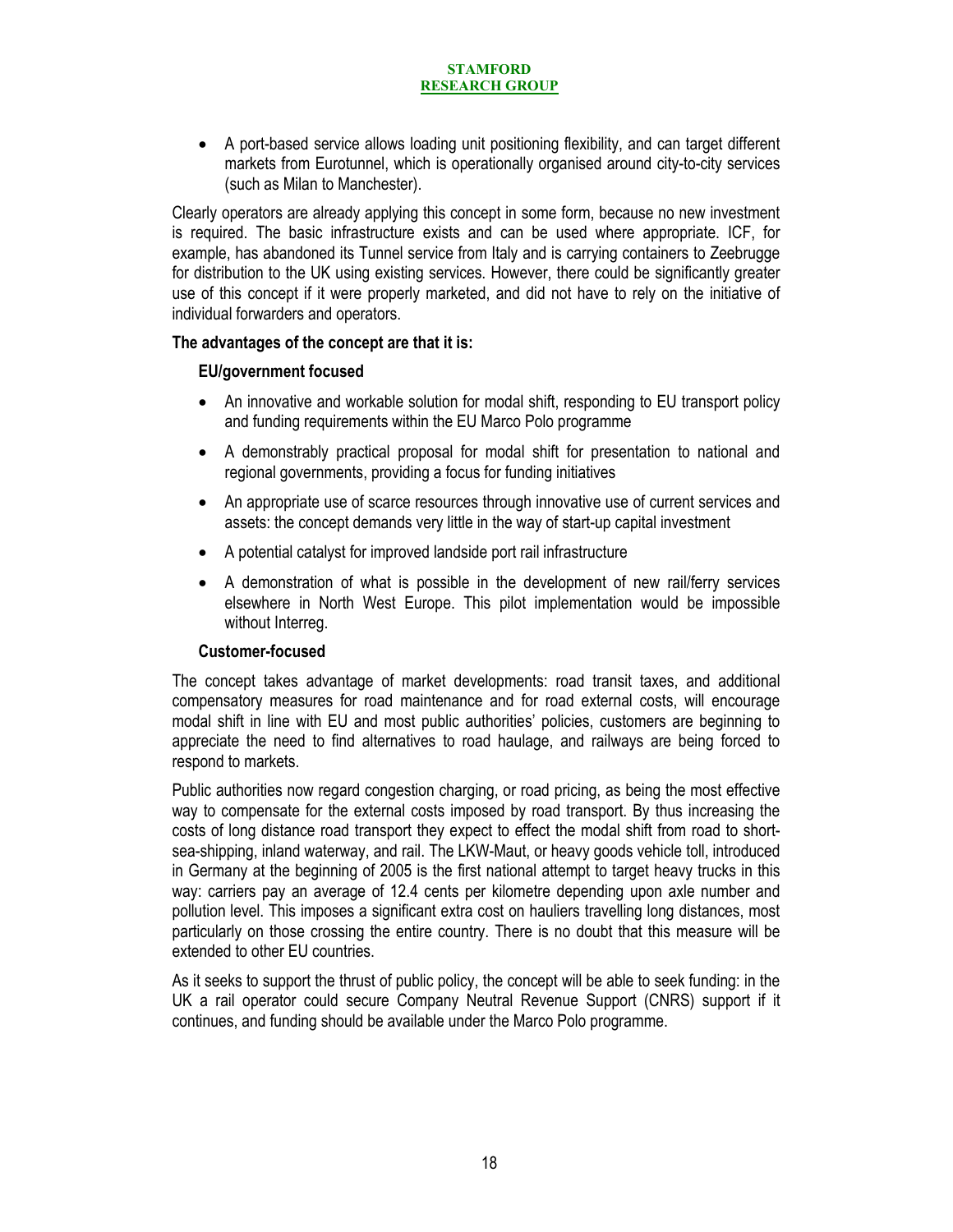The advantages are:

- SNCF domestic trainload rates are lower than international (Tunnel) prices.
- Retains current benefits of flexible and frequent shipping services
- In the short term, retains accompanied road benefits within the UK:
	- $\circ$  Continental are cheaper than UK drivers
	- $\circ$  Cheaper road fuel is available on the continent
	- $\circ$  Road delivery maintains flexibility for last-minute delivery requirements
- Maximises the potential for balancing northbound and southbound flows using traffic generated in northern France for southern France/Spain

### **3.6. Development stages**

Implementation of the concept should be in stages, each stage building on the success of the last. We propose three stages:

### *3.6.1.Stage 1*

Initially, load units for UK destinations will arrive at port or near-port continental locations by rail from distant origins, and then move directly by road and ferry to the UK shipper: the reverse move will take place for UK exports. The market accessed will thus be distant continental locations and any part of the UK. To minimise initial investment we propose that FINESSE uses existing rail services to Dourges near Lille in France (particularly the Perpignan and Toulouse daily services). A new dedicated service to French ports will depend on building volume for viability.

# *3.6.2.Stage 2*

Once the strategy has taken root and sufficient volumes have been built, dedicated services to French ports will develop. They will still require the use of existing ferry services, and will therefore serve Dunkerque and Calais. If new Dover ferry services develop at Boulogne, it too can compete for port rail services linked to Dover crossings.

Zeebrugge can develop its own inland intermodal links, which are currently much larger than at French ports but which are not significantly associated with UK traffic. Its maritime link to the UK will more likely be via Thames and East Coast ports, where services already exist, as in the short term Zeebrugge is less competitive against French ports for Dover. Belgian operator Cobelfret has reserved berths at the proposed Thames Gateway port, which will be rail-linked. In the medium to long term a Zeebrugge based operator could link to Dover, either because of growth in Central and Eastern Europe volumes, or, for those using Zeebrugge as a volume hub port, for a potential Dover hub.

# *3.6.3.Stage 3*

The final step will be taken when volumes have built up sufficiently to justify building a rail terminal at Dover, and investment in the upgrading of the tunnels between the port and Folkestone so that they can allow the passage of intermodal units. The rail services would again only be justified for longer distances, which in the UK means Manchester and further north. This step will open up a major new market for FINESSE, between the north of Britain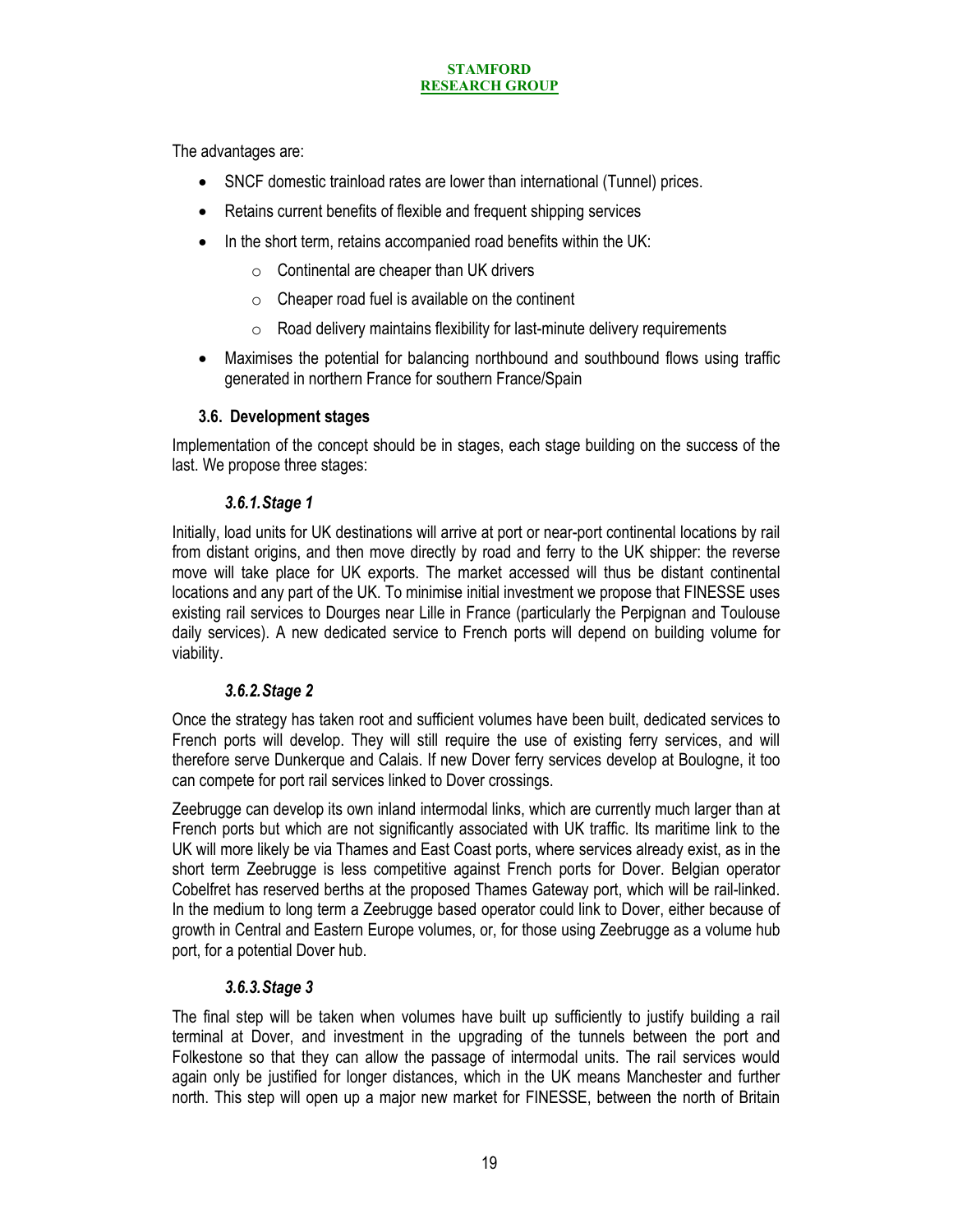and the near continent. Units would travel from Dover by rail, but would typically originate in a road movement from near continent shippers.

Once Dover is linked into the network it will be possible for units to travel long distances by rail on both the continent and in Britain, moving between continental ports and Dover on unaccompanied trailers, and creating the possible justification for a new, dedicated, unaccompanied trailer ferry operation. The new market accessed will be distant continental locations and the north of the UK.

# **3.7. Strategy development**

Essential to the implementation of the FINESSE concept is the build up of volumes in order to progress from stage 1 to stage 3 of the concept.

In order to achieve this a distinct offer and a clear presentation of the concept to the marketplace must be developed. Potential customers must be presented with a single price covering both the rail and road elements of a movement, just as they are for intermodal movements on the continent, and as they are for intermodal moves through the Channel Tunnel. This offer needs to be presented by an organisation - *FINESSE* – which could be set up by the FINESSE partnership to act as the umbrella promoter and marketing organisation for the concept, securing Government or other funding where possible, and acting as a one-stop shop on behalf of participating forwarders. *FINESSE* should not become a forwarder in its own right, but rather facilitate the application of the concept by existing forwarders.

*FINESSE* could therefore start life by presenting the concept to the marketplace, and marketing it to hauliers, third party logistics companies and forwarders. It should identify champions within this group, who would market to smaller operators as well as using the concept for their own shipper customers. The development of a niche intermodal promotion bureau to generate promotional material and implement the marketing strategy, modelled on the EU backed Short Sea Shipping Promotion Centres and the European Shortsea Network, (described overleaf) will be its initial function.

Champions would need, either singly or in a joint venture possibly organised by FINESSE, to:

- Be willing to take the risk of underwriting a rail operation, particularly in the UK, and possess significant experience in the use of intermodal rail.
- Control an appropriate mix of equipment: swapbodies, containers, tractors, chassis.
- Operate internationally, control sufficient volume to commit to the operation and control the mode and routing of traffic.
- Have access to the infrastructure required to manage and organise equipment transfer, tracking and contingency planning and be able to finance the leasing of wagons and other equipment.

These champions would be found amongst leading operators, forwarders, and lines, or even the newer logistics providers. Rail operating partners would need to be identified and links with existing terminals will also need to be created.

Once the concept is successfully launched on the continent, *FINESSE* will have the arguments needed to secure SRA/DfT and Network Rail support for enhancement of the rail link to Dover, potentially aided by other Dover flows, such as the intermodal distribution of fruit imports. This could lead, in the medium/long term, to the initiation of a new part-unaccompanied trailer ferry service dedicated to the FINESSE concept between two or more of the five ports.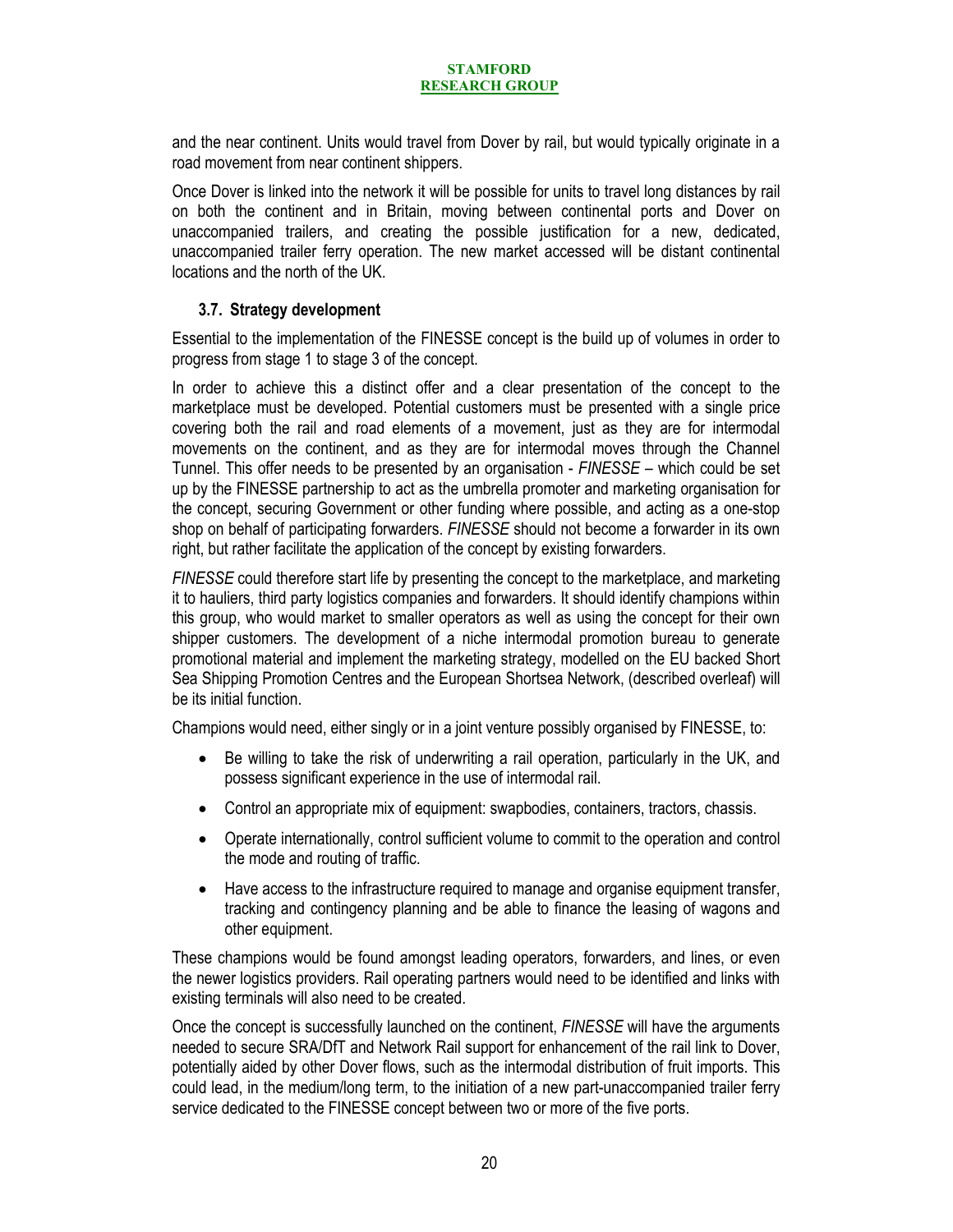# **European Short Sea Network (ESSN)**

The European Short Sea Network is an electronic network that has been set up between the Short Sea Promotion Centres (SSC) within Europe. There is a representative body of the ESSN within most EU countries; the UK SSC body can be found at www.seaandwater.org.uk, which acts as a lobbyist for UK government policy and a repository of information on short sea shipping.

The role of the ESSN is to:

- $\triangleright$  Promote success stories, events and conferences within the short-sea shipping industry
- $\triangleright$  Act as a web portal for short-sea shipping services (www.shortsea.info) with a data bank of services
- $\triangleright$  Act as a facilitator for bi and multi-lateral initiatives amongst members
- $\triangleright$  Provide advice and market intelligence to shippers and forwarders
- $\triangleright$  Act strategically within the EU, helping to create a "level-playing field" between road and short sea transport

Membership of the short sea promotion centres comes from shippers, forwarders, ports, shipping companies and others involved within the industry.

# **Implications for FINESSE:**

The ESSN is very much an information providing, promotional and lobbying network. It provides **neutral** information about all services using short-sea shipping. It has EU funding as it is seen to be sharing best practise and developing non-road modes of transport. It does **not** act as a commercial operator but it does provide operational information to potential customers and can be used to facilitate developments between members of the network.

FINESSE could develop along the lines of the ESSN, as long as it is financially and organisationally separate from the operators of the service. It could therefore be the promoter of the concept of innovative intermodal services to the UK, e.g. with a web-based information service.

The strength of the ESSN is that, like the UK Rail Freight Group, it has a relatively high proportion of the industry as subscribing members, because they recognise the value of the organisation as a lobbying and promotional tool, while the breadth of its membership provides the organisation with credibility with national governments and the EU.

ESSN lobbies for general investment but not for specific projects.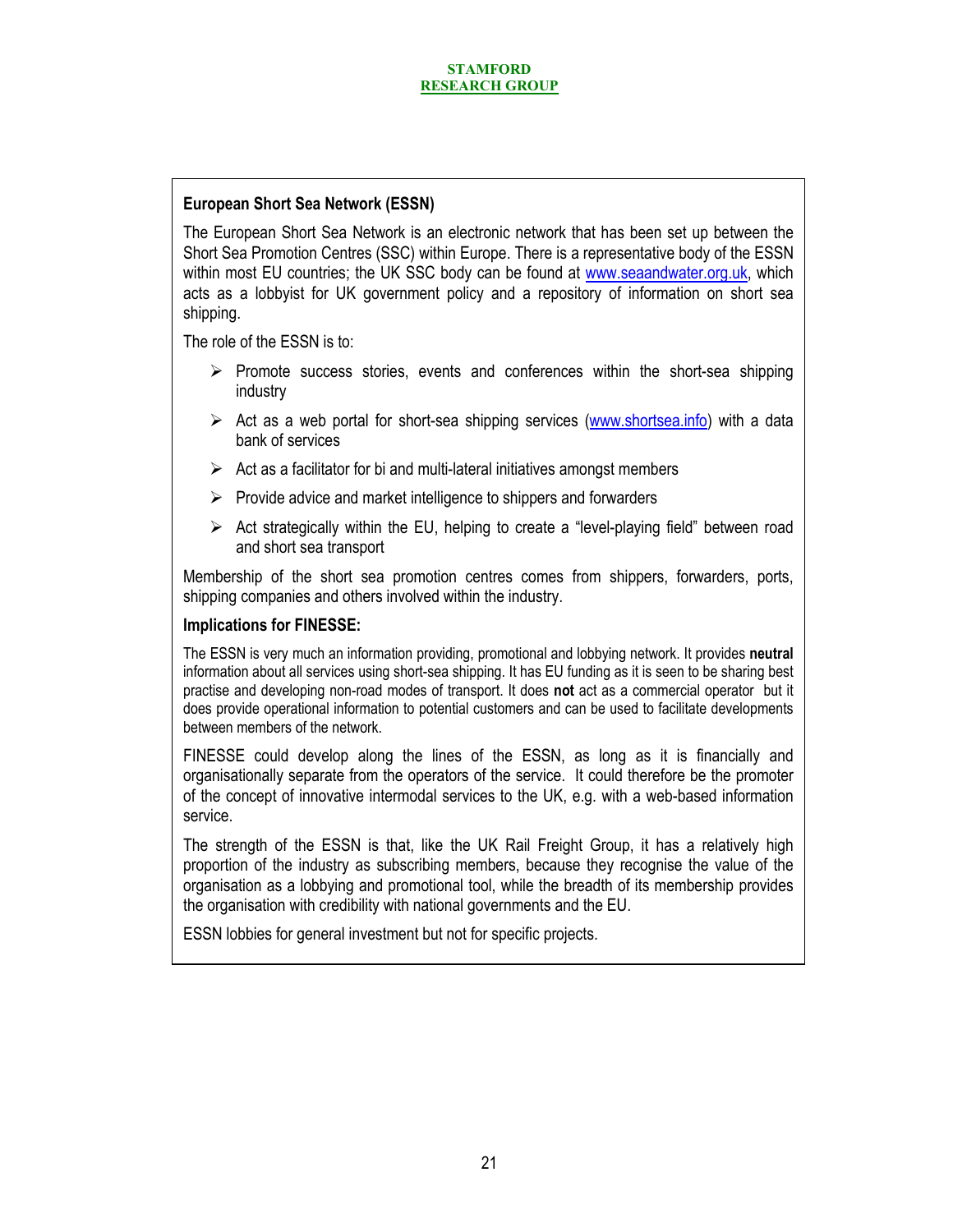The promotion agency proposed differs from other combined transport promotion agencies in that it would be dedicated to the FINESSE rail-ferry concept. There are no agencies dedicated to this concept at present. The major combined transport promotion agencies, which are operated by the Union Internationale des Societes de Transport Combines Rail-Route (UIRR) and Union Internationale des Chemins de Fer (UIC), do not promote one-stop-shop services between the continent and the UK, and carry out none of the functions proposed for the new agency. They are concerned almost exclusively with combined transport on the continent, and their concern with combined transport and the UK is restricted to services through the Channel Tunnel.

For the UIC and UIRR, the use of rail-sea transport refers specifically to rail ferries, and there is no suggestion that conventional Channel ferries could be used as part of a combined transport move. The only accompanied services recognised by UIR and UICC are rolling road - where road tractor and trailer together travel on a rail wagon with a driver, not where road tractor and trailer together travel on a ship as part of a combined transport move.

The use of FINESSE project ports is not promoted by UIRR or UIC. Amongst the FINESSE ports, only Zeebrugge is recognised as a combined transport terminal: Dover, Calais, Boulogne, and Dunkerque are not.

It must be stressed that the potential modal shift and its associated environmental benefits will not be achieved without a public sector catalyst. Individual private operators are too small, and the commercial benefits too long term, for a single private company to develop the FINESSE concept. A non-profit, neutral, agency is essential to focus the concept and group the cargoes available from single operators into, eventually, trainload volumes. Even if one was large enough to achieve trainload volumes the gain would be limited to just one company's freight, and the opportunity for a wider and more successful offer would be lost.

# **3.8. The FINESSE business plan**

The FINESSE partnership should develop a business plan for the new *FINESSE* organisation, which will need to cover:

- Management: we recommend that this should comprise partners drawn from the FINESSE project group. Subcontracting to a lead business partner is inappropriate, as its competitors may prove unwilling to use its services, limiting its market reach.
- Location: given that the best potential for initial development lies in French rail services the new organisation should be based in France
- Organisational structure and budget: circa  $\epsilon$ 375,000/£250,000pa, for promotion as well as staffing. The agency will require a manager with preferably private sector experience of marketing in the combined transport industry, supported by an assistant at a cost, including expenses, of about €150,000pa. A similar sum would be allocated for the promotional budget, including website development, and a further €75,000pa for conferences and business partner meetings

This investment is minimal when considering the potential benefits of the project.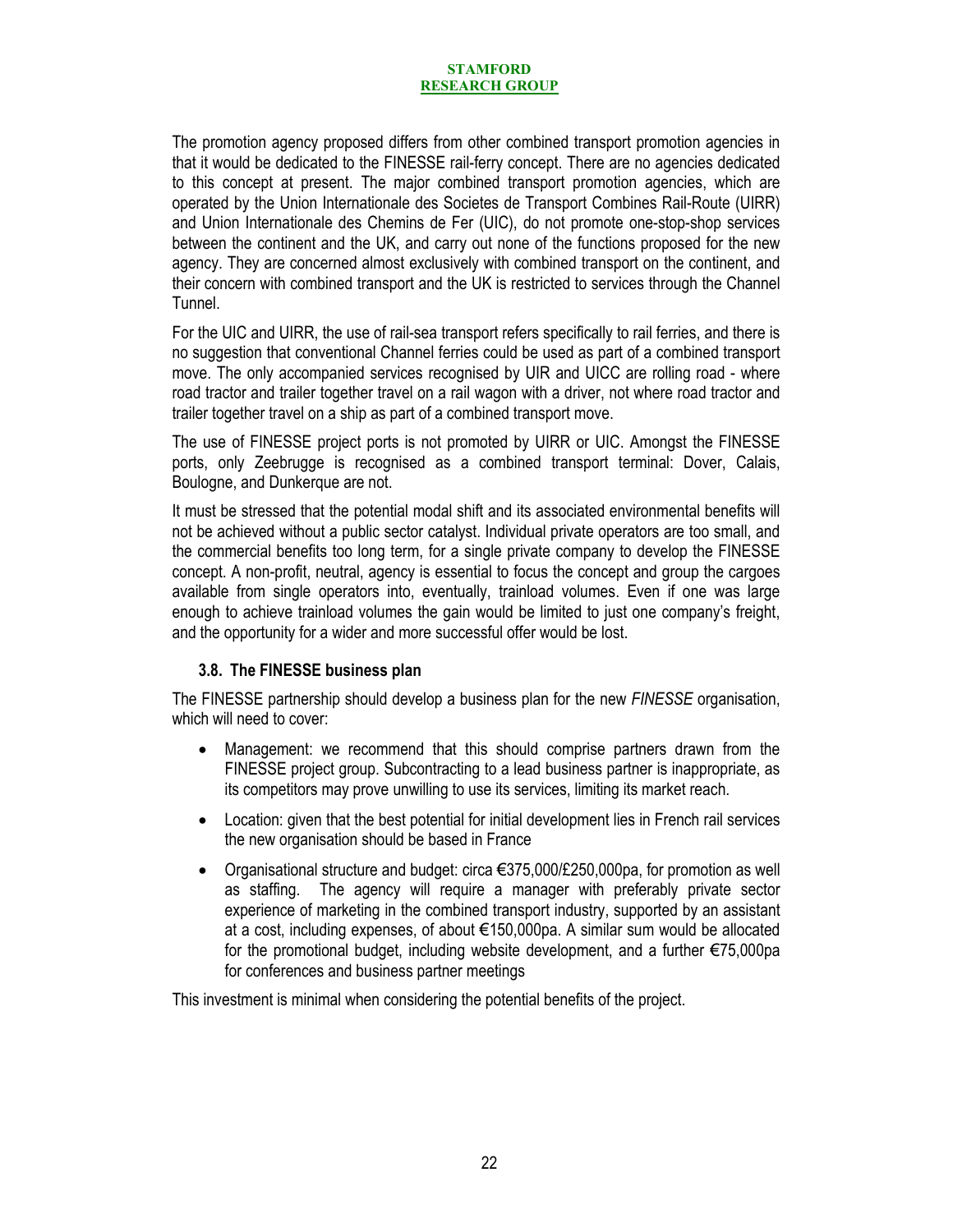The functions of the new *FINESSE* organisation could include:

- Development of a niche intermodal promotion bureau, which would generate promotional material and implement the marketing strategy
- Promulgating door/door price offers from associated forwarders, and helping them simplify railway pricing structures
- Assuring a solid, reliable FINESSE structure of rail interchange and cross-Channel movement, ensuring effective train services, and negotiating lower rail terminal and terminal haulage rates
- Initiation of pilot projects for services on specific pathways as suggested below
- Operation of a rail equipment interchange and wagon slot sales clearing house
- Securing partner backer(s) for future infrastructure needs, such as the dedicated ferry and the UK rail link to Dover.
- Securing EU, Government, or regional funding for future infrastructure needs
- Investigation of the physical facilities and rail service connections to be used, the promotion of more rail links, stimulation of logistics investment, development of web based information systems for tracking, etc
- Encouraging development of excellent rail terminal logistics centres.

### **3.9. UK Gateway Pilots**

### *3.9.1.France*

Immediate further development of the core rail intermodal element of the project is most promising in France, as French ports are already linked to Dover, major improvements are taking place in the organisation of French railways, the French government and powerful regions are in favour of modal shift, and major markets are available in France at a railcompetitive distance.

We therefore propose that a pilot project be set up, dedicated to integrated combined transport between Spain / South France and the UK using train, ferry, and accompanied road transport. The attached map shows the flows targeted and the level of interest shown in alternatives.

The initial UK focus would be the major markets of London and the South East, and the calculations below are based on London, but the project is also competitive for other UK regions.

This pilot project could comprise the following four very approximately timed phases.

**Phase 1** (2005): one daily train carrying intermodal units between Perpignan and Dourges / Delta 3, marketed as "the UK gateway". Units would be trucked to UK destinations. The price offered for the service should cover the whole movement from origin to destination, including rail, terminal handlings, and the road move.

**Phase 2** (2006): the same offer with a train extended to Dunkerque.

**Phase 3** (2007): two daily trains to Dunkerque or Calais.

**Phase 4** (2010 and after): transfer of UK Northern traffic to rail at Dover (one train per day, half the available traffic converted to rail).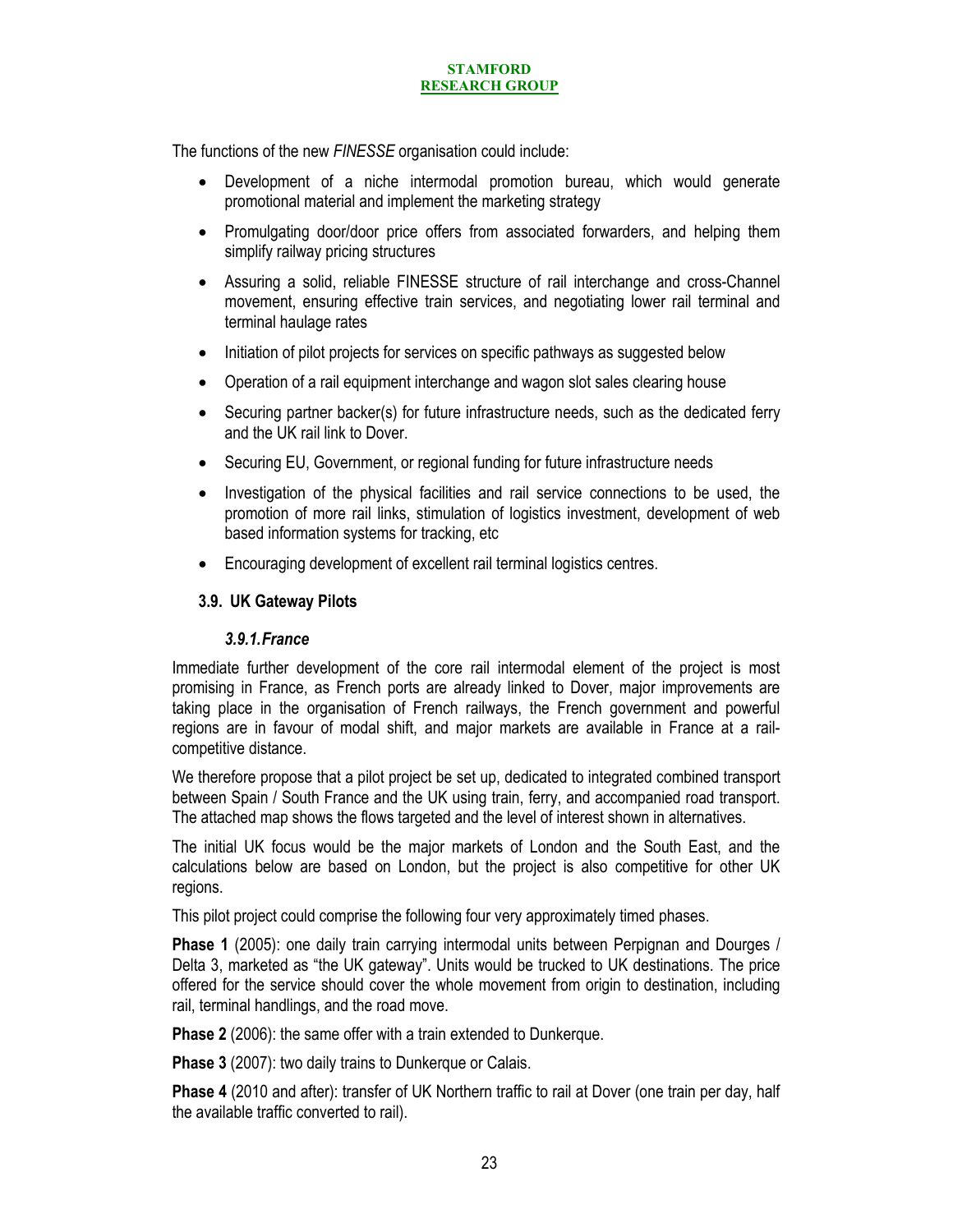This proposal benefits in the short term from Eurotunnel's disarray, which means that Eurotunnel customers with appropriate equipment are unable to use rail as they wish. This means that there are forwarders who have invested in swapbodies so as to use rail services but who are unable to use them as intended because the railways have withdrawn the associated Channel Tunnel rail services. Consequently, these forwarders are forced to use conventional road trailers instead. In the medium term Eurotunnel will benefit from the improvements expected in the organisation of French railways, so that FINESSE needs to take advantage of this window of opportunity to create services for which Eurotunnel would not wish to compete, given its particular strengths and weaknesses.

Initial volume estimates for the pilot project are given below, showing the environmental benefits available.

|                                                | Stage 1<br>(2005) | Stage 2<br>(2006) | Stage 3<br>(2007) | Stage 4   |
|------------------------------------------------|-------------------|-------------------|-------------------|-----------|
| Trains per day                                 | 1                 | 1                 | 2                 | 3         |
| Distance by rail                               | 1.074             | 1.176             | 1.176             | 1641      |
| Maximum road distance avoided                  | 1.040             | 1.159             | 1.159             | 1281      |
| Total volume shifted per day (000 tonnes)      | 1.2               | 1.2               | 2.4               | 2.4       |
| Total volume shifted per year (000 tonnes)     | 312               | 312               | 624               | 624       |
| Total modal shift generated per year (000 tkm) | 324.480           | 361.608           | 723.216           | 872,976   |
| Environmental benefits (million $\epsilon$ )   | 22.2              | 24.9              | 49.7              | 60.0      |
| <b>FINESSE Subsidy request</b>                 | 648.960           | 723.216           | 1.446.432         | 1.745.952 |

# **Initial volume estimates for the pilot project**

The project's environmental gain is significant as a result of the long road move avoided in France (1040 km Perpignan – Dourges and 1159 km Perpignan – Dunkerque). The UK Stage 5 gain is relatively low because only half the traffic is converted and the distance for converted traffic is much smaller (Dover – North West 480 km). Even so, as remarked elsewhere, environmental damage is focused at particular places along routes, in this case as congestion in Kent and Dover, and very particularly as poor air quality on the approaches to the port itself. Thus, for Kent and Dover town, the environmental gain is significant.

The potential subsidy required to help service operators to cover the price difference between road and combined transport may be calculated using the formula promulgated in the Marco Polo call for tenders ( $1 \in$  for 500 tons km shifted from road to an environmental friendly mode). This would suggest an annual amount of  $\epsilon$  650,000 subsidy as from year 1, rising to  $\epsilon$ 1,746,000in year 5 with a Dover train included.

The new *FINESSE* organisation should initiate the pilot in close association with the Region Nord Pas de Calais, whose support is crucial to the success of the pilot. Together they should develop links with potential champions on whose operations the pilot will be based, and implement the suggestions made for *FINESSE*, targeted on the pilot pathway. For this pilot, *FINESSE* should also develop a business plan to help raise subsidies, for instance from Marco Polo.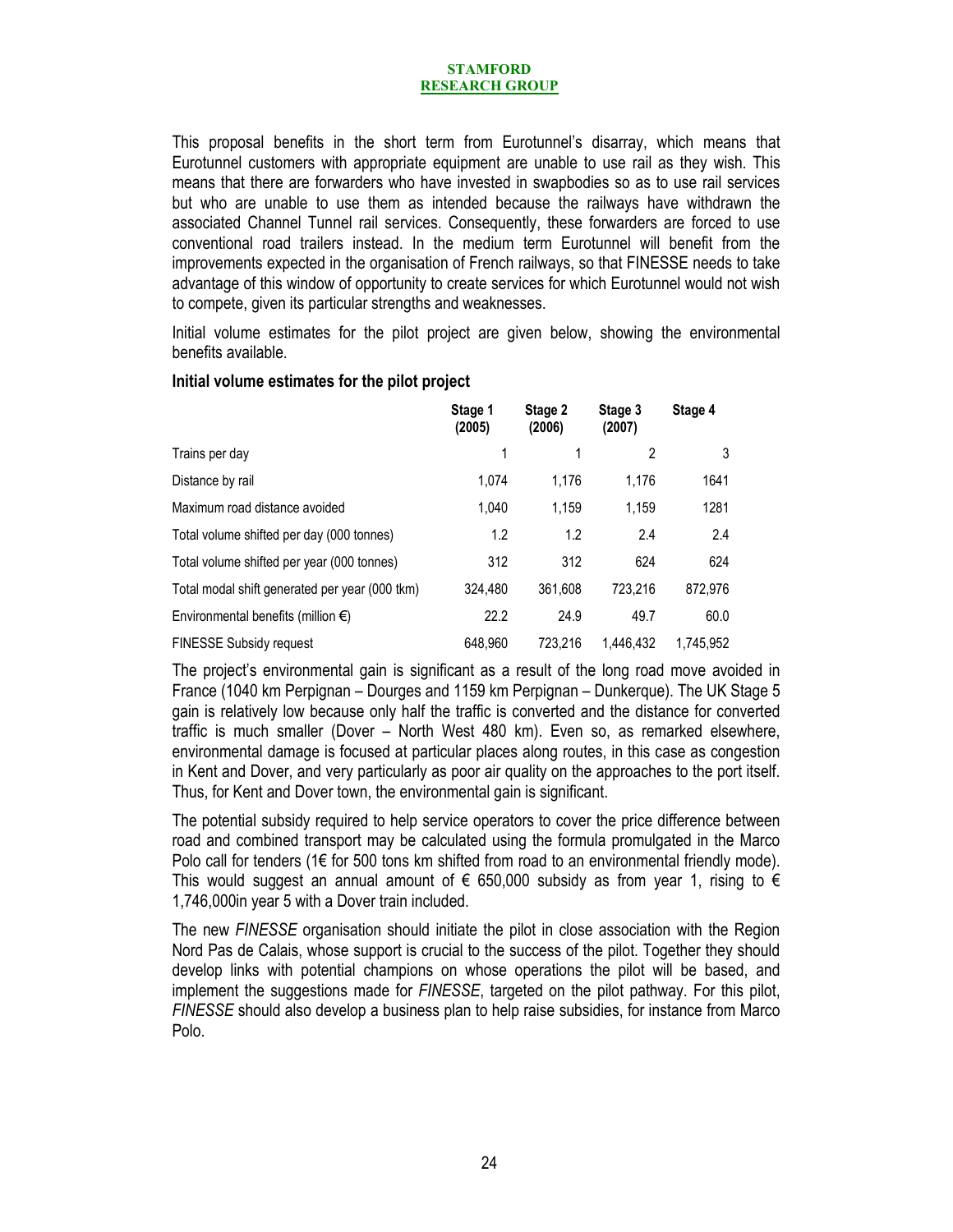

The map shows that French interest in a rail/sea link via Dunkerque or Calais to Dover is high on the significant Spain and Southern France to Southern England route.

There is low interest on the other routes shown because more northerly parts of the UK can be better served via Zeebrugge.

Of course, this offers Zeebrugge an opportunity to convert these flows on the continent to rail, but the link would not be through Dover.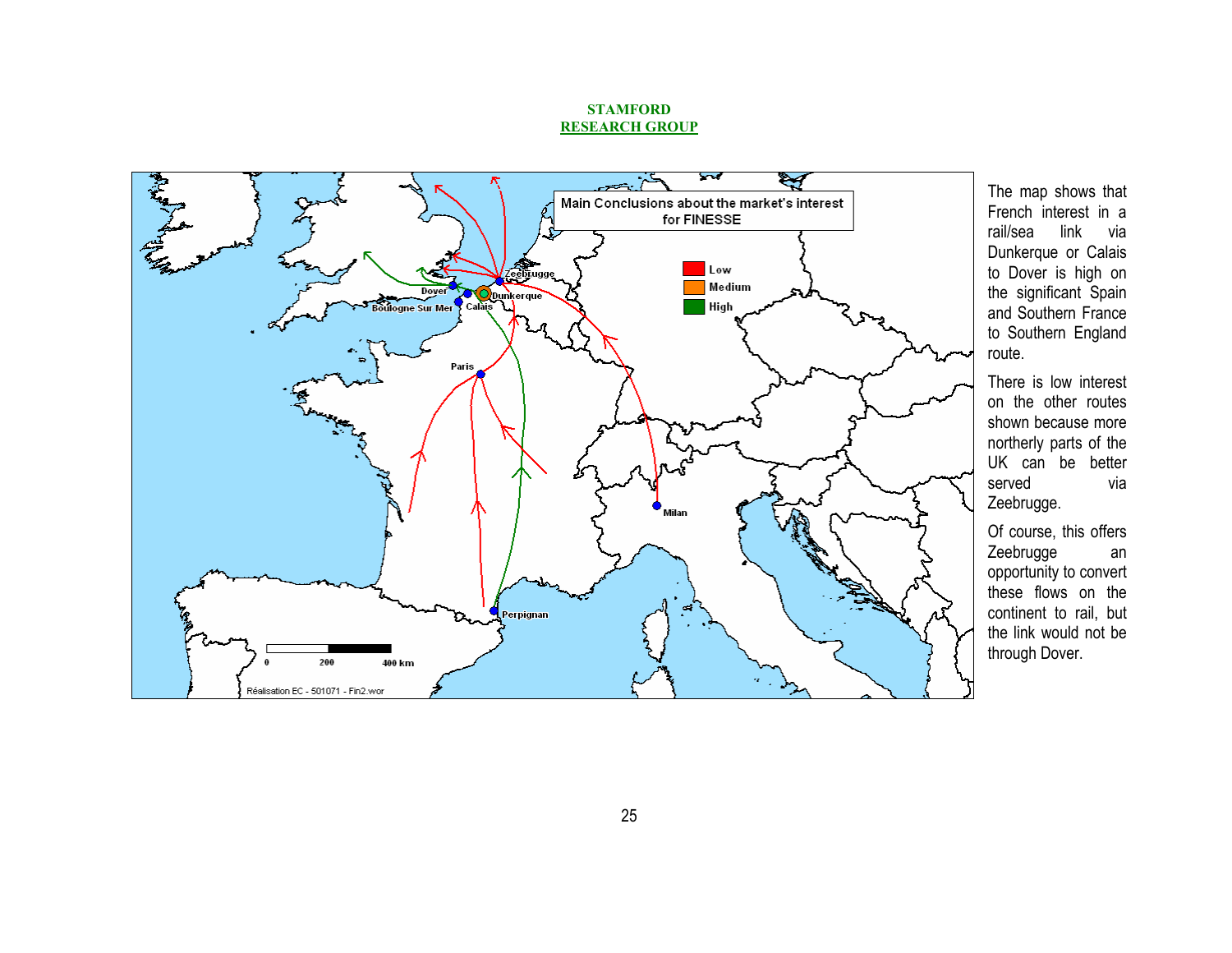### *3.9.1.1. Characteristics of the UK/Spanish market*

UK imports from Spain are about twice UK exports to Spain, but half of imports are refrigerated fruit and vegetables, so non-refrigerated trade is roughly in balance. Most traffic is carried by road vehicles across the Pyrenees, and most of this takes the short Channel crossings. The commodity structure of trade is not very important except insofar as it affects the equipment used. Forwarder customers know what commodities they are handling, and the shippers who are their customers. Spain is a major supplier of fruit to the UK, and this will demand refrigerated ILUs. Tiles, another major UK import, do not have any special equipment requirements.

Spanish road haulage is controlled by large numbers of individual hauliers operating their own vehicles – refrigerated trailers or curtain-sided trailers for non-refrigerated cargoes. These hauliers tend to have close links with export shippers, so that it has always been difficult to break the dominance of accompanied road haulage. Because of the geographical relationship between the Iberian peninsula and the UK, and the dominance of southeast Spain in the fruit and vegetable export industry; these commodities are typically carried overland by road. However, industry in the west of the country has also had the opportunity to use container shipping to the UK from ports on the Spanish north-west coast, and this amounts to some 200,000 container units. Container shipping is cheaper than road transport and offers the opportunity to serve British ports (such as Liverpool) closer to non-south east centres of demand. Consequently, container shipping lines have also developed good relationships with Spanish railways, and containers are carried intermodally even from the east.

Before the development of the Spanish road haulage industry fruit and vegetables were carried to the UK (Paddock Wood) in conventional rail wagons using the train ferry. This mode of operation died in the 1980s as a result of the opening of Spain to the world following Franco's death in 1975, Spain's accession to the EU in 1986, liberalisation of road haulage, and the building of motorways.

There have been attempts to create accompanied or unaccompanied ferry services from Spain to ports such as Southampton, but the distance is too great for accompanied trailers as drivers would waste time on ferries, and the structure of the road haulage industry has prevented the successful development of unaccompanied trailer services.

For a time Eurotunnel was mildly successful in importing industrial goods, notably car parts, from Spain using intermodal rail through the Channel Tunnel.

### *3.9.2.Belgium*

Belgian railways are also improving their services, the Belgian government also desires modal shift to rail and is acting towards this end, and Belgian operators are developing close collaboration with Dutch and German partners, so that the same rail-competitive distance argument applies to Belgium as to France. However, although Zeebrugge has no maritime link with Dover it does with Thames ports, where UK rail links could probably also be provided more quickly.

Of all the FINESSE ports, Zeebrugge has the best intermodal connections and therefore the best opportunity to develop new intermodal services around logistics hubs. As part of this growth it could use its particular strength in the North Continent, and in the short term even to the south, to bring swapbodies in by rail for transfer to a FINESSE road operation through Dunkerque or Calais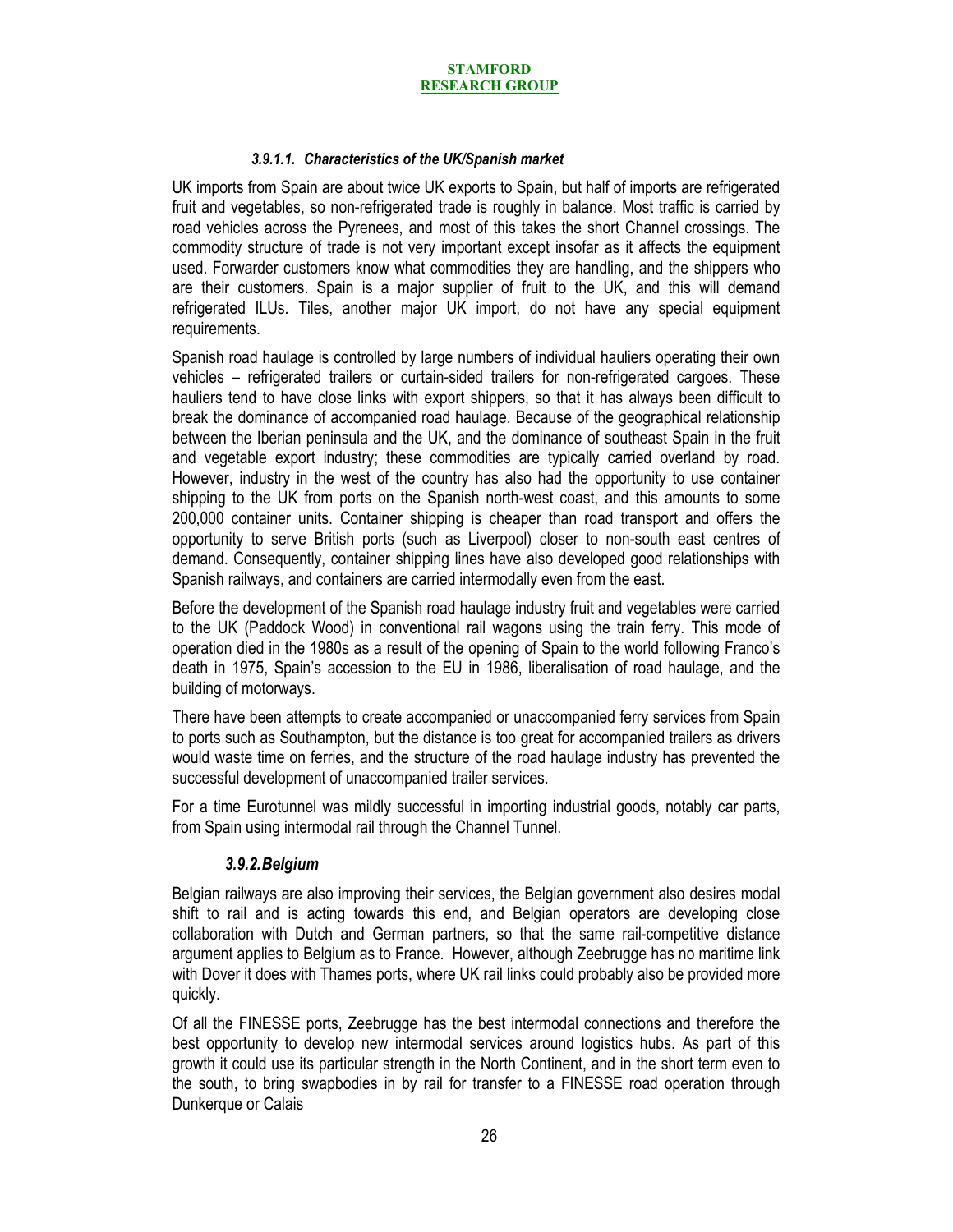However, given its strengths, this hardly looks the most promising role for the port. Within the broad FINESSE concept it seems that Zeebrugge's best option is to develop links with Thames or east coast UK ports rather than Dover. This is not a mere theoretical construct: our Belgian respondents (including hauliers and forwarders) were very clear that this was where they saw Zeebrugge's natural market.

Zeebrugge-based container transport companies are already responding to the imposition of the LKW-Maut in Germany by opting for intermodal solutions, notably for long-distance traffic from for instance Greece, Austria, and Eastern Europe. The port has high expectations that its combined transport business can be substantially expanded, but rail cannot replace road for this type of traffic unless adequate fast rail network capacity is available, and this is not yet the case. Competition between passengers and freight for scarce rail capacity is stretching the port's rail capacity particularly in the summer months.

Zeebrugge should develop its particular locational strength in the larger German, Belgium, Holland and middle European markets, and its natural orientation towards traffic routes via the Thames and East Coast ports. Within its distant, more dispersed, Continental hinterland the emphasis should be on using and growing the wider network of existing services rather than, as in France, aiming to develop a specific pathway. Although the concept may be applied to any of the UK ports served from Zeebrugge the best potential for achieving modal shift in the UK will be via the Thames, as rail distances are too short from more northerly ports. Cobelfret's Purfleet terminal (not rail-connected) on the M25 is on the north bank of the Thames, and the Dart Line terminal is on the south bank at Dartford, also on the M25. However, the new Thames Gateway development, where Cobelfret has reserved berths, and on the north bank of the Thames, seems a particularly good prospect, as services will be able to piggyback on the enhanced gauge intermodal services provided for deepsea containers.

For an accompanied delivery to the South East/London area it is debatable which is better and/or cheaper from the Zeebrugge Continental rail terminal:

- unaccompanied ferry to the Thames and then short haul delivery to the customer, or
- direct accompanied road move from Zeebrugge via Dunkerque-Dover ferry.

Similar arguments on the use of the Thames and unaccompanied services can be applied, if with less force, to the situation of the port of Dunkerque.

Zeebrugge could commission an expansion of this paper, considering existing material and traffics, outlining potential, and assessing potential competition with services that operate via Dover, and considering the extent to which Thames ports and Dover compete in the same marketplace, in terms of traffic types and origin/destination pair. The study could consider the potential for Zeebrugge to develop new intermodal services around logistics hubs, of course within the scope of the development of innovative and sustainable intermodal freight transport services between the South East of England and mainland Europe, using rail and ferry technology.

If this discussion paper indicates that there is potential for development for Zeebrugge within the broad FINESSE philosophy, focused in-depth interviews with players on the Thames routes (ports, operators, shippers) will be required to validate our conclusions and obtain additional relevant market information, from which a pilot proposal and business case similar to our proposed French pilot could be developed.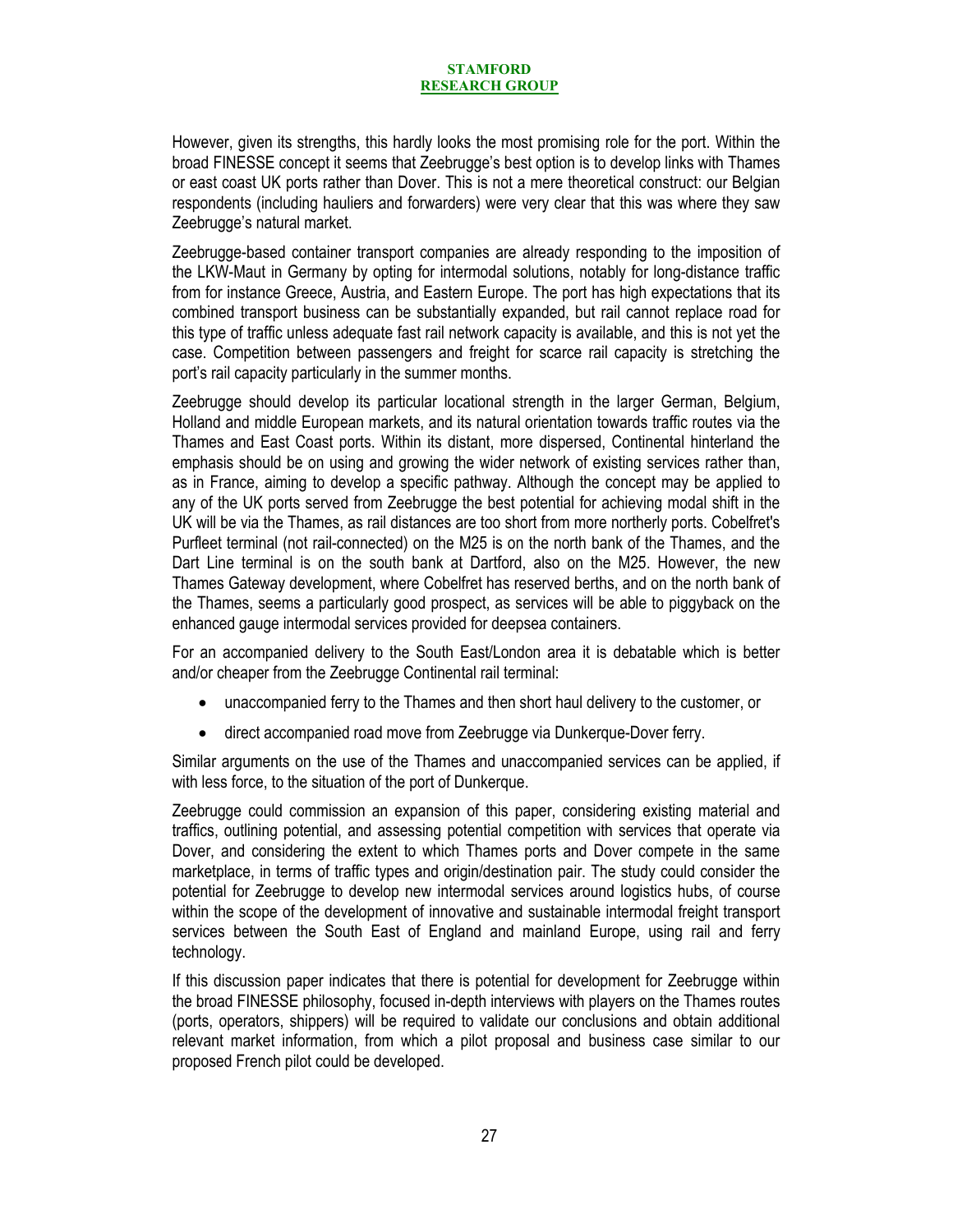### *3.9.2.1. The potential for a Dover / Zeebrugge link*

Townsend Thoresen initiated the Dover Zeebrugge freight ferry service in 1966, and P&O took the company and the route over in 1986. Its confidence in the Zeebrugge route was demonstrated in 1992, after the company was re-branded as P&O European Ferries, when three freight superferries were introduced to the route, together with the passenger superferry 'Pride of Burgundy'.

The Townsend Dover-Zeebrugge service carried 158,000 freight vehicles in 1980, as well as 292,000 cars and 1.6 million passengers. Growth in the freight element resulted in the major route investment of 1992, when 287,000 freight vehicles were carried, but volumes fell subsequently and the service was closed in December 2003.

Although this suggests that the market has moved permanently away from a link between Dover and Zeebrugge it would be dangerous to say that never and in no circumstances would the ferry be revived. Some argue that the reinstatement of the Oostende – Ramsgate service and its success in increasing freight volumes, and now its reinstatement of a passenger service, demonstrates that because one operator fails it does not mean that all operators will. Oostende and Zeebrugge, and Dover and Ramsgate, are not placed in significantly different locations from a haulier's point of view, and the Transeuropa Oostende – Ramsgate service started just a year after the longstanding Sally Line service on the route was closed due to lack of volume.

However, Transeuropa serves a particular niche market in a unique way, and from a regional strategy point of view it may not be desirable to compete with it and risk damaging employment at Oostende and Ramsgate for doubtful overall gain.

### *3.9.2.2. East European potential*

FINESSE partners are aware of the potential growth of trade between the UK and Eastern Europe and see this as a major area for development of the rail/sea offer because the continental distances involved are clearly sufficient to justify the use of combined transport rather than all-road.

Respondents to our market surveys – speaking of all-road traffic - felt that future cross-channel market growth would depend significantly on political and economic development in Eastern Europe. They assumed that enlargement of the EU would lead to traffic growth, either because of outsourcing to Eastern Europe or simply because accession will inevitably increase in trade between the West and the East. Our analyses (Technical Paper 6) also support the view that East European markets will grow faster than the traditional major western markets.

Combined transport is likely to be more successful where large volumes of traffic are concentrated at few locations. Where a border is very long, traffic is usually dispersed, while if it is shorter traffic is more likely to be concentrated. Large Spanish and Italian flows to the UK are forced through relatively narrow land necks, while much East European lower volumes are dispersed along the 800 mile long border between east and west Europe, The potential for combined transport for the UK is therefore generally likely to be more successful for Italy and Spain than Eastern Europe.

However, there are concentrated flows of east European traffic through Hungary. This routeing creates real potential for Zeebrugge, which is closer to the Hungarian / Austrian border than Rotterdam or French FINESSE ports, and is already a recognised combined transport terminal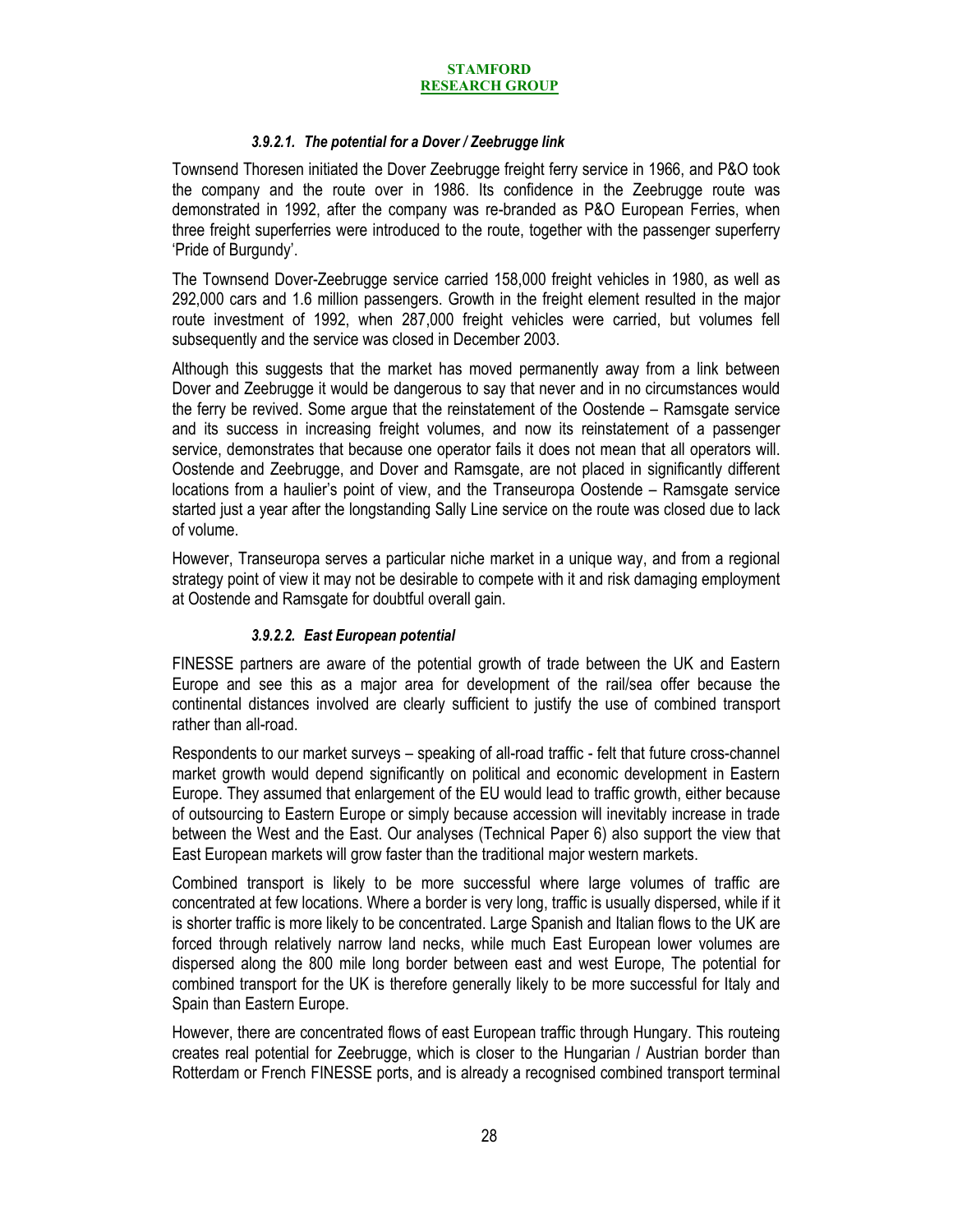location. There is thus a potential combined transport corridor from central and southeastern Europe to Zeebrugge, as long as suitable maritime services for the UK are available.

Further information on East Europe and Hungary is included in Technical Paper 6.

We recommend that Zeebrugge further examine its combined transport potential for East European traffic.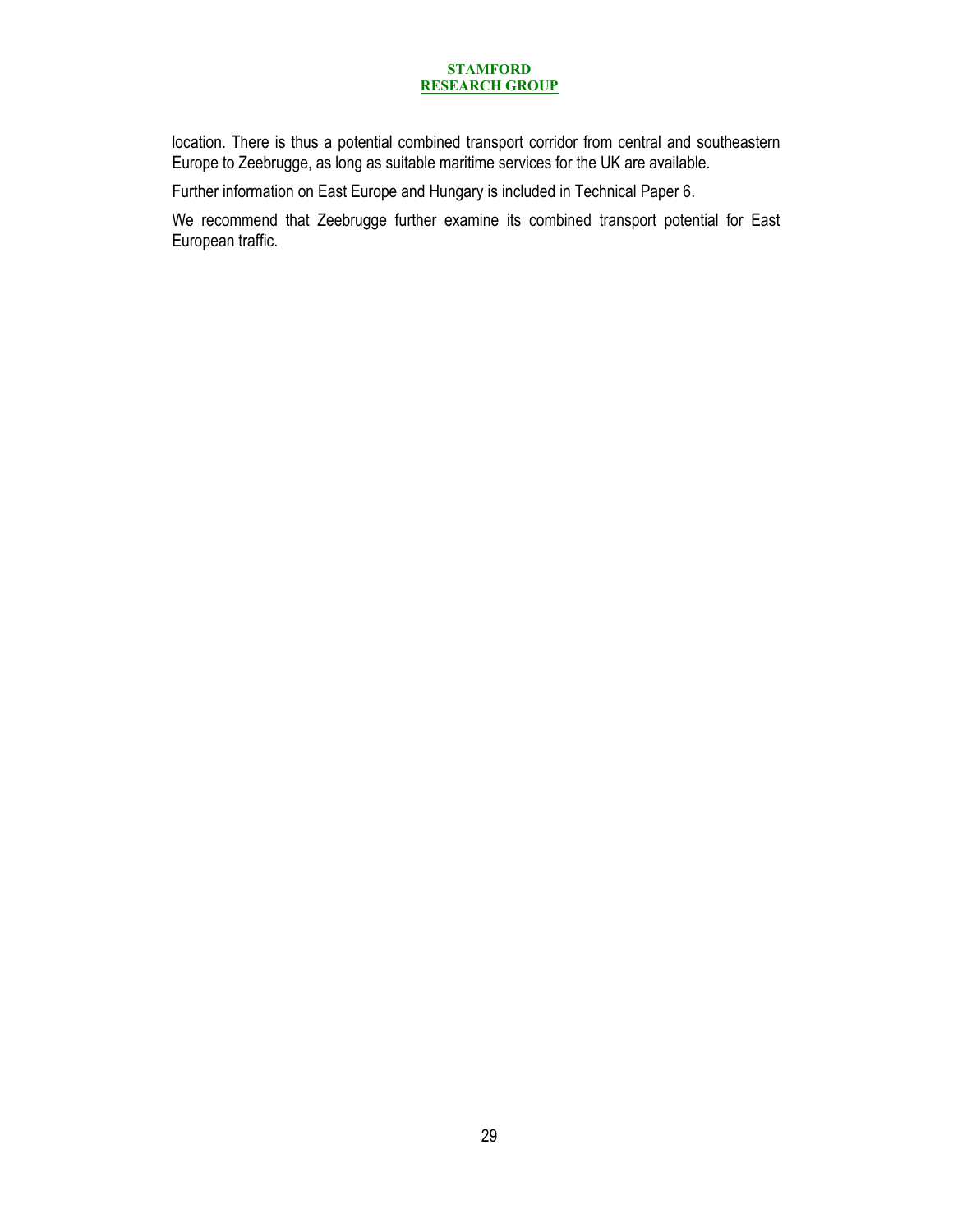# **4. Public policy**

# **4.1. European Union strategies for railfreight and the rail network**

# *4.1.1.Policy Framework*

This sub-section covers the contents of *Technical Paper 1 EU Rail Policy and Network.*

The EU has increasingly recognised that intermodal transport (also referred to as 'combined transport') can help reduce road congestion and has adopted various funding programmes and policy measures to encourage modal shift. It has also recognised that developing a European intermodal transport system requires coordinated transport policies at European, national and regional levels. EU policy underlies the development of the FINESSE Project.

EU rail strategy is driven by its dissatisfaction with the performance of Europe's state railways, and has led it to seek:

- Splitting network control from operations
- Commercial operation of state railway companies
- Open access for new operators

# **Development of EU transport policy directives**

| <b>Publication</b>               | Objective                                                                       | <b>Result</b>                                                                      |  |
|----------------------------------|---------------------------------------------------------------------------------|------------------------------------------------------------------------------------|--|
| <b>Treaty of Maastricht</b>      |                                                                                 | Creation of TENS network                                                           |  |
| 1st White Paper 1992             | Opening<br>up of rail competition<br>and<br>development of intermodal transport | Reduction and reimbursement of intermodal vehicle road tax                         |  |
| Directive<br>Transport<br>1998   | Growth in intermodal transport                                                  | Fiscal relief for intermodal transport                                             |  |
| 2 <sup>nd</sup> White Paper 2001 | Targets for 2010                                                                | railfreight services to be open to competition from<br>International<br>01.01.2007 |  |
|                                  |                                                                                 | Established priorities for TENS projects and extended timescale to 2020            |  |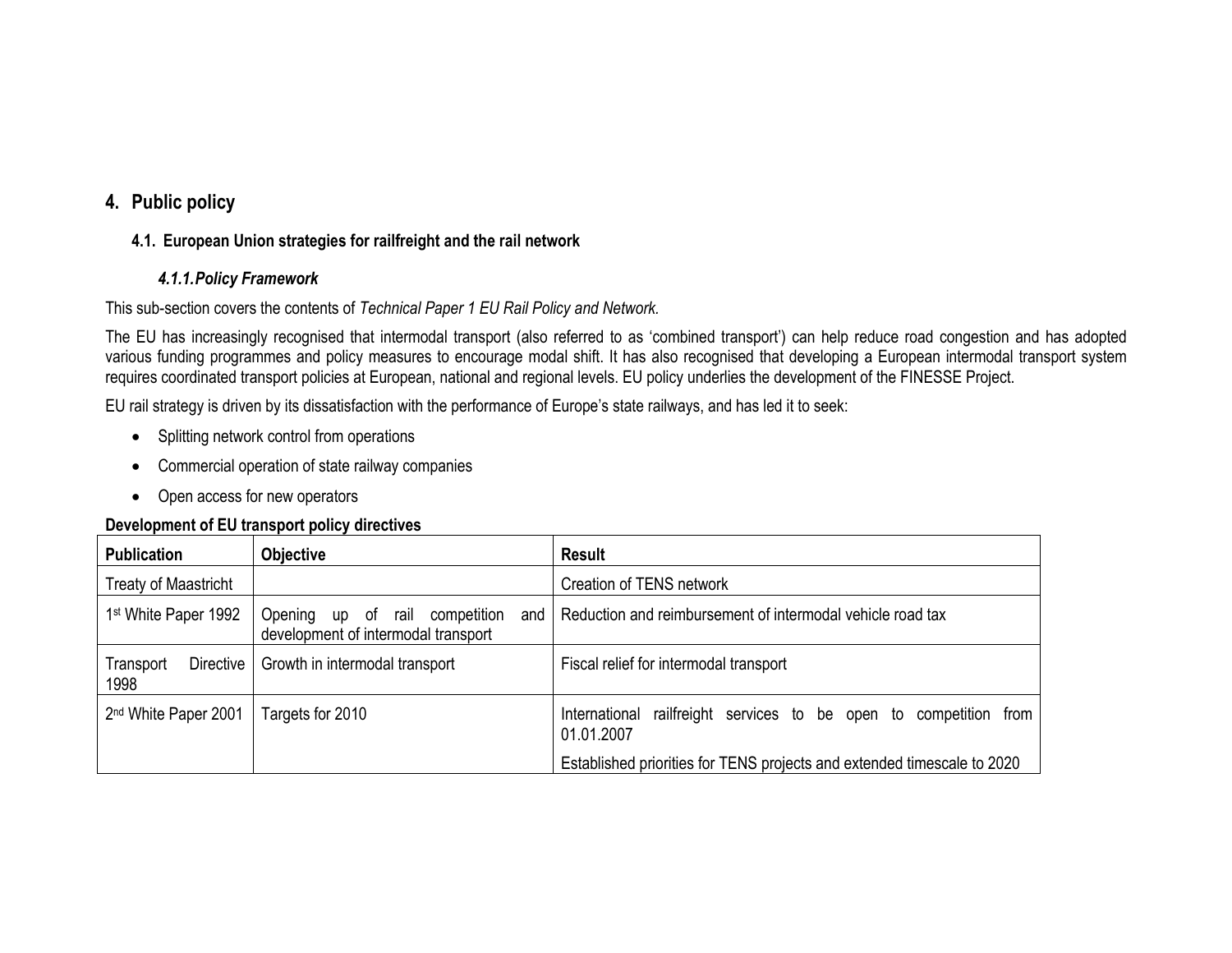# *4.1.2.EU Funding*

# **EU funding programmes**

| <b>Funding programmes</b>             | <b>Objective</b>                                                                                                                                  | <b>Eligibility for FINESSE</b>                                                                          | <b>Amount</b>                                                                                                                                                                                                                                                                                                                                                                                                               |
|---------------------------------------|---------------------------------------------------------------------------------------------------------------------------------------------------|---------------------------------------------------------------------------------------------------------|-----------------------------------------------------------------------------------------------------------------------------------------------------------------------------------------------------------------------------------------------------------------------------------------------------------------------------------------------------------------------------------------------------------------------------|
| <b>TENS</b>                           | Combined<br>national<br>plans for road, rail and<br>intermodal corridors                                                                          | All FINESSE ports on TENS<br>"map" so eligible                                                          | Can give up to 20% aid for cross-border rail projects                                                                                                                                                                                                                                                                                                                                                                       |
| Motorways of the Sea                  | Part of TENS, for port<br>access<br>and<br>infrastructure                                                                                         | FINESSE ports and routes<br>ineligible                                                                  |                                                                                                                                                                                                                                                                                                                                                                                                                             |
| Marco<br>Polo<br>Programme            | Maintain transport mode<br>shares $@$ 1998 levels<br>Three areas:<br>- modal shift funding<br>- catalyst actions<br>learning<br>common<br>actions | Could be eligible for:<br>- Spain/France intermodal<br>route<br>- catalyst actions<br>- common learning | Modal shift: subsidy of €1 per 500t/km shifted, a minimum<br>subsidy threshold €0.5m and a subsidy rate of up to 30%. At<br>least 250 million tkm is to be shifted per contract, up to 3<br>years<br>Catalyst actions: up to 4 years, with a minimum subsidy<br>threshold of $\epsilon$ 1.5m and a subsidy rate of up to 35%.<br>Common learning actions: minimum subsidy threshold up to<br>€0.25m, subsidy rate up to 50% |
| European<br>Investment<br><b>Bank</b> | Financing<br>of<br>infrastructure projects if<br>promote rail and sea<br>and on TENS network                                                      | FINESSE ports eligible                                                                                  | Can provide long term low interest loans to eligible projects                                                                                                                                                                                                                                                                                                                                                               |

Additional funding will be available in future, perhaps for instance from Interreg 4, possibly particularly suitable for the proposed promotion bureau.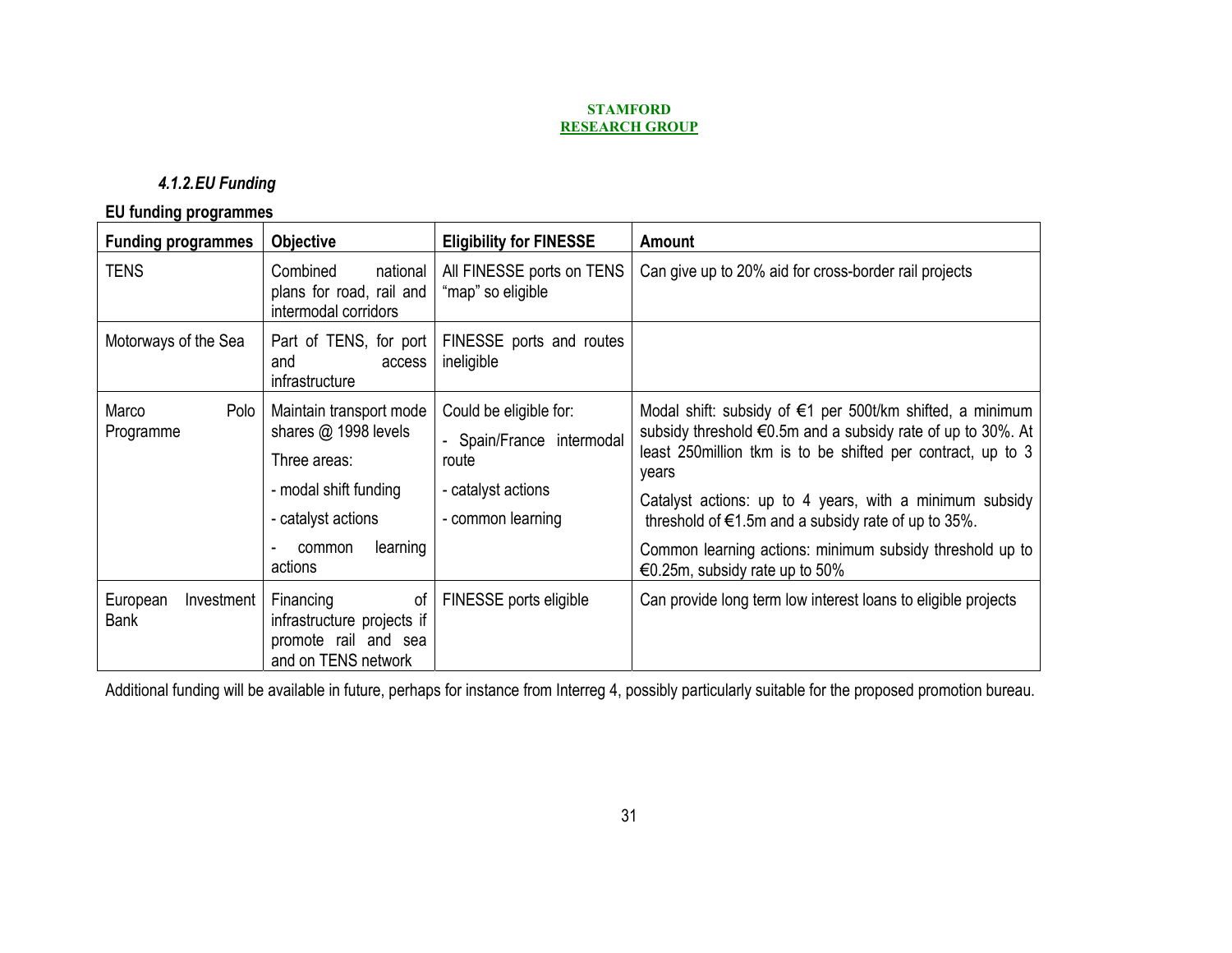# **4.2. National/regional/port railfreight and network issues and strategies**

# *4.2.1.United Kingdom*

The contents of Technical Paper 2 UK Rail Policy and Network are summarised here. Dover rail issues are covered in Technical Paper 5 FINESSE Ports.

# *4.2.1.1. UK Rail Environment*

In the UK there is a clear separation between management of rail infrastructure, regulation and train operations.

# **UK rail organisations, ownership and responsibility**

| Organisation                        | Ownership                                                                                       | <b>Responsibility</b>               |
|-------------------------------------|-------------------------------------------------------------------------------------------------|-------------------------------------|
| Department of Transport             | <b>State</b>                                                                                    | Setting government policy           |
| <b>Strategic Rail Authority</b>     | <b>State</b>                                                                                    | Strategic direction                 |
|                                     |                                                                                                 | Funding of grants                   |
| <b>Network Rail</b>                 | various<br>"Not-for-profit"<br>company,<br>owned<br>by<br>stakeholders, including UK government | Rail infrastructure                 |
|                                     |                                                                                                 | Strategic implementation            |
| Office of Rail Regulator            | <b>State</b>                                                                                    | Oversees Track Access agreements    |
|                                     |                                                                                                 | Ensures fair competition            |
|                                     |                                                                                                 | Sets funding level for Network Rail |
| <b>Freight Operating Companies*</b> | Private                                                                                         | Rail freight operations             |

 **\***There are five companies of which the largest are English Welsh & Scottish Railway (EWS) accounting for around 70% of rail freight in the UK, and Freightliners Ltd accounting for 25%.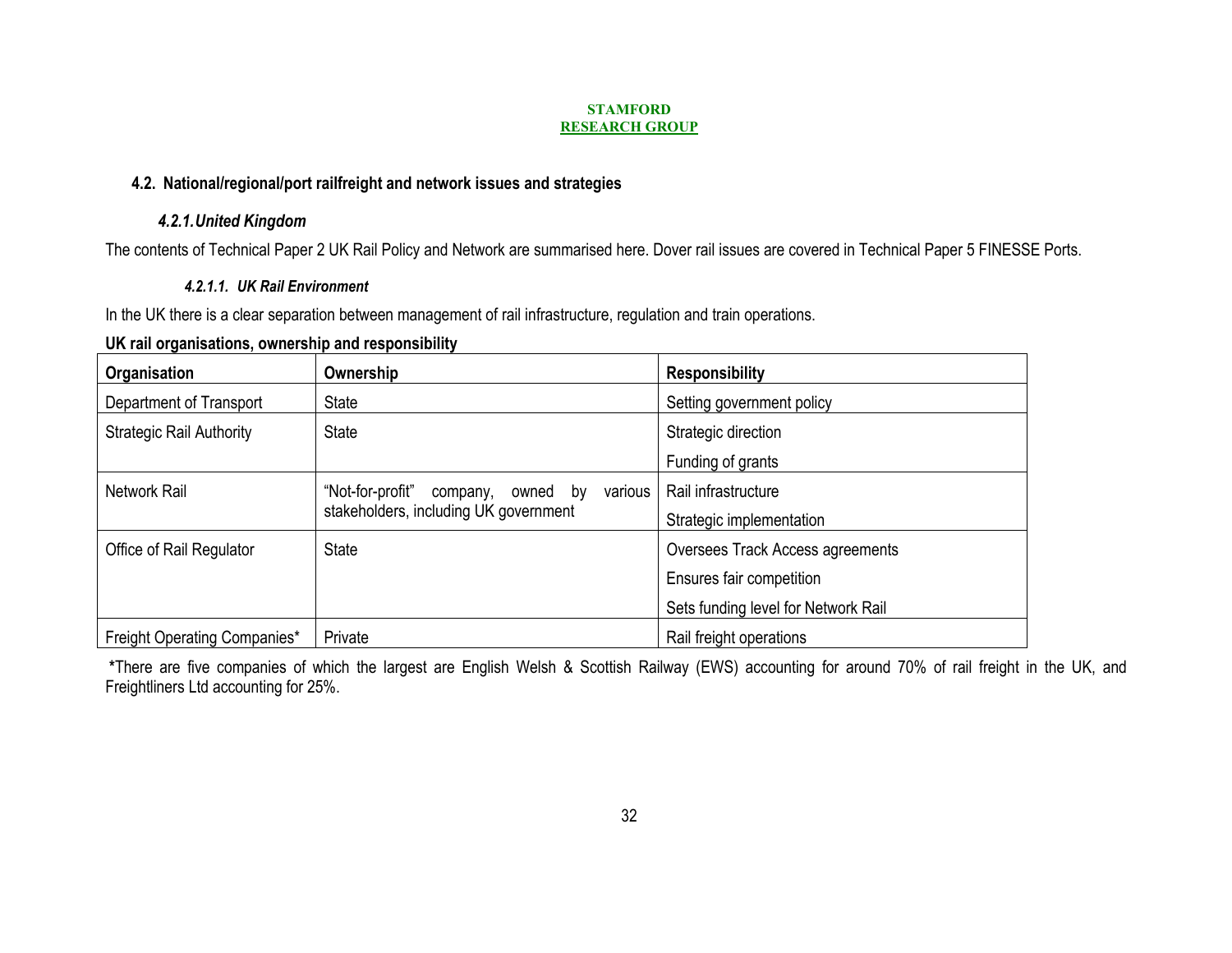### *4.2.1.2. UK Government Policy Framework at National Level*

The UK Government's latest thinking on transport and the railways in particular is set out in the White Paper "The Future of Transport" published in July 2004. This marks a shift away from the policy set in the 1999 White Paper. Whilst a principal aim of policy remains a reduction in road congestion, the latest policy moves away from setting targets for increases in rail freight.

Key points are:

- A far greater emphasis on developing small-scale schemes to improve the workings of road haulage and distribution.
- The SRA is to be abolished and its functions subsumed by the Department for Transport by the autumn of 2005.
- •Railfreight companies are to be offered a deal which gives them "better" access to the network but this is likely to cost them more
- •Government funding is focused on the passenger rail network
- • Funding systems for railfreight developments are either suspended or have no money available. It seems likely that grant aid for rail freight schemes will be limited and may be assessed alongside other, including road-based schemes, likely to bring reductions in the level of road usage.

# *4.2.1.3. Current UK Grant Funding*

The Strategic Rail Authority currently administers grant aid for rail freight projects. As noted above, this will transfer to the Department for Transport.

| Grant                                             | <b>Objective</b>                                                                  | <b>Budget</b>                                                   | Timescale            |
|---------------------------------------------------|-----------------------------------------------------------------------------------|-----------------------------------------------------------------|----------------------|
| Company<br>Neutral<br>Revenue<br>Scheme<br>(CNRS) | To support domestic and port-related intermodal<br>traffic on rail                | Limited:<br>much<br>to I<br>pre-allocated<br>is<br>Freightliner | To run to 31.03.2007 |
| Track Access Grant<br>(TAG)                       | Environmental benefits Paid against specific<br>flows of traffic to rail operator | No budget currently allocated                                   | Not available        |
| Freight<br><b>Facilities</b><br>Grant (FFG)       | Capital costs for rail transfer projects                                          | Suspended within England                                        | Not available        |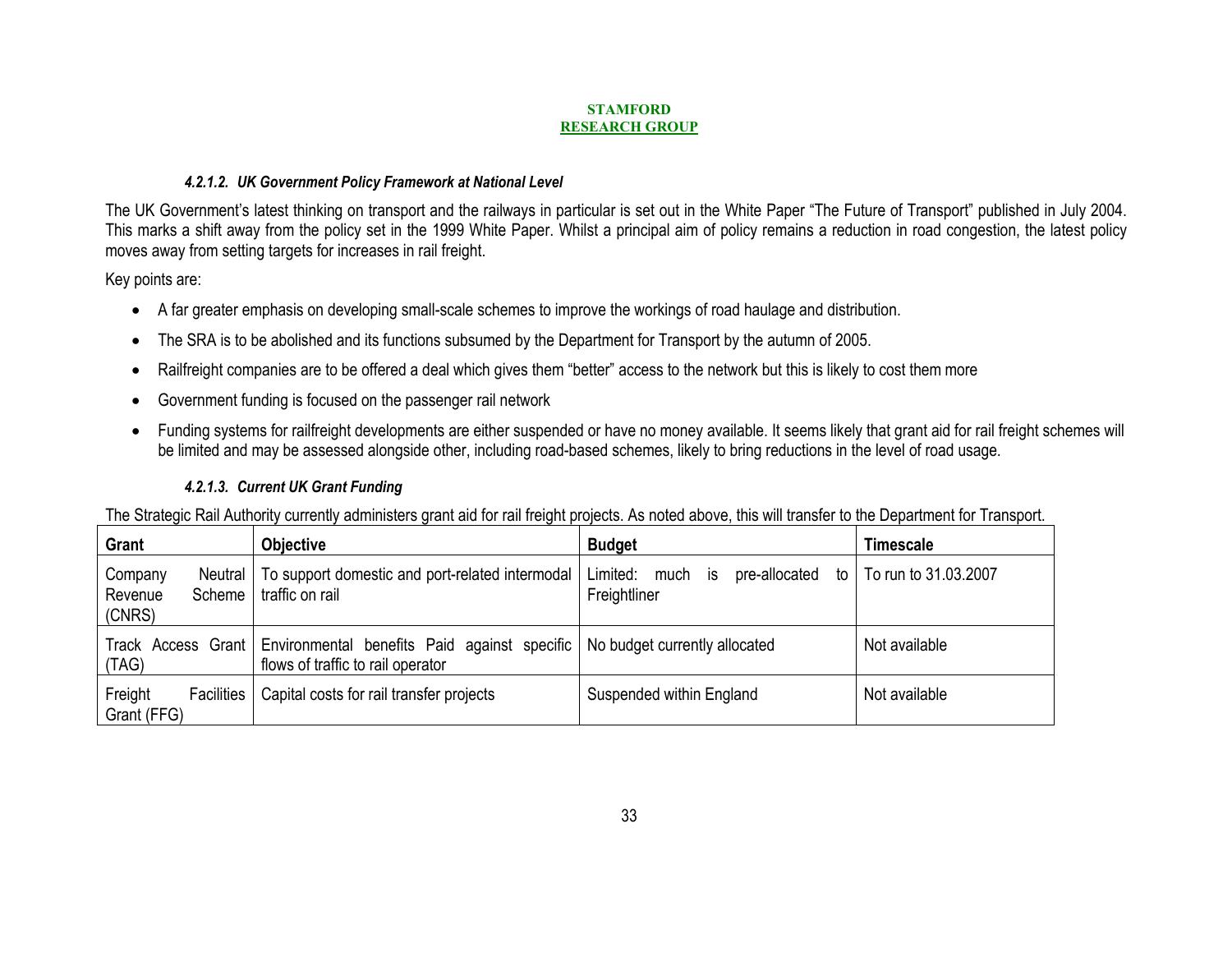### *4.2.1.4. Regional and Local Transport Strategies*

Regional and local transport strategies are geared towards facilitating the use of rail whilst promoting developments to encourage maximum realisation of economic and regeneration potential. We have not identified any specific funding for railfreight projects, though under current Government policies there is nothing to stop regional or local authorities financing rail initiatives.

The Kent area has a role as the main gateway to Europe and this places substantial pressure on the transport system. The South East Regional Assembly (SEERA) has set regional planning guidelines providing a framework for strategy. Stated policies for the region, including the Kent Structure Plan, are:

- A desire to see rail's share of freight movement in the region increase, including on the Dover/Channel Tunnel London corridor
- The need to ensure that sites potentially suitable for rail (or water) linked activity are safeguarded
- •Provision for up to 3 intermodal terminals within the region.
- Reconnection of Dover Western Docks to the rail network as a medium-term priority
- Ensuring within Kent that potential for rail freight is taken into account in land use decisions

# *4.2.1.5. UK Rail Network Issues*

# **Loading gauge**

The UK rail network has been designed for wagons much smaller than the European norm so that it has problems dealing with modern intermodal equipment. Parts of the network have been enhanced to handle different sizes of container or swapbody, and routes to the main deepsea ports are being enhanced for high cube (9'6" high) containers, financed to at least some extent by the ports themselves.

# *Key points*

- 8ft high containers 8ft wide and conventional wagons can travel safely everywhere in the UK on W6
- Standard maritime containers are 8ft 6in high, many are 9ft 6in
- Resolving the UK gauge problem for intermodal requires one or more of:
- • Reclassifying routes
	- $\circ$  Providing a more generous loading gauge by removing obstructions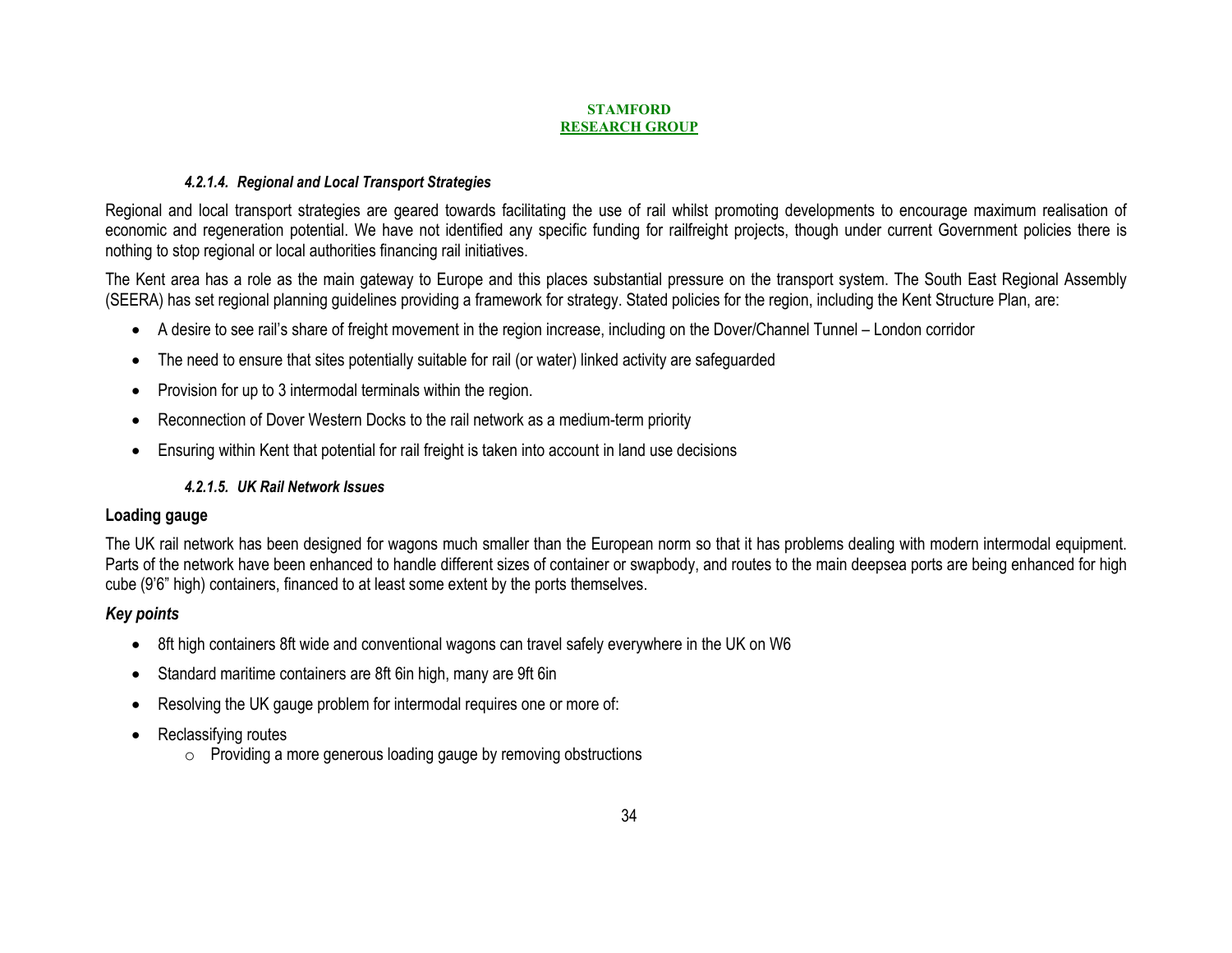$\circ$  Lowering wagon deck height

# **Route reclassification**

- Freightliner routes re-classified to W8, allowing 8ft 6" containers
- •Route to Channel Tunnel and international intermodal terminal routes to W9: can carry 9ft containers on new (lower) Freightliner wagons
- •SRA/Network Rail study proposed W12 gauge on selected routes: W12: allows for total height of 3.9m (including wagon) and 2.6m wide
- Network Rail seeks external finance for gauge enhancement Dover tunnels require enhancement to W9 for any effective intermodal service at Dover

| <b>UK Network Issue</b>                                                                  | <b>Strategy</b>        | <b>Actions</b>                    | <b>Likely cost</b>             |
|------------------------------------------------------------------------------------------|------------------------|-----------------------------------|--------------------------------|
| Loading gauge near Dover                                                                 | Enhancement of tunnels | Initial assessment: by Laser Rail | Could be up to £75,000         |
|                                                                                          |                        | Enhancement                       | £5-£10 million $-$ but a guess |
| No rail connection at Dover                                                              | Reconnection           | Basic Services agreement with NR  | £25,000 $-50,000$              |
|                                                                                          |                        | Track and signalling work         | £4-5 million                   |
| Respond to market requirement and demand private investment<br>Network gauge enhancement |                        |                                   |                                |

- If tunnel enhancement took place within the 2-3 years timescale of scheduled tunnel renewals, compensation to other operators could be reduced
- • Reconnection would create sufficient space for a small terminal of 2 - 3 sidings of 500m+ in length However, as most transhipment freight activity takes place at the Eastern Docks, a road shuttle would be needed to the Western Docks rail terminal until a new berth was built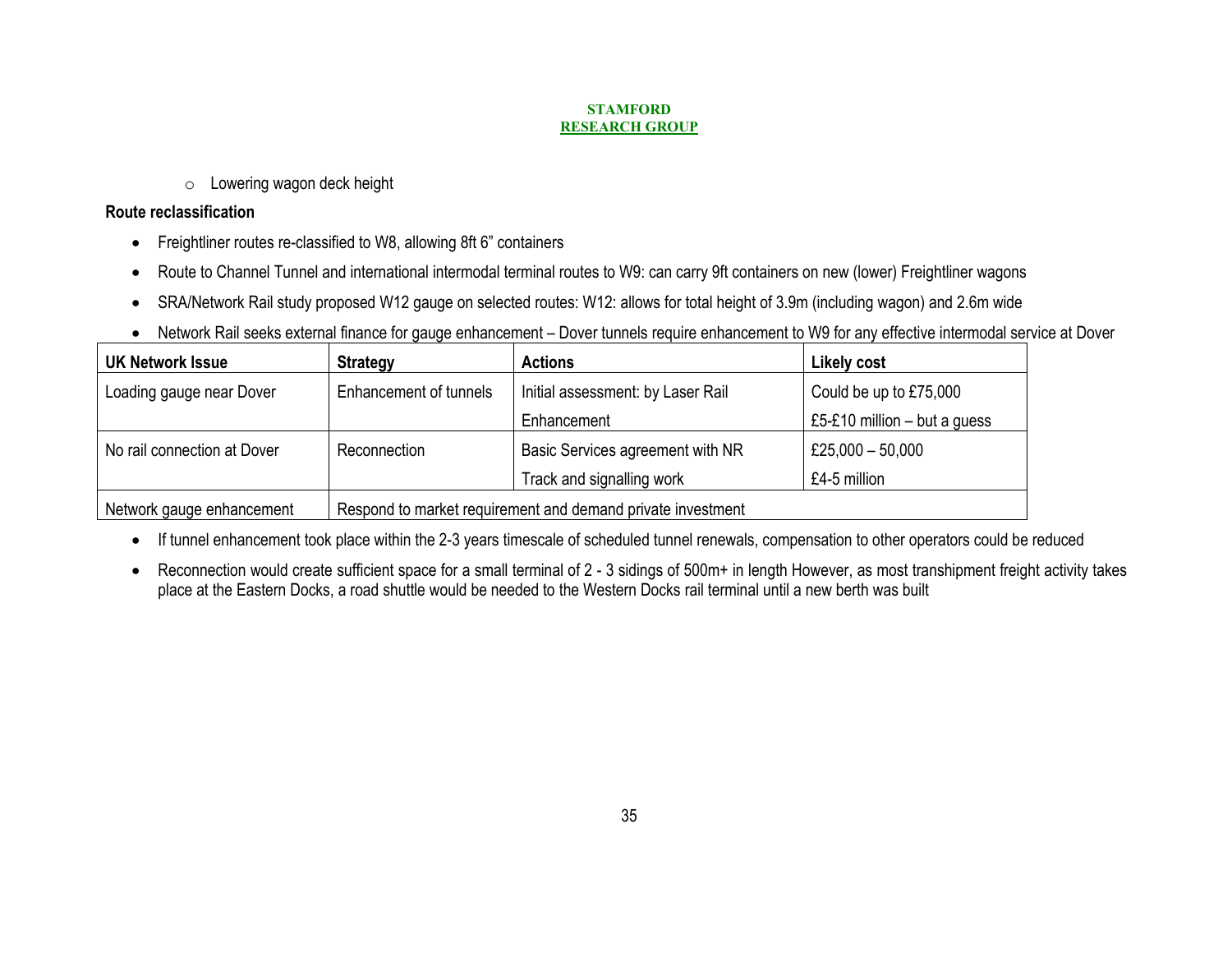# *4.2.2.France*

Technical Paper 3 FR Rail Policy and Network is summarised here. Rail issues for French ports are covered in Technical Paper 5 FINESSE Ports.

| 4.2.2.1. Rail Freight Policy     |                                                                                                                                                |
|----------------------------------|------------------------------------------------------------------------------------------------------------------------------------------------|
|                                  | The former SNCF was divided RFF (Réseau Ferré de France) owns the French Rail Network. Its objective is to manage and develop the rail network |
| into two separate bodies in 1997 | SNCF is a rail carrier both for freight and passengers. It is, in theory, just one RFF customer amongst many                                   |

# **Strategy for rail freight operations**

The French Government must deal with the dual objective of reducing SNCF losses and preparing it for open competition: its plans are given overleaf.

| <b>Date</b>    | <b>Objective</b>                                                   | Result                                                                                                                                                                                                                                                                                         | <b>Implications for FINESSE</b>                                                                                                                                                    |
|----------------|--------------------------------------------------------------------|------------------------------------------------------------------------------------------------------------------------------------------------------------------------------------------------------------------------------------------------------------------------------------------------|------------------------------------------------------------------------------------------------------------------------------------------------------------------------------------|
| 07.07.03       | Opening of network to certain carriers<br>with safety certificates | providing international goods<br>based rail carriers<br>EU<br>transport on the TENS<br>International groups associated with EU-based rail carriers<br>carrying out international transport between the countries<br>where these companies are based<br>EU-based intermodal transport companies | It is not yet clear whether a move<br>between the United Kingdom and<br>France that included a non-rail ferry<br>operation would be considered as<br>international rail transport. |
| Plan Fret 2006 | freight to<br>Return of<br>conventional<br>profitability*          | Shedding of some traffic, increases in rates<br>Results for 2004 are encouraging                                                                                                                                                                                                               | New services need to be underwritten                                                                                                                                               |
| 01.01.06       | Full open access on all lines in theory                            |                                                                                                                                                                                                                                                                                                |                                                                                                                                                                                    |
| 01.01.07       | Full open access for cabotage                                      | Operators developing operations and experience in other countries while waiting for the French<br>market to open                                                                                                                                                                               |                                                                                                                                                                                    |

\*Combined (intermodal) transport is not included in this plan, this being a separate strategic issue for rail freight in France.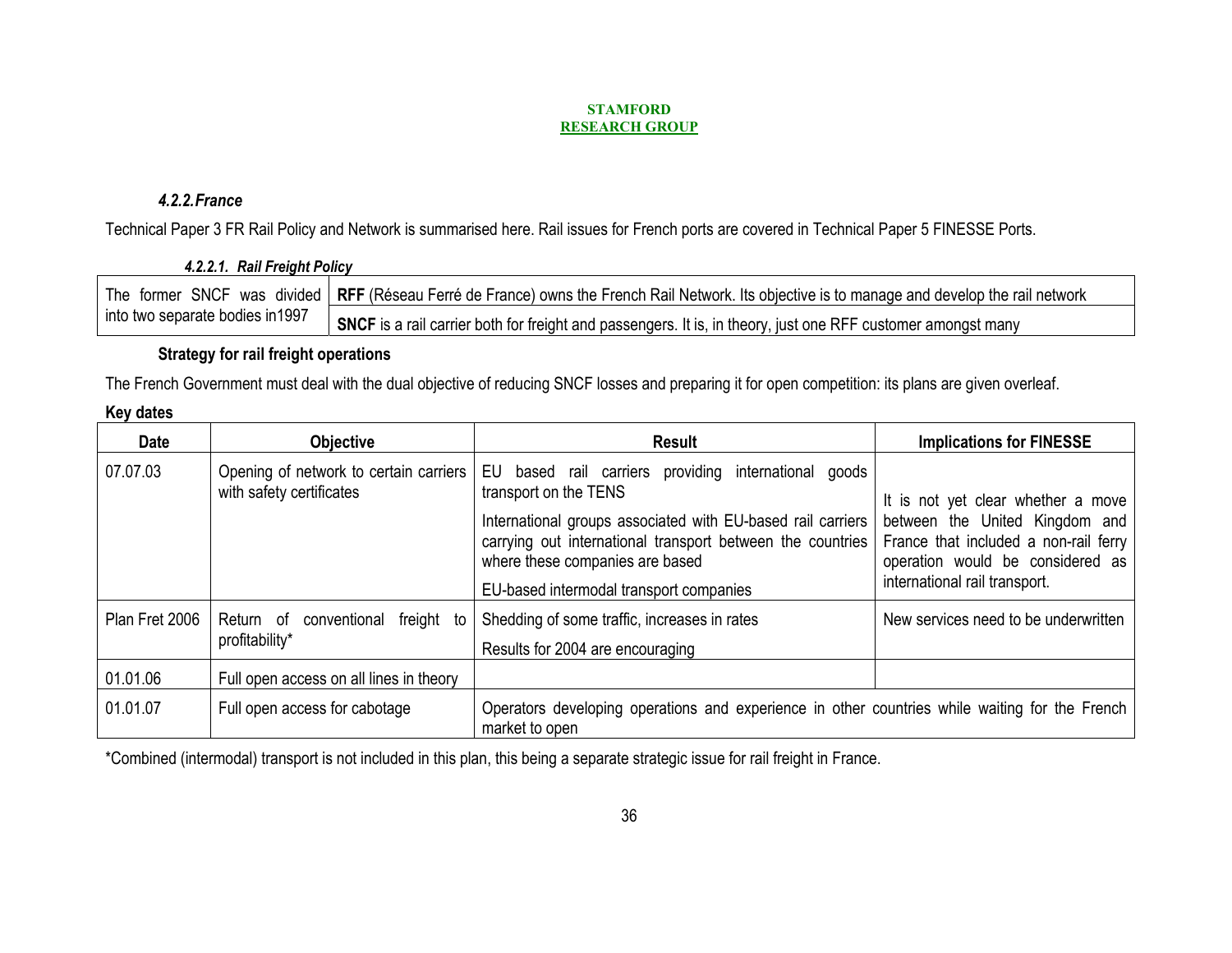# *4.2.2.2. Network policy and projects*

French infrastructure strategy is based on a range of different programmes and plans.

| <b>Scheme</b>                                                  | <b>Sphere of influence</b>                                                                                  | <b>Financial responsibility</b>                                             |
|----------------------------------------------------------------|-------------------------------------------------------------------------------------------------------------|-----------------------------------------------------------------------------|
| Schema de Services Collectifs (SSC)                            | Identifies infrastructure requirements over 20 year period                                                  | Does not decide financing                                                   |
| Contrats de Plans Etat Region (CPER)                           | Identifies short term infrastructure needs, including relieving<br>bottlenecks in Nord Pas de Calais Region | Specifies public body financial commitments<br>Regional share usually 30%   |
| Comité Interministerial d'Aménagement<br>du Territoire (CIADT) | Identifies strategic short to medium term investments to 2025                                               | At Ministerial level; includes dedicated freight<br>railway Amiens - Calais |

# *4.2.2.3. Regional Rail Freight Policy*

The Région Nord – Pas de Calais policy for rail freight is mainly focused on infrastructure improvements. Other rail-related investments financed by the Region relate to the Dourges Delta3 multi-modal terminal. This terminal is expected to improve intermodal transport in the Region substantially. The Region is also interested in any concept aimed at cutting the heavy goods vehicle movements as it is already suffering from congestion (especially on the A1 motorway).

# *4.2.2.4. Port Rail Network Issues*

The ports of Dunkerque, Calais, and Boulogne are all linked to the national electrified rail network. All have marshalling yards within the port areas, although for Calais, wagons need to be shuttled between the central station and the port. A study covering future rail access to Calais should begin soon.

Access to Boulogne is via Calais and Hazebrouck. Investment is planned to clear the two regional rail bottlenecks of Hazebrouck and Ostricourt (see above). The Ave Maria tunnel, and two others, on the approach to Boulogne is a possible limitation for high cube cargo.

Rail access to Dunkerque port is good, and the port has a large rail-road inland port with 4 gantry cranes inside the ro-ro and container terminal. Dunkerque alone has facilities for train ferry operation.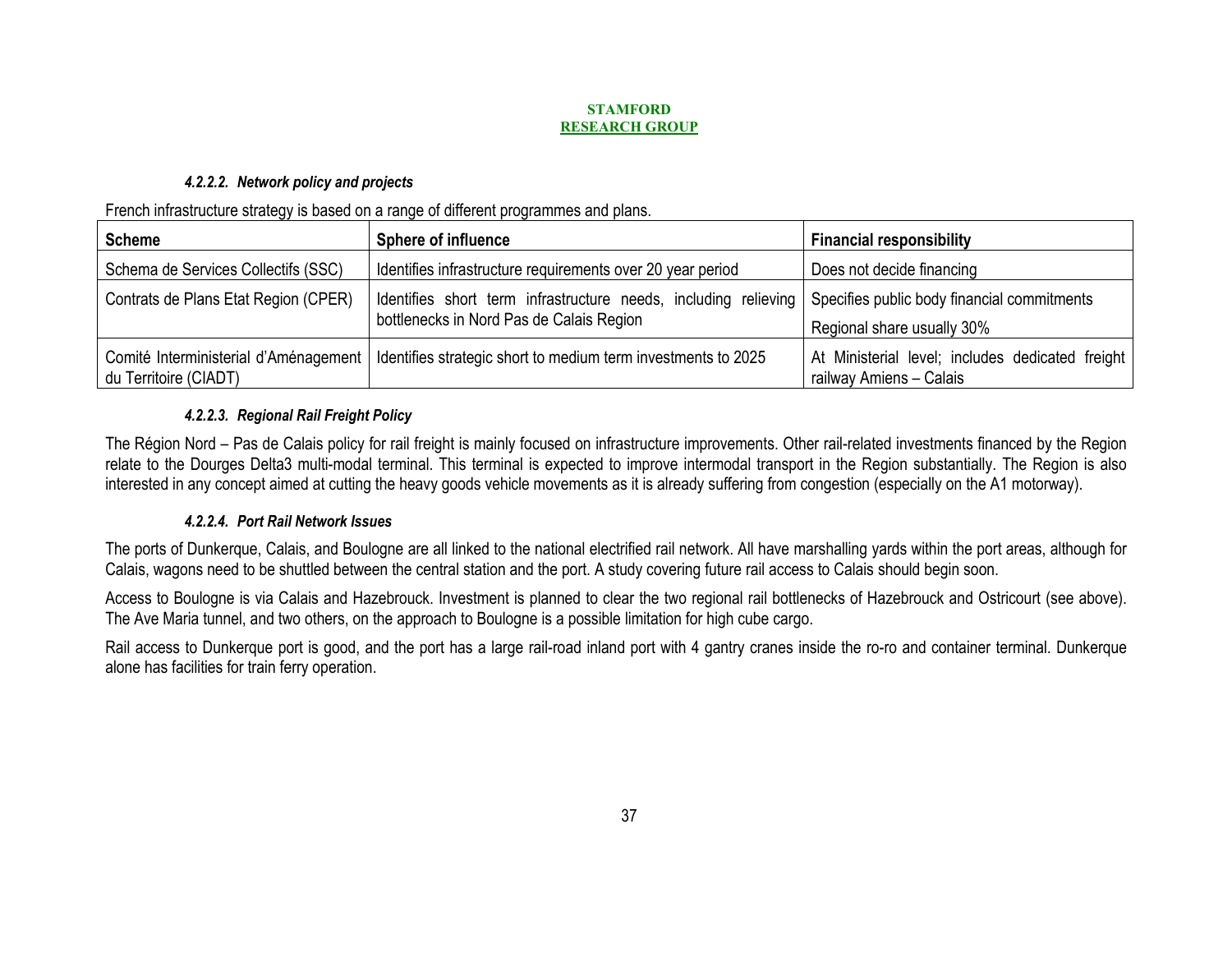# *4.2.3.Belgium*

# *4.2.3.1. Rail Environment*

Technical Paper 4 BE Rail Policy and Network covers this sub-section in greater detail. Rail issues for Zeebrugge are covered in Technical Paper 5 FINESSE Ports.

The Belgian national railway operator NMBS-SNCB will be split into separate infrastructure and operating companies from 1st January 2005. The operating company will have responsibility for passengers and freight, and support services such as maintenance. The freight business is already run on commercial lines.

# **Key points**

- NMBS-SNCB is responsible to the federal government.
- The Regions have far-reaching responsibilities for economic development, most aspects of spatial planning and transport (road infrastructure and inland waterway transport).
- All investment with regional importance, including rail infrastructure investment, must be split 60/40 between the Flanders and Walloon Regions. This hampers adequate investment in rail infrastructure supporting the ports - as a result, there has been pressure to give the Regions responsibility for rail

# *4.2.3.2. Federal Government Policy*

Federal policy and investment has been mainly focussed on passenger transport, but increasing road congestion has led to a scheme, due to run to 2008, for support for intermodal traffic moving internally within Belgium:

€30m pa has been allocated, which is paid according to volumes moved. Track access charges for internal intermodal traffic have been reduced, and intermodal freight volumes are targeted to increase by 10% in the medium to long term.

# *4.2.3.3. Flanders Region Policy*

The Region's priorities are:

- Further development of public passenger transport
- Further development of infrastructure networks.
- $\bullet$ Port accessibility and improvements to main lines serving the ports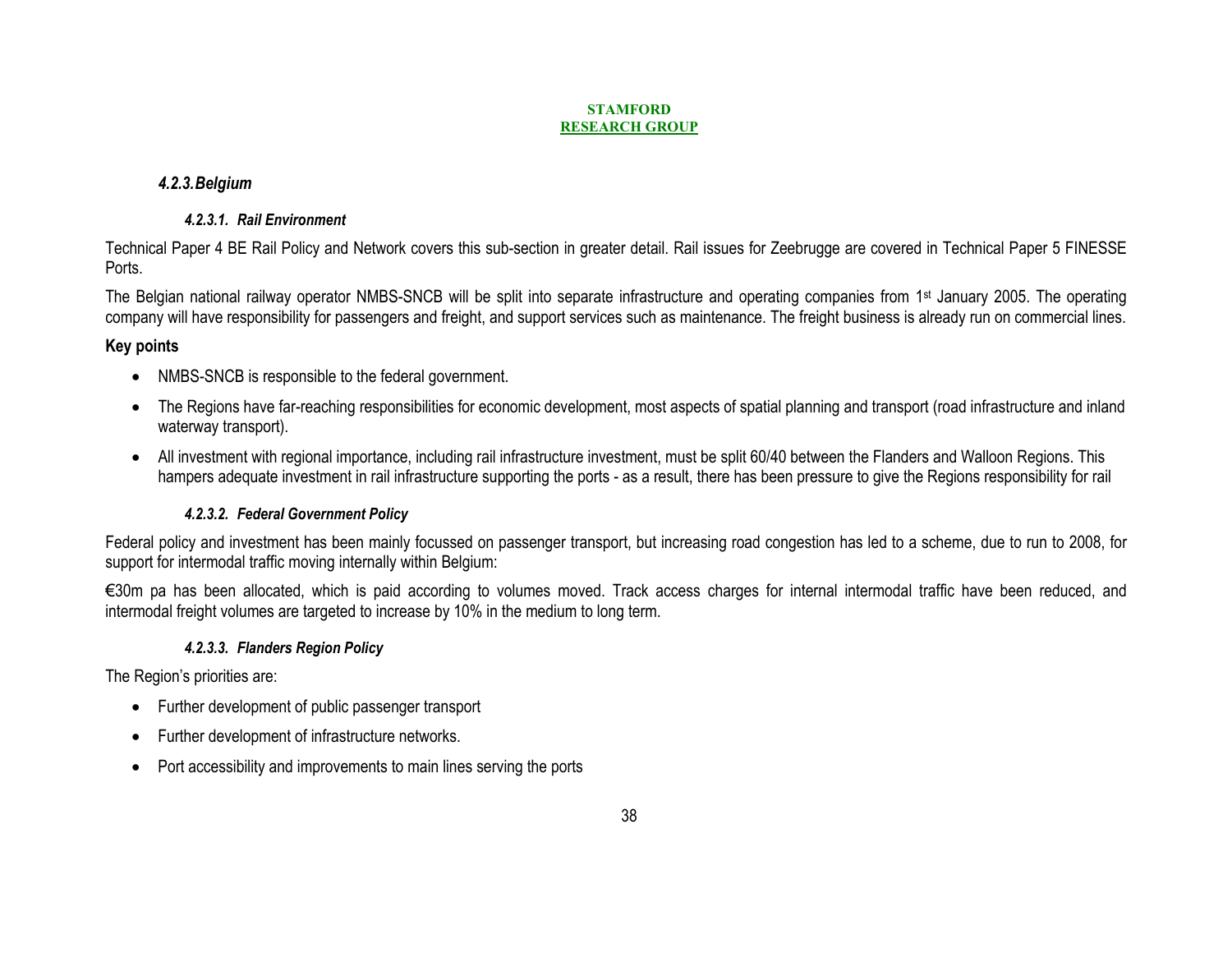The Flanders region is relatively pessimistic in its assumptions about future rail freight market share: it sees rail's share falling by 1% (to 14%) by 2010. The regional government's ability to influence investment in rail infrastructure is limited as rail is a federal government responsibility.

# *4.2.3.4. NMBS-SNCB Policy*

NMBS-SNCB has developed a short-term plan ('Move – 2007') in order to improve its competitiveness in the market and aims to double its freight volume by 2010 compared with 2001. The main focus of its activities is international movements between primarily Antwerp and Italy/Switzerland, Germany (Duisburg) and France (Paris).

### *4.2.3.5. Network Issues*

The Spatial Structure Plan Flanders (SSP), which has a planning horizon of 2007, includes investment in four lines. There are capacity issues on both the key freight lines from Zeebrugge:

- Zeebrugge Brugge Ghent: carries about 80% of freight to/from Zeebrugge, two additional tracks planned in 2012
- • Brugge – Kortrijk line: carries 20% of freight traffic to/from Zeebrugge, the signalling system is obsolescent. This causes nightly closures of the line and a general shortage in capacity for freight

# *4.2.3.6. New Zeebrugge Port Developments*

The main port infrastructure developments at Zeebrugge relevant to the FINESSE project are:

- The construction of a new 57 ha ro-ro terminal in the outer harbour, planned to increase the port's intra-European ro-ro capacity, to come on stream by 2006.
- The development of a tidal zone in the current inner harbour to provide new ro-ro capacity in the medium to long-term. The project is still in its study phase, as other options exist, but if it goes ahead the first new areas will be available by 2011-2012.

In the long term, this new tidal zone could serve any FINESSE – associated development.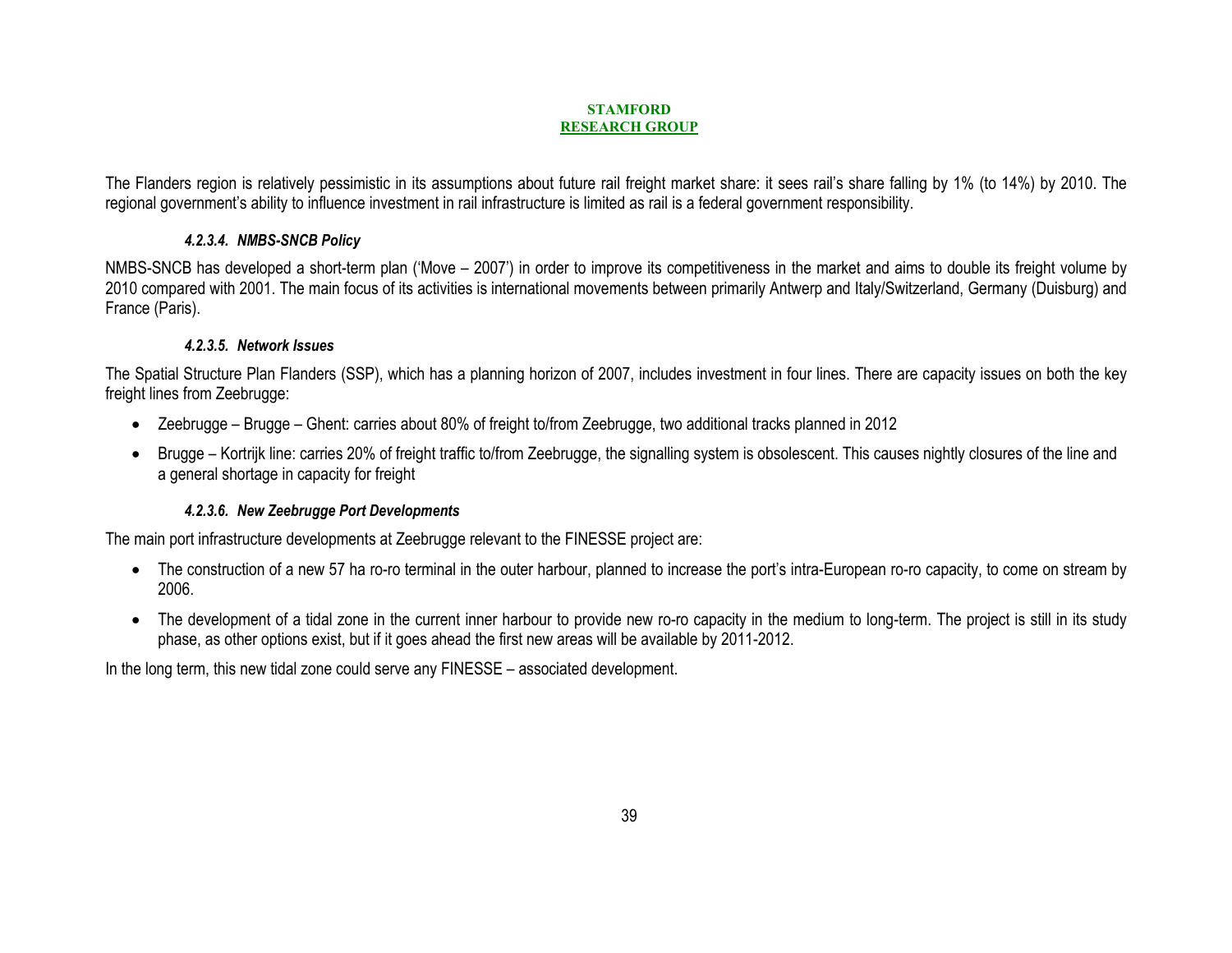# **Comparative summary of rail and port rail issues in UK, France and Belgium**

|                                                       | UK                     | <b>France</b>               | <b>Belgium</b>       |
|-------------------------------------------------------|------------------------|-----------------------------|----------------------|
| Adequate loading gauge                                | No                     | Yes, except Boulogne tunnel | Yes                  |
| Adequate port links                                   | No                     | Yes                         | Yes                  |
| Line capacity problems                                | Significant            | Moderate                    | Not very significant |
| Current rail service at FINESSE port                  | No                     | Yes                         | Yes                  |
| Government focus on passenger                         | Yes                    | Yes                         | Yes                  |
| Targets set for intermodal growth                     | No longer              | Yes                         | Yes                  |
| Rail<br>companies restructuring loss-<br>making areas | Not relevant (private) | Yes                         | Yes                  |

Line capacity: there is potential rail congestion in the UK around London, but investment is planned for regional bottlenecks in France and Belgium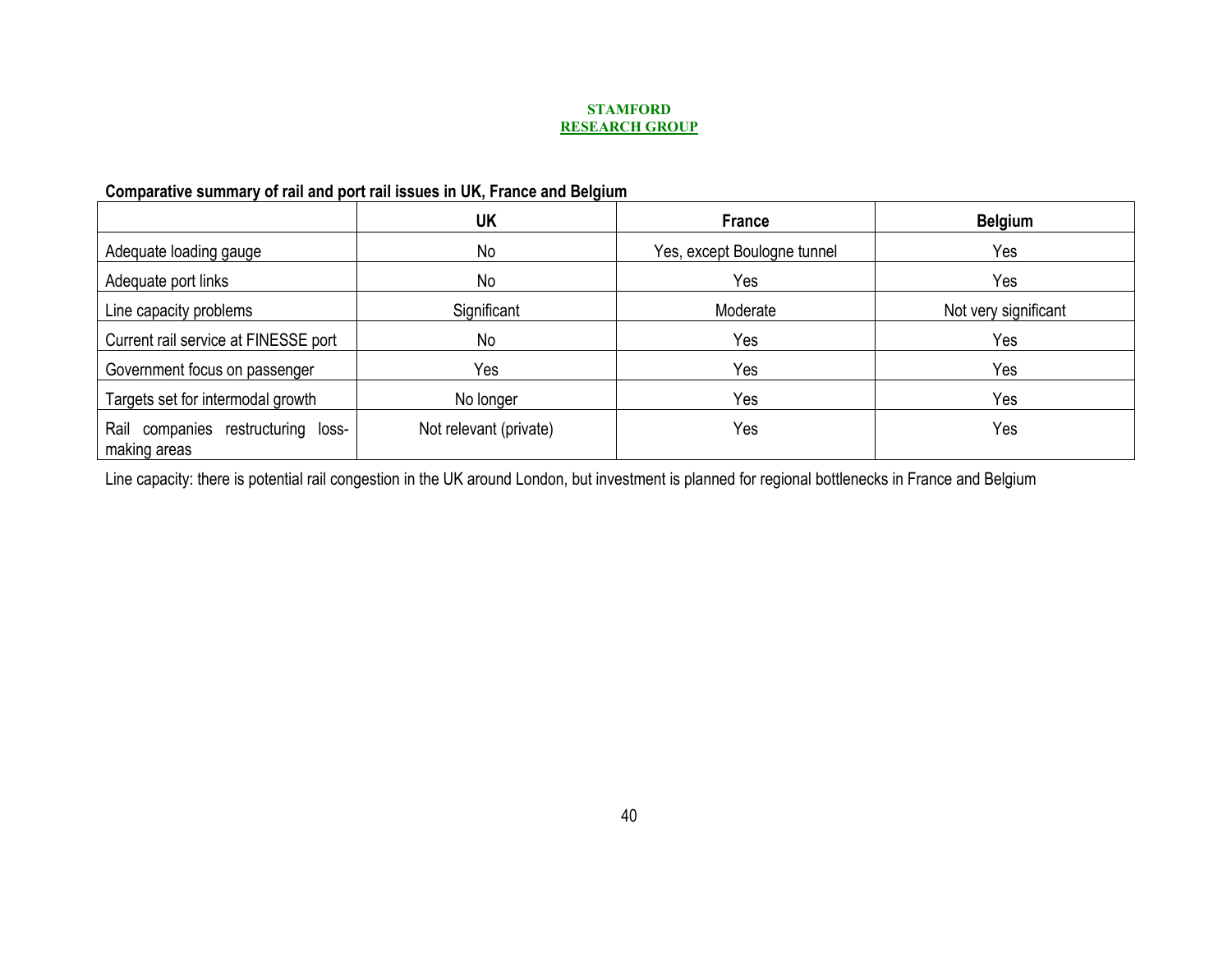# **5. Markets**

# **5.1. Market structure**

# *5.1.1.UK imports by origin country and commodity*

UK international transport structures are dominated by imports because of the very substantial imbalance of UK trade. Containers, wagons, and ships often leave UK ports empty or partloaded. Consequently UK export transport prices are very low, and operators need to succeed in the import market to make profits. This analysis therefore focuses on UK imports.

The geographic market in which FINESSE would operate is mostly European, but could extend as far as the Central Asian Republics. A wide definition of the potential geographic spread is therefore taken here, shown in simplified form in the table below.

Excluding fuels and air traffic, the UK imports 90 million tonnes (2003) from this range of countries. Most is, however, accounted for by bulk or specialised shipping commodities such as sand and gravel, forest products, iron and steel, cars, chemicals, and fertilisers, an unknown share of which is carried in unit load services.

Also excluding these traffics, UK imports are about 40 million tonnes, mostly carried in unitised form: containers and trailers. Again, of course, some of this group of commodities are partly carried in bulk or specialised vessels - cereals for example could have been excluded.

| Area                 | <b>Dominant countries</b>                      | Share % |
|----------------------|------------------------------------------------|---------|
| North Continent (NC) | Germany (18%), Netherlands (16%), Belgium (9%) | 47      |
| Southern (S)         | France (15%), Italy (9%), Spain (8%),          | 38      |
| Nordic (N)           | Norway (4%), Sweden (2%), Finland (1%)         |         |
| Eastern (E)          | Russia (1%), Poland (1%)                       | 4       |
| South-Eastern (SE)   | Greece (1%), Turkey (1%)                       | 4       |
| <b>TOTAL</b>         |                                                | 100     |

**UK imports in 2003, by origin area, shares by weight: excluding bulk and specialised commodities** 

Freight of this type is thus overwhelmingly imported from the large, wealthy countries that are the UK's traditional suppliers. Not all of it, of course, is open to a Dover offer. The natural orientation of North Continent, Nordic, and Eastern countries is to the Thames and the UK East Coast, though some part of the flows from these countries uses accompanied transport through Dover or the Tunnel either because it fits the particular origin/destination link or, probably more typically, because of the speed of accompanied road transport. In the South, accompanied traffic through Dover competes with container services to the UK east and south coast.

Part of the Southern and South Eastern volume totalling perhaps 25% of the total flow is available for rail offers via French ports, while about 20% is available for rail offers via Zeebrugge.

UK import traffic by weight by UK region is analysed below, again excluding bulk or specialised commodities. (*Base: about 35 million tonnes)* the implications of this pattern are discussed below.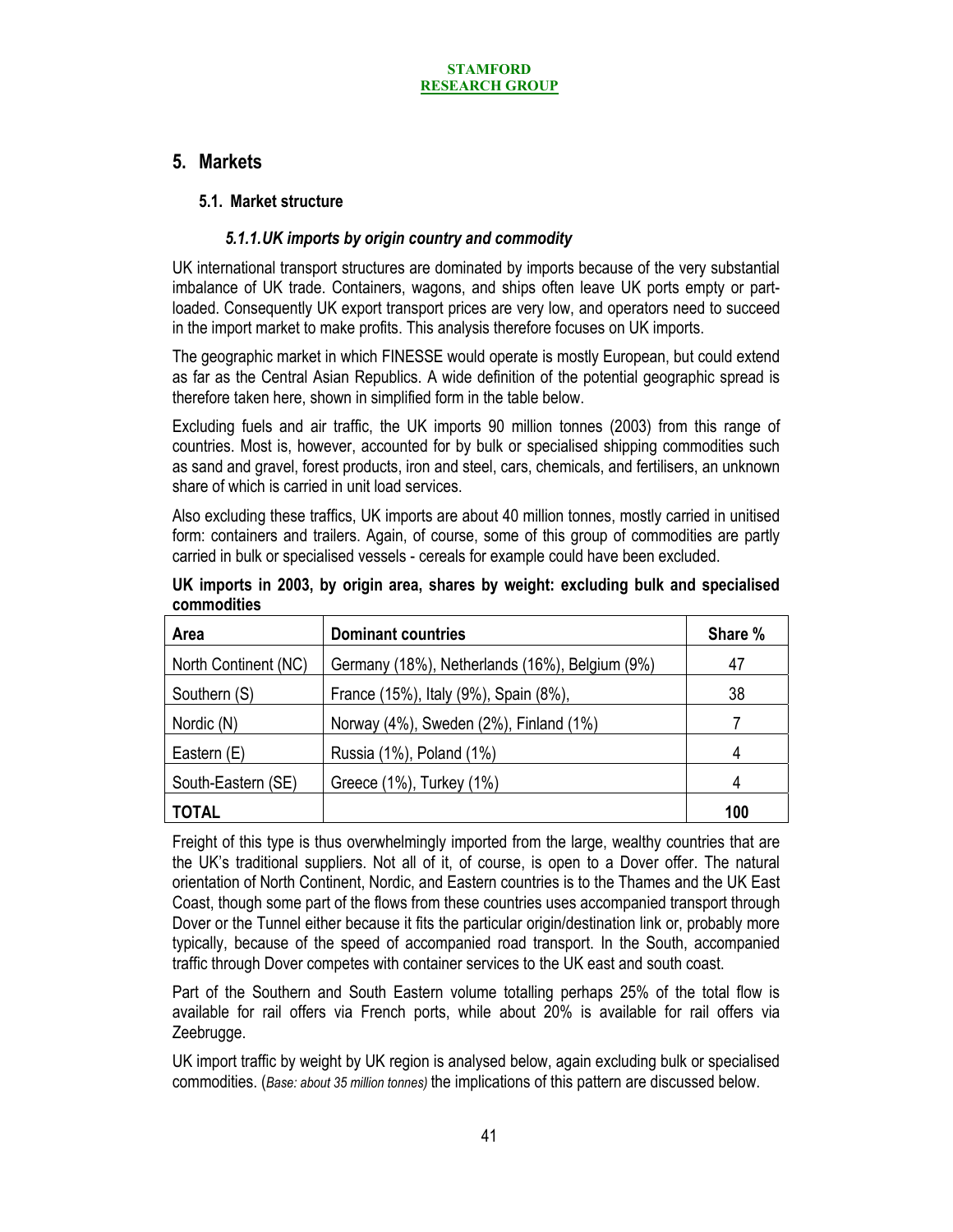**Distribution of UK traffic by UK region, %** 

| London | <b>NW</b> |  |  | East Midlands Yorks/ Northern South Scotland Wales Total |     |
|--------|-----------|--|--|----------------------------------------------------------|-----|
| and SE |           |  |  | Anglia Humber Ireland West and NE                        |     |
| 35     | 15        |  |  | 14 13 6 5 4 6 2                                          | 100 |

### *5.1.1.1. Implications for FINESSE*

The Dover Straits accompanied trailer market amounts to some 3 million units per year. The target market for a rail service at French ports is about 25% of this volume, 750,000 units, as it includes all Italian and Spanish traffic as well as some part of the French volume. Because of Eurotunnel's involvement in the Italian intermodal market it would be best to focus on the Spanish market initially, which will require less than a 10% market share to achieve a train per day. However, a French offer would not be restricted to the UK market. Dunkerque in particular should be able to capitalise on its deepsea services.

The situation of Zeebrugge is different, as its natural orientation is not via Dover, but via Thames and East Coast ports. Although at first sight the volumes available for rail movement in the North Continent seem larger than for either France or the UK Zeebrugge competes with allwater, for instance direct from the Baltic, and large volumes of cargo are generated in its near hinterland. Its far hinterland is also more dispersed than for French ports, so that it is not easy to speak of trains per day.

Its target volume for modal shift could be around 20% of the total, particularly if its success in taking southern European cargo for distribution to the UK East Coast is taken into account. Cargo from the far hinterland would need to be consolidated inland for movement to the port, so that Zeebrugge's offer depends more on piggybacking on existing services throughout its hinterland than on particular long-haul rail services. As with French ports, more cargo is available because of the port's relationships with countries other than the UK.

The potential for rail services in the UK depend on UK inland origin and destination, not on partner countries, and within the UK, imports are distributed in the proportions shown in the table above. The total plausible northern hinterland for rail traffic in the UK amounts to some 20%, or 600,000 units.

The start-up position of a train per day would require less than a 5% market share of this volume.

### *5.1.2.Market size and growth*

This chapter covers the contents of *Technical Paper 6 Traffic and Forecasts*.

Our forecast for Dover Straits traffic growth is based on extrapolation of historical data for (non-Irish) all-UK trailer volumes for the period since 1970, as shown in the graph below, taking into account past changes in the Dover Straits share of traffic. Forecasts also took into account changes in markets which may be expected in future, arising both from the reorientation of UK markets to deepsea trade, and developments affecting the competitiveness of the Channel crossing against other UK ports.

Earlier, the *Étude de la part maritime dans les échanges transmanche* (MDS France 2002, for the French Ministry of Transport) forecast cross-channel freight growth of 4.8% pa.

In May 2004, the French Ministry of Transport forecast that goods transportation by road and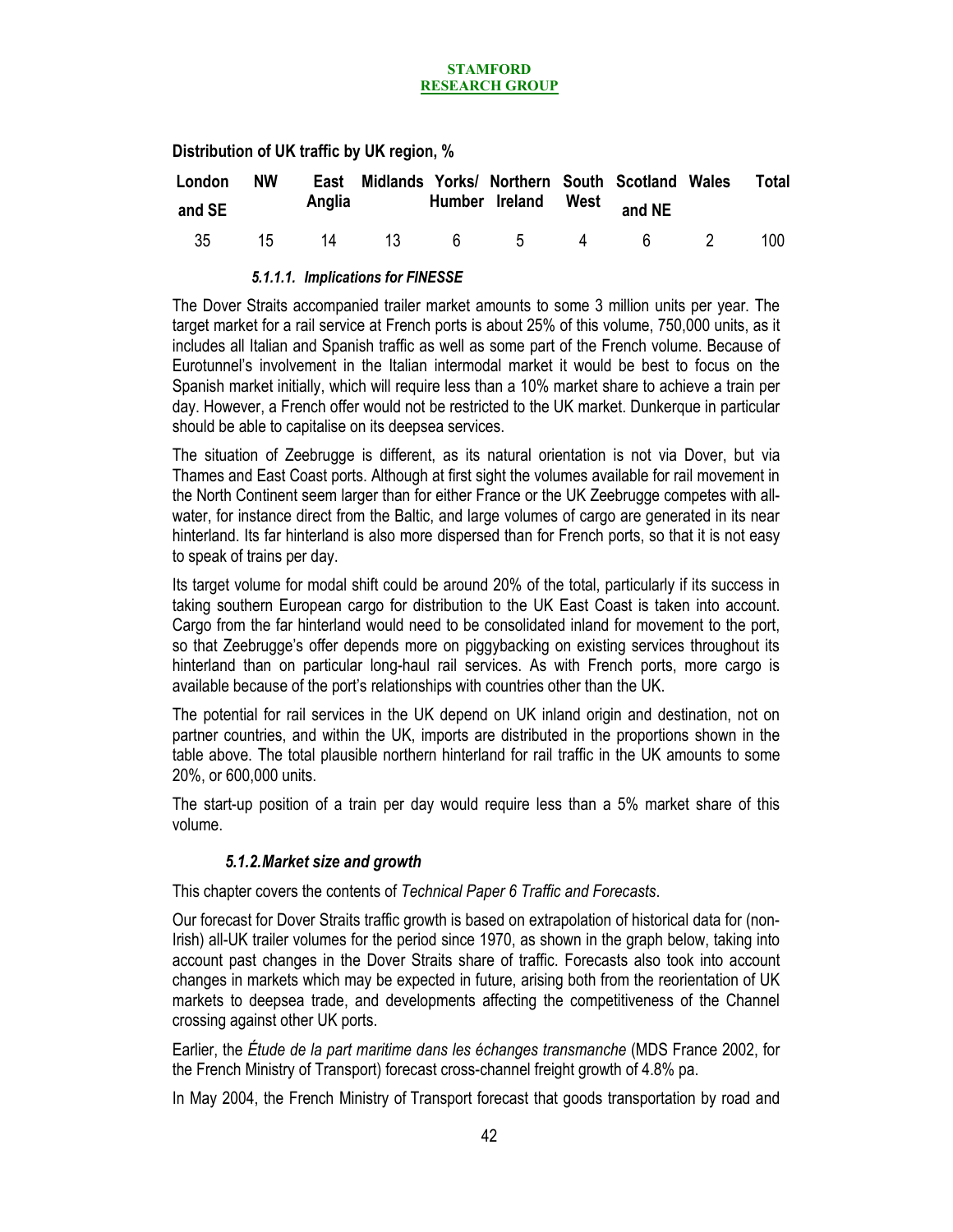rail to 2025 would increase by 1.6% pa to 2025, Although this does not directly apply to the Channel market it tends to support lower growth scenarios.



**UK RGV /TRAILER TRAFFIC 1970 - 2034**

 The specific assumptions and research findings affecting our view of the future were: **High** - assumes higher than straight line forecast reflecting rising trend to 1999 **Low** - assumes turning point in accompanied trailer growth curve

- Total market rate of growth has fallen every year since 1999
- Unaccompanied trailer share (east coast) rose in 2002, 2003 after long decline
- Transfer of West European production to China (but east Europe as well)
- Working Time Directive forces change in operational patterns
- French 35 hour week has already had an effect
- Increasing fuel costs more of an influence than EU action
- Road congestion not yet an influence on road hauliers

The resulting forecasts for the Dover Straits were as follows:

#### **Forecasts for freight traffic via Dover Straits to 2034, million units**

|      | 2003 | 2014 | 2024 | 2034 |
|------|------|------|------|------|
| High | 3.0  | 4.2  | 5.1  | 5.7  |
| Low  | 3.0  | 3.7  | 4.2  | 4.4  |

Even on the high forecast, growth over the full 21-year period is forecast at only 3% per annum. The main consequence of this forecast is that it will be very many years before the problem of overcapacity on the Channel and in the Tunnel will be solved by market growth.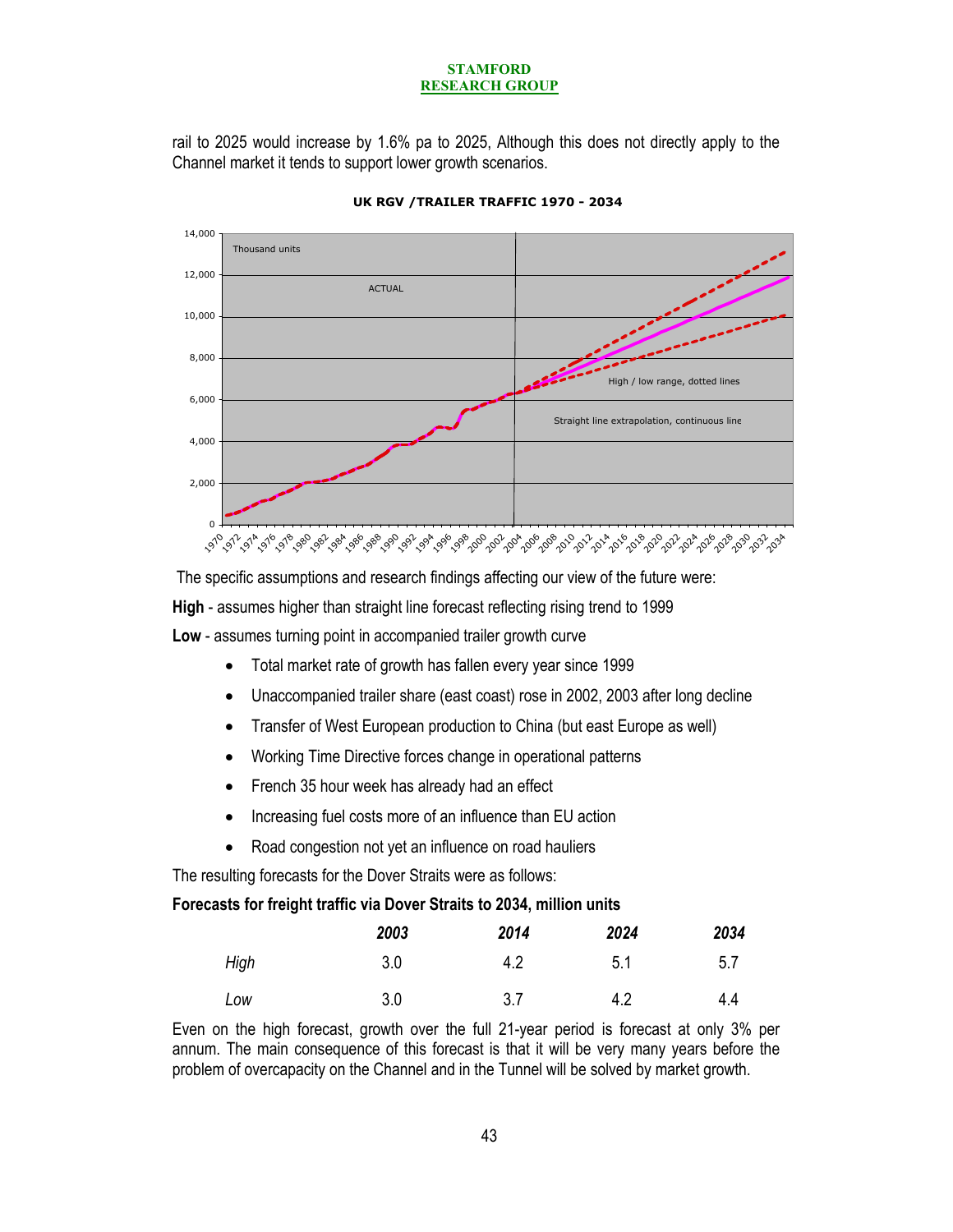# **5.2. Modal Competition**

# *5.2.1.Introduction*

There are wide ranges of routeing and mode choices available to shippers in European transport markets, more thoroughly discussed in Technical Paper 7 Modal Competition. Decisions vary according to differing logistical requirements and philosophies and, in some cases reflect integration between international and domestic markets.

|  |  |  | Comparison of road network and operation with intermodal rail |  |
|--|--|--|---------------------------------------------------------------|--|
|  |  |  |                                                               |  |

| <b>Issue</b>                           | Road                                                         | Rail                                                                        |
|----------------------------------------|--------------------------------------------------------------|-----------------------------------------------------------------------------|
| Congestion                             | Yes, but varies by time of day                               | In parts – particularly around major cities                                 |
| Density                                | Very dense                                                   | Not as dense as road, but better than<br>water                              |
| Customer<br>connection                 | Yes                                                          | Rarely                                                                      |
| Flexible                               | Yes, very                                                    | <b>No</b>                                                                   |
| Service<br>frequency                   | On demand                                                    | Infrequent (train per day, or better for<br>deepsea services)               |
| <b>Transit time</b>                    | Shorter                                                      | Longer except over very long distances                                      |
| Price                                  | Competitive with rail to 300km                               | Needs long distance                                                         |
| Quality                                | Competitive with rail to 800km                               | Needs longer distance                                                       |
| loading<br>Return<br>and triangulation | Yes                                                          | <b>Difficult</b>                                                            |
| Cost structure                         | Level per km after 80 km                                     | Tapers with distance                                                        |
| Price sensitivity<br>to volume         | Not very sensitive to volume:<br>very sensitive to direction | Infrastructure costs vary with volume<br>Price does not vary with direction |
| Margins                                | Very tight                                                   | Some, possibly a significant amount,<br>traffic moves at a loss             |
| Tracking<br>and                        | Accompanied easy to track                                    | National systems available but data                                         |
| control                                | Unaccompanied less easy to<br>track                          | interchange problematic                                                     |
| Reliability                            | Very reliable                                                | Perceived as less so - operators<br>disagree                                |
| Ease of use                            | Very easy to use                                             | Difficult to use                                                            |
| Cubic capacity                         | Can be much higher than<br>intermodal                        | Lower cube: better for heavy cargoes                                        |

For the FINESSE project, competition between road and intermodal rail is the main issue since maritime, inland waterway, and air, are all peripheral to the freight market in which the proposed offer will operate.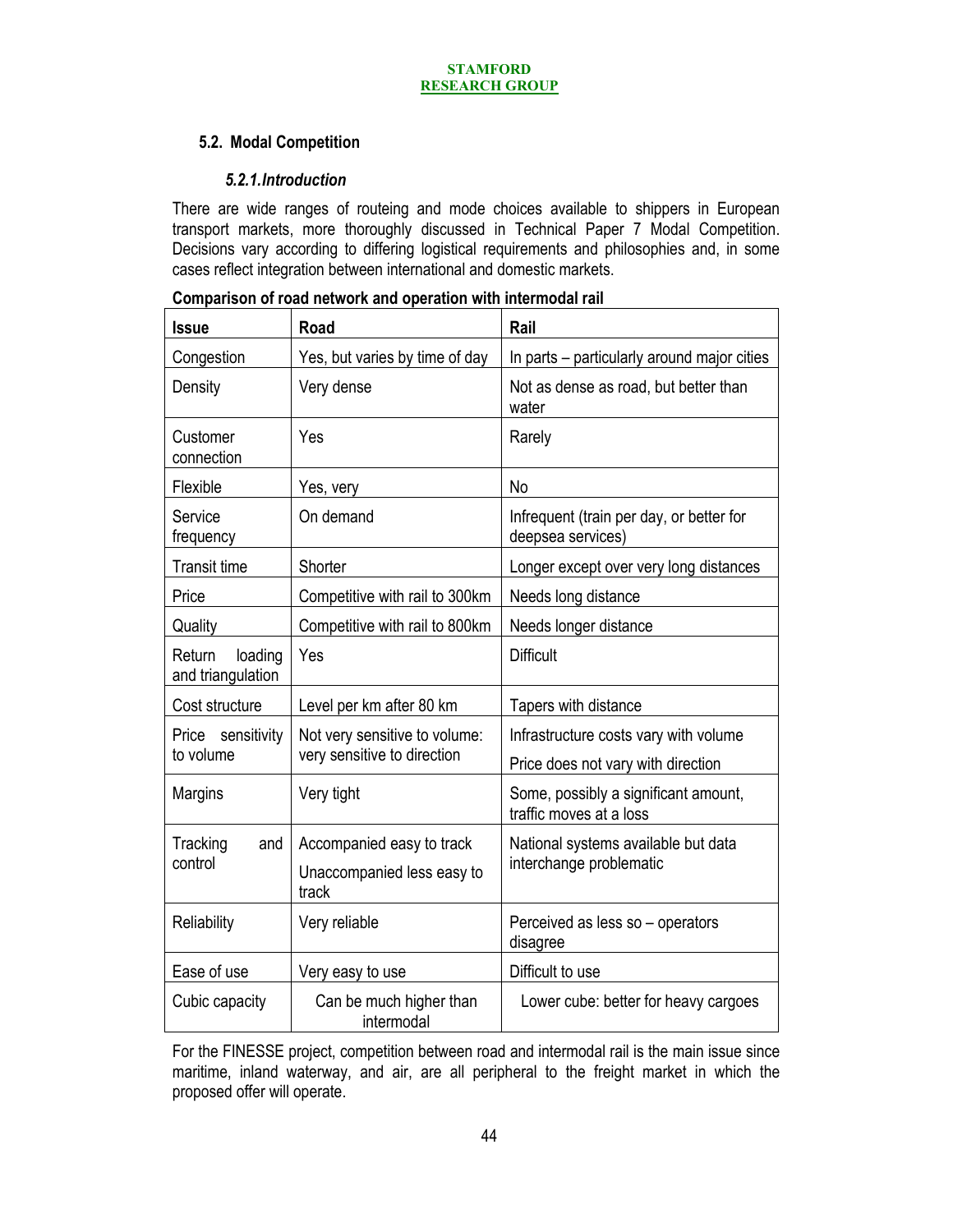# **Comments**

- 1. Transit time is not always critical, reliability is
- 2. Rail can move large volumes over long distances more cost-effectively than road
- 3. Separation of infrastructure from operations has changed rail rate structures: rates very more by volume and distance than previously

# *5.2.2.Competition between Non-Rail Sea Modes*

The main short-sea modes are accompanied trailer, unaccompanied trailer, and container, and they tend to be used on different routes and have different strengths. Voyage length is the principal determinant of vessel type.

| Sea Mode       | Sea<br>distance         | <b>Vessel</b><br>advantage | <b>UK Routeing</b>   | <b>Price</b>      | <b>Speed</b> |
|----------------|-------------------------|----------------------------|----------------------|-------------------|--------------|
| Accompanied    | Near sea                | Fast<br>turn-<br>round     | <b>Dover Straits</b> | Most<br>expensive | Fastest      |
| Unaccompanied  | Short sea               | <b>Better</b><br>payload   | Thames/Humber        |                   |              |
| Lolo Container | and<br>Long,<br>deepsea | Cheapest<br>vessel         | North of Humber      | Cheapest          | Slowest      |

- Near sea, vessel utilisation is maximised by using drivers to stevedore their own trucks, minimising port stays
- Near sea, drivers can accompany trucks because the time on board is not wasted: it is part of their break time
- Short sea, drivers can use voyage time to sleep, but unaccompanied costs less though it is slower
- Ro-ro trailerships cost less than accompanied ferries (which also carry unaccompanied trailers short sea) because they have no passengers
- Mode is also determined by factors such as urgency, consignment size, and the physical nature of commodities - timber, paper rolls, and metals, for example, cannot easily be moved in containers that require end loading.
- UK routeing: since vessel choice depends on voyage length not UK port range this is indicative only.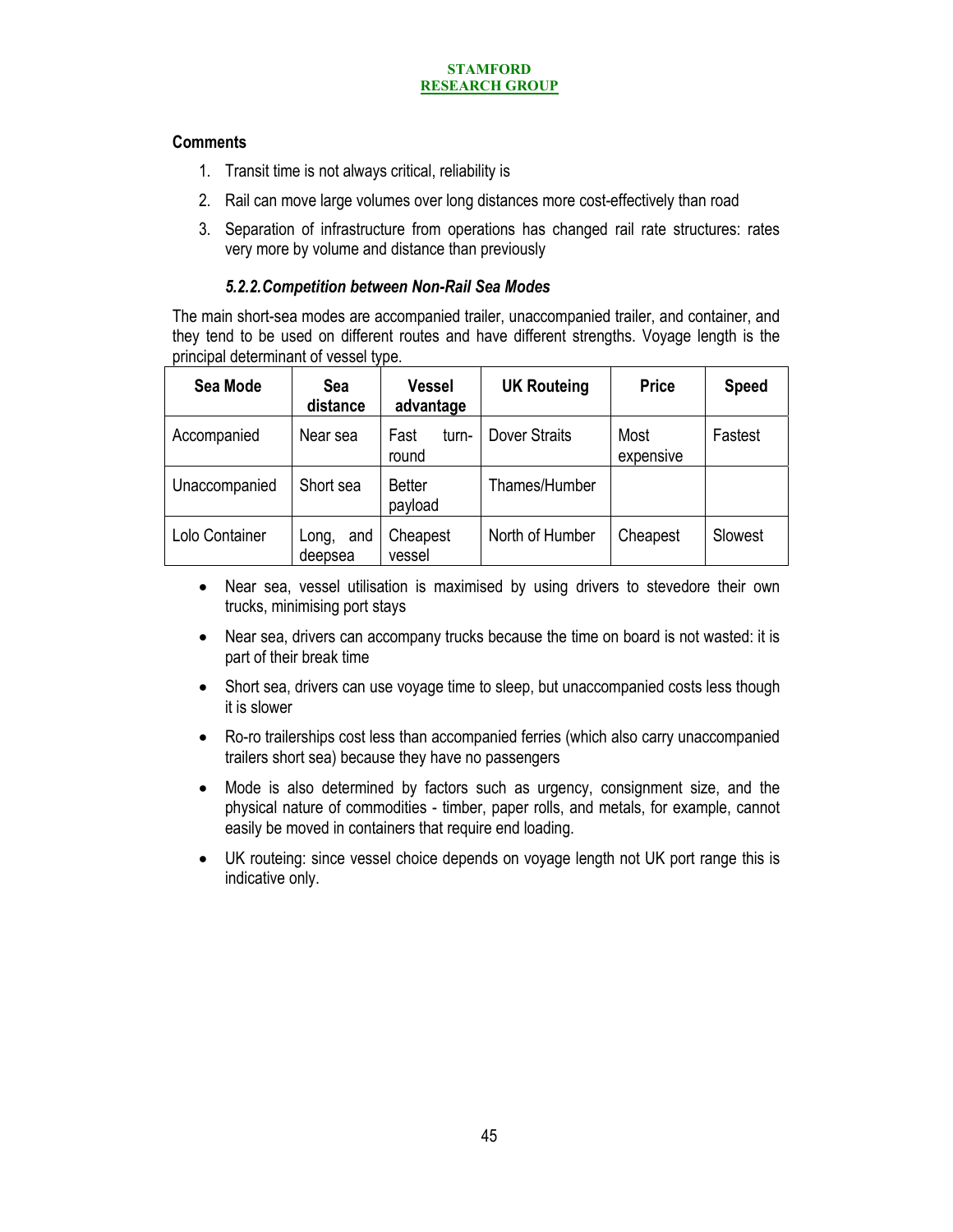# **5.3. Modal costs**

### *5.3.1.Introduction*

This chapter summarises the detailed analysis of road, rail and ferry costs contained in Technical Paper 9 Modal Costs. It also summarises the comparison of built up through costs on the route Munich-Manchester made in TP 9, a route chosen as rail friendly, given the overall length of haul. If a FINESSE offer cannot compete between Munich and Manchester it will find it difficult to compete at viable volume anywhere.

The analysis is of unit load freight traffic, with costs assessed as follows.

**Road costs** are current market rates for a single road trailer unit on the route. These are *prices.*

**Rail costs** are current cost estimates for intermodal trains with wagons round tripping on each sector. Wagon costs are included but equipment costs are not. A 15% margin was added to the national rail companies' rail haul costs but no margin is included for through operator's risk or profit.

**Shipping costs** are current cost estimates, with shipping system options modelled for optimum ship sizes, frequency of service and annual capacity on four port-to-port routes. Detailed analysis of port costs was also undertaken. No margin was allowed for the operator.

Rail and shipping estimates are thus *costs*, not prices.

# *5.3.2.Through road cost: Munich-Manchester*

Long distance accompanied road trailer rates remain very competitive and have been falling in real terms for many years. Over long distances accompanied rates can be below €1.0 / km.

**Fully accompanied via Dover:** the cost comprises the single 880 mile/1,400km road journey and Channel crossing by ferry or Shuttle. The in/out trade imbalance is reflected in the road haulage rate structure. Typical rates for Munich-Manchester are circa €1,900/€1,250 northbound from Munich and €950/€650 Southbound from Manchester, and lower rates are frequently quoted.

**Unaccompanied via Zeebrugge-Humber ferry:** road distance is reduced by 30% to 618 miles/990km using this longer sea crossing, with an unaccompanied trailer carried by overnight ferry, with accompanied trips on either side of the sea. Unaccompanied rates for this routing are much the same as direct accompanied. Munich requires a long Continental road haul, making the option less competitive than it is for Belgium, Holland or North West Germany.

| <b>Cost Euros</b><br><b>Munich-Manchester</b> | Accompanied<br>via Dover | Unaccompanied<br>Zeebrugge-Humber | <b>Prevailing Market Rates</b> |        |
|-----------------------------------------------|--------------------------|-----------------------------------|--------------------------------|--------|
| Road miles/km                                 | 880/1,400                | 618/990                           | Both modes similar             |        |
| Road cost                                     | €1,200                   | €975                              | Northbound:                    | €1,900 |
| Ferry cost                                    | €225                     | €345                              | Southbound                     | €950   |
| <b>Total Cost</b>                             | €1,425                   | €1,320                            | Average                        | €1,425 |
| Range                                         | €1,350-1,500             |                                   |                                |        |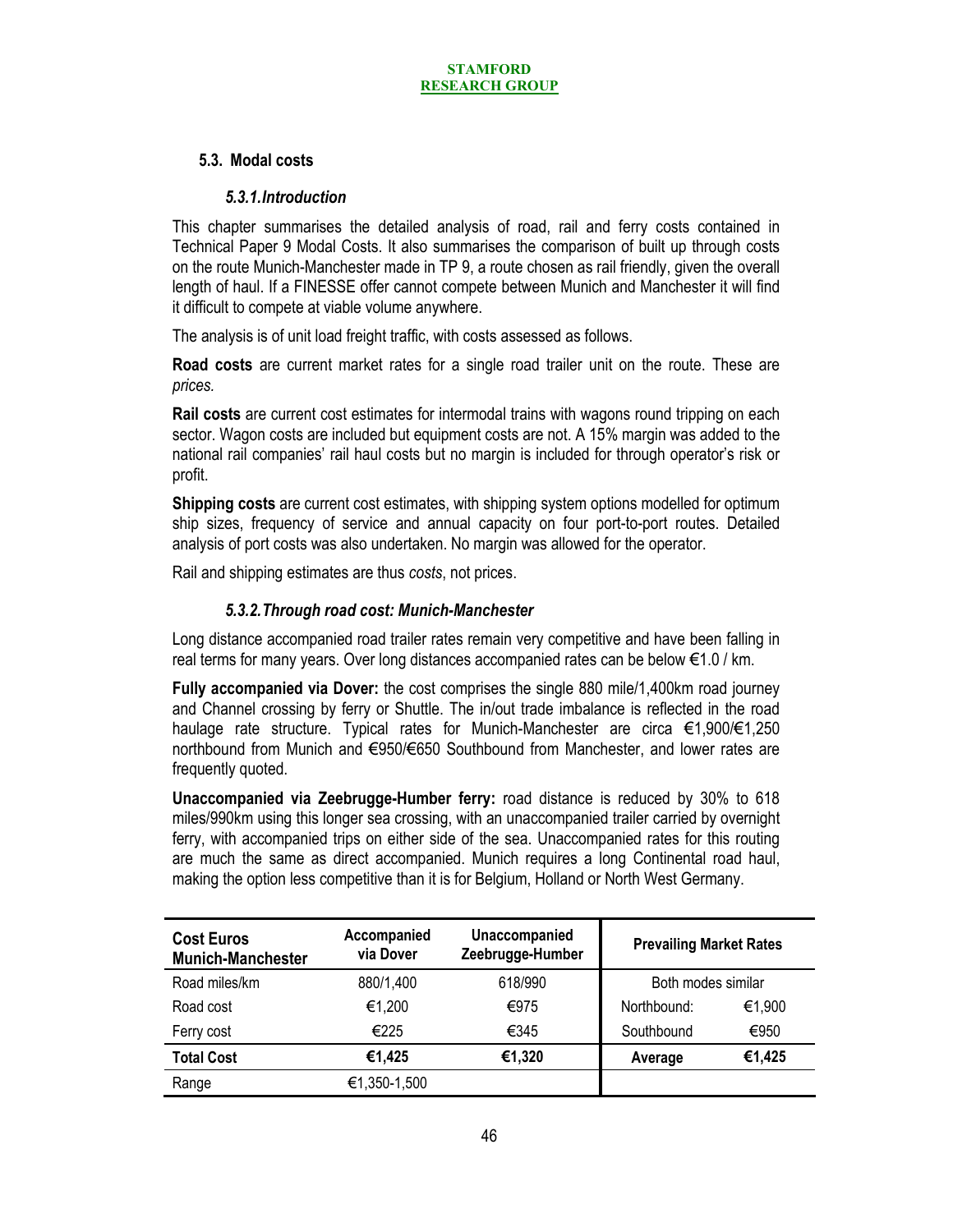# *5.3.3.Rail alternatives and costs: Munich-Manchester*

The rail routing comparisons are for:

- Through rail Munich-Manchester direct train via the Channel Tunnel, with road collection and delivery from the rail terminal at each end.
- Munich rail to Continental Port plus:
	- Accompanied trailer to Manchester, or
	- Train ferry or unaccompanied trailer ferry to Dover, rail Dover to Manchester.

In all these cases road collection and/or delivery is required to/from the rail terminals. Charges for short haul C&D are typically €135 and for the rail terminal lift €30.

Because the Channel Tunnel rail service is a through service, the timetabled train and its wagons must be filled and co-ordinated between the two rail terminals concerned. The same would be true of a train ferry. For other rail options the continental and UK service legs are decoupled and independent. Intermodal units can piggyback on existing intermodal services, connecting to various origins and destinations in the port hinterlands. While this allows many more individual options it still requires much more co-ordination and management than a single unit on a road vehicle.

|                                           | <b>Train Cost</b> | One way cost/unit |
|-------------------------------------------|-------------------|-------------------|
| Munich - Manchester, Channel Tunnel:      | €56,248           | €1,033            |
| - with CT charge relief (base case)       | €47.865           | €880              |
| Munich - North Continental Port/Zeebrugge | €28.357           | €522              |
| Dover - Manchester (via Wembley*)         | €16,603           | €304              |

### **Rail cost estimates for a round trip train of 16 wagons and average 27.2 units:**

### *5.3.4.Channel Shipping and Port Handling costs*

Shipping options are analysed for the four routes: Dover to Calais (20nm), Boulogne (27.5nm), Dunkerque (35nm) and Zeebrugge (75nm).

| <b>Shipping Options</b>                                                    | The volume and cost analysis                    |  |
|----------------------------------------------------------------------------|-------------------------------------------------|--|
| <b>Train Ferry</b>                                                         | Sea + port times. Round trips per day.          |  |
| Unaccompanied ro-ro trailer ferry                                          | Load factors. Units required. Required units pa |  |
| Containership                                                              | Total ship costs and costs per unit             |  |
| Accompanied trailer shuttle on the existing Dover-Calais/Dunkerque ferries |                                                 |  |

The shipping costs are based on prevailing ship time charter rates, fuel consumption and port authority costs (ship dues, linkspan charges, mooring, pilotage, etc.).

The containership option was quickly rejected because although ship costs are low, port times are significantly longer and container handling costs higher than in the ro-ro options. Containerships become increasingly economic as voyage distance increases.

Train ferry size is a function of the size of train used and vessel sizes in service. It is usual for train ferries to carry accompanied trailers on a second deck, so analysis assumes a train ferry with a maximum 16 wagon/32 intermodal units rail capacity and up to 50 accompanied trailer spaces.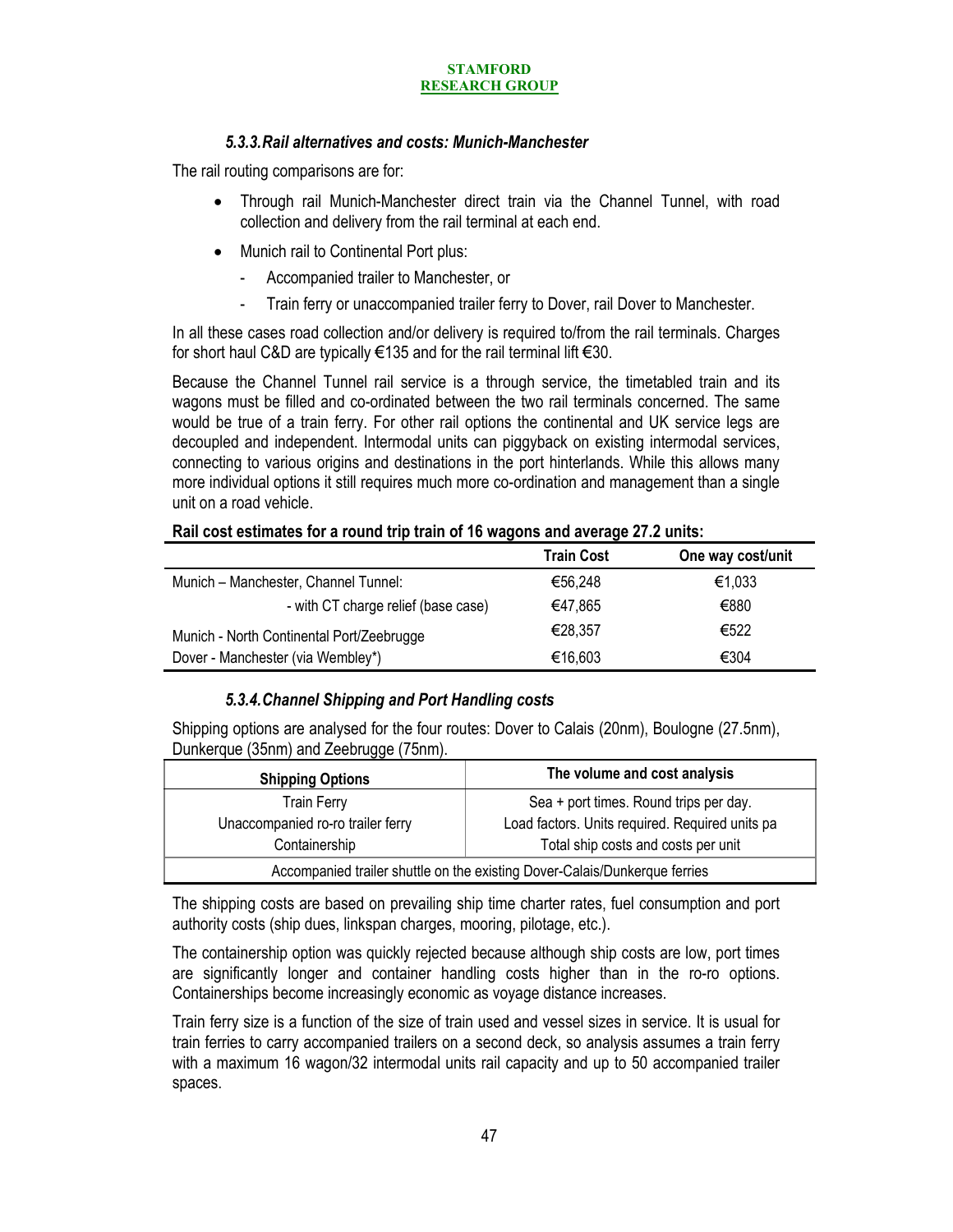Unaccompanied ro-ro trailer ferry size is not constrained by organisation of the road mode on land, and can be varied to match traffic volumes. Analysis, based on the commonly available small 75-80 trailer capacity vessel showed that shipping cost per unit is rather lower than for the train ferry.

**Port handling costs** for the train ferry comprise two fixed cost elements, firstly, the €1.0m pa cost of the local based rail employees and shunting locomotives at each port to handle the wagons between rail yard and ship and, secondly, the €3.6m pa "infrastructure" cost to cover the capital coast of about €35m for the two specialist train ferry linkspans (€15m each) and a rail yard at Dover. The unit handling cost is lower than for unaccompanied trailer handling, from rail yard to rail yard, providing volumes are over 40,000 units pa.

Third party accompanied trailers could be carried, but the price would have to be very low to attract such traffic given low train ferry sailing frequency and competition from the turn up and go services offered by conventional ferries, themselves only achieving an average utilisation of under 50%. The table below assumes 30 trailers per round trip at an average achieved contribution of about €100 net. Even this is an optimistic assumption.

The calculations are based on 4 trips per day each way on Calais and Boulogne, 3/day on Dunkerque and 2/day on the longer Zeebrugge route. Limiting volumes and the round trips to 2 per day on all routes raises the costs per unit to approximately the Dover-Zeebrugge level of €330 per unit.

| Dover to/from                       | Calais/Boulogne    | <b>Dunkerque</b>   | Zeebrugge |
|-------------------------------------|--------------------|--------------------|-----------|
| Round trips/day                     | 4(3)               | 3                  | 2         |
| Rail units/day (27 per trip)        | 216                | 162                | 108       |
| - Units per annum (300 days)        | 64,000             | 48,000             | 32,000    |
| @ 24 tonnes average/unit            | 1.54 <sub>mt</sub> | 1.15 <sub>mt</sub> | $0.77$ mt |
| Fixed ship & port costs/round trip  | €7,208             | €8,941             | €11,254   |
| Less net trailer contribution       | (E2,700)           | (E3,200)           | (€3,150)  |
| Cost per unit (54 rail units)       | €83                | €106               | €150      |
| Handling + infrastructure cost/unit | €96                | €120               | €180      |
| Total net cost/unit – with trailers | €179               | €226               | €330      |

**Train Ferry: 14,000grt, 32 rail units capacity + accompanied trailers** 

Port handling costs for the unaccompanied trailer ferry comprise the ILU lift from rail wagon to trailer, the tugmaster tow from rail yard to quay and the tow from ship to quay. These variable stevedoring charges are dependent on unit labour costs, equipment and terminal (rental) costs, the distance from rail terminal to ship, etc. The estimated costs range from circa €53 at Dover to €90-€100 per unit at the four Continental ports. There should be scope for reducing these costs.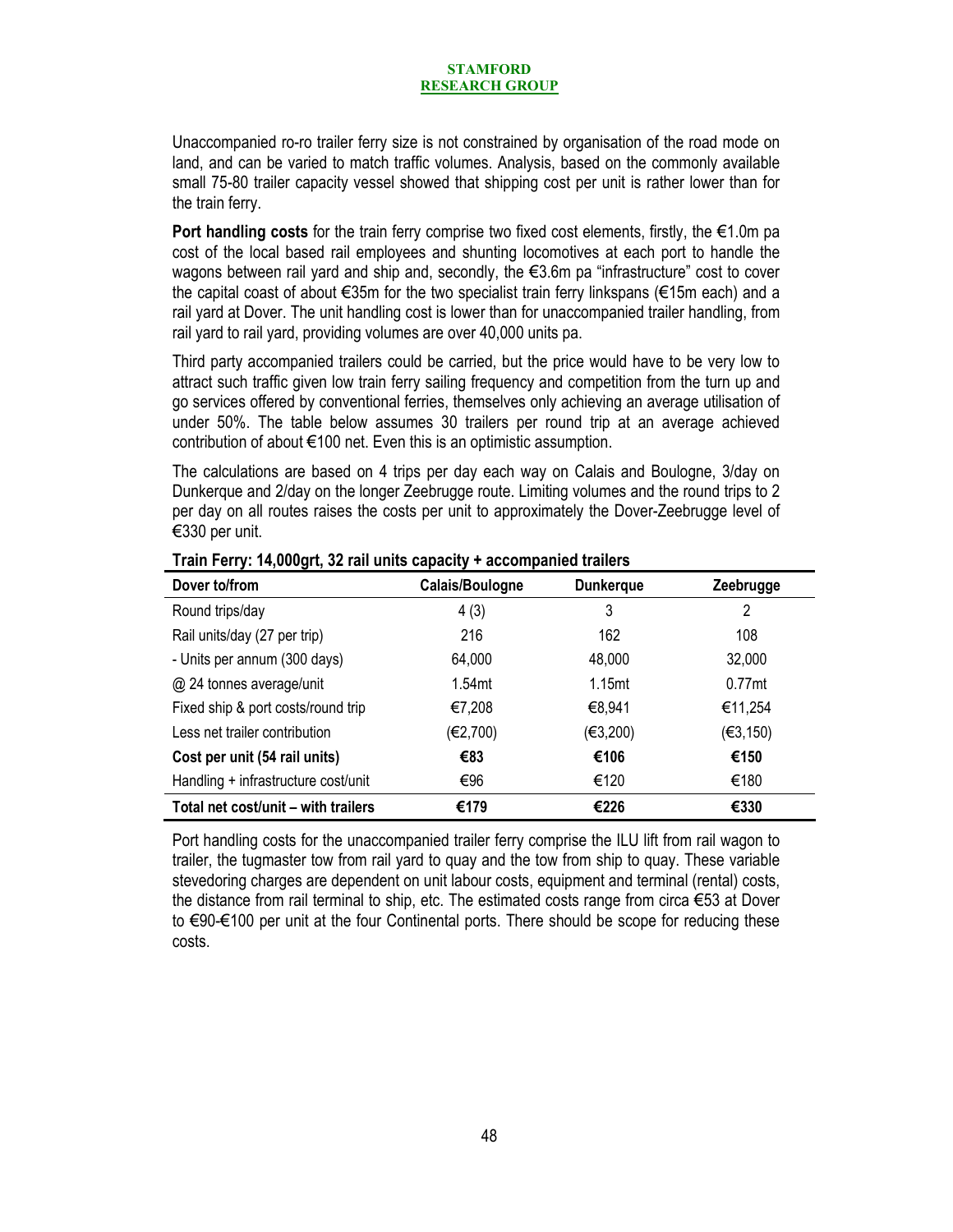The comparative costs for a small unaccompanied ro-ro trailer ferry are shown below.

| 0110000111p011100 TO TO Gallot Tottype Typography ou Gallot Gapaoity |                   |                   |                   |  |  |
|----------------------------------------------------------------------|-------------------|-------------------|-------------------|--|--|
| Dover to/from                                                        | Calais/Boulogne   | <b>Dunkerque</b>  | Zeebrugge         |  |  |
| Round trips/day                                                      | 3                 | 2.5               | 1.5               |  |  |
| Rail units/annum (90 trailers/trip)                                  | 108,000           | 90,000            | 54,000            |  |  |
| @ 20 tonnes average/unit                                             | 2.2 <sub>mt</sub> | 1.8 <sub>mt</sub> | 1.1 <sub>mt</sub> |  |  |
| Fixed ship & port costs/round trip                                   | €6,384            | €6,364            | €7,755            |  |  |
| Cost per unit (120 units)                                            | €53               | €53               | €65               |  |  |
| Variable cost/unit                                                   | €150              | €147              | €142              |  |  |
| Total cost/unit                                                      | €203              | €200              | €207              |  |  |
|                                                                      |                   |                   |                   |  |  |

| Unaccompanied ro-ro trailer ferry): 7,000grt, 75-80 trailer capacity |  |
|----------------------------------------------------------------------|--|
|                                                                      |  |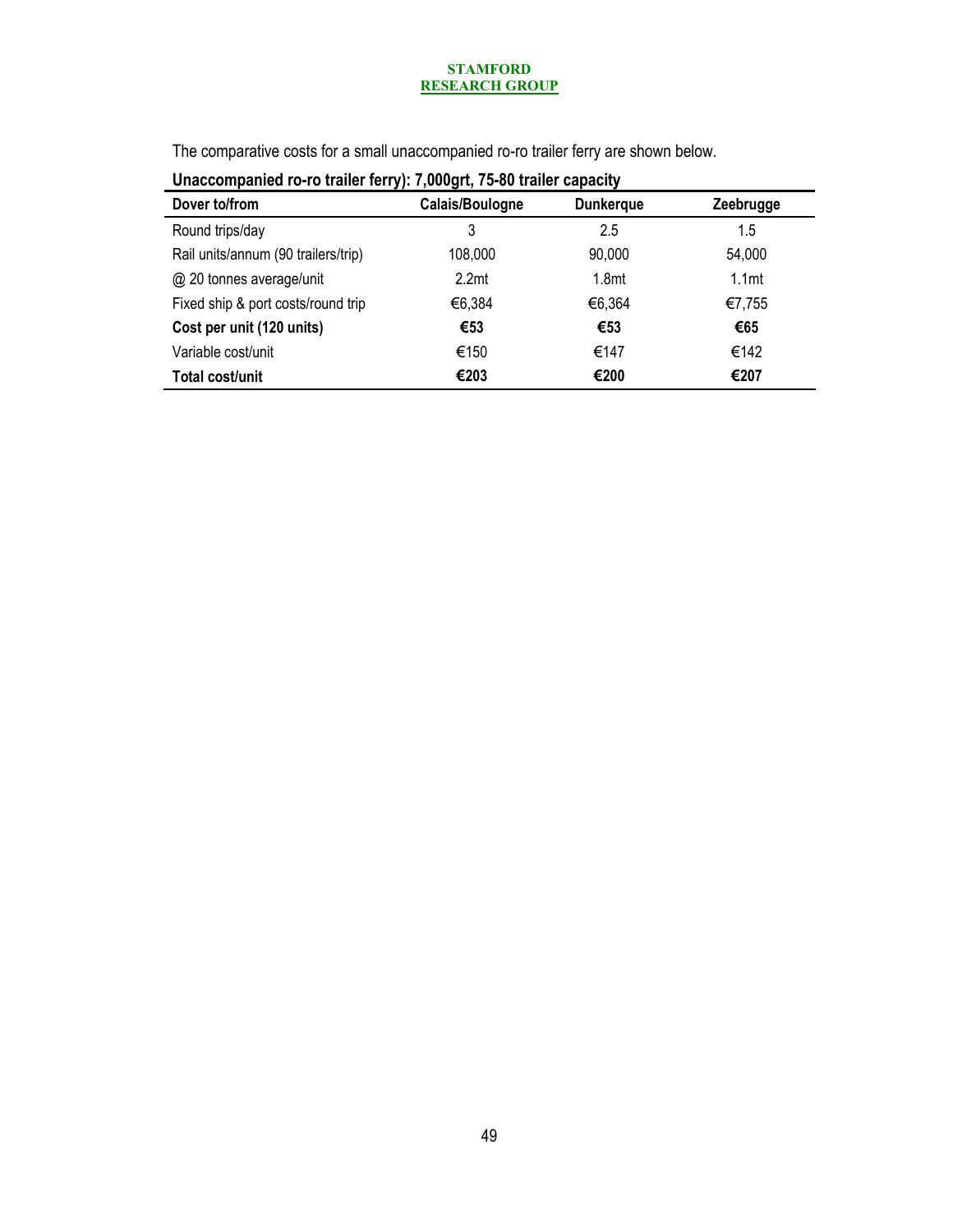# *5.3.5.The through cost comparisons and conclusions*

|    | A. Existing road and intermodal routings                                                                    |               |
|----|-------------------------------------------------------------------------------------------------------------|---------------|
| 1. | Through rail Munich-Manchester: Local C&D + terminal x 2                                                    | €330          |
|    | Rail cost via Channel Tunnel: with-without CT charge relief                                                 | €880-€1073    |
|    |                                                                                                             | €1,250-€1,363 |
| 2. | Accompanied trailer throughout journey (see 5.2)                                                            | €1,350-€1,500 |
| 3. | Unaccompanied trailer via Zeebrugge-Humber ferry                                                            | €1,320        |
| 4. | Rail Munich-Channel Port and accompanied trailer to/from Manchester                                         |               |
|    | Rail Munich-Dunkerque €522 with C/D + terminal cost €165                                                    | €687          |
|    | Road Dunkerque-Manchester €465 + ferry €225                                                                 | €690          |
|    |                                                                                                             | €1,377        |
|    | <b>B. New Cross-Channel systems and routings</b>                                                            |               |
| 5. | Future Train Ferry and through train via Dover                                                              |               |
|    |                                                                                                             |               |
|    | Rail Munich - Dunkerque                                                                                     | €522          |
|    | Rail Dover - Wembley (train splits) - Manchester                                                            | €304          |
|    | Local C&D + terminal charges                                                                                | €330          |
|    | Train ferry crossing (with accompanied trailers)                                                            | €226          |
|    |                                                                                                             | €1,382        |
| 6. | Future Unaccompanied ro-ro trailer Ferry and intermodal transfer                                            |               |
|    | Rail + handling as in 6 above $\text{\textsterling}522 + \text{\textsterling}304 + \text{\textsterling}330$ | €1,156        |
|    | Ro-ro trailer ferry crossing                                                                                | €200          |
|    | Infrastructure cost Dover rail yard £3m                                                                     | €9            |

# *5.3.6.Implications for FINESSE*

- There is little difference between the through costs as estimated above.
- Direct, accompanied, haulage wins on price relative to quality of service (transit time and reliability) against intermodal rail and against unaccompanied trailer.
- Munich is too far south for unaccompanied trailer via Zeebrugge/East Coast UK to have a clear competitive margin on price versus service.
- The Channel Tunnel route alternative is only competitive on price when Tunnel charge relief is given. This charge relief could reduce on review by the UK Government in 2006.
- The rail ferry and trailer ship options require over 1 million tonnes of rail derived traffic to be economically viable.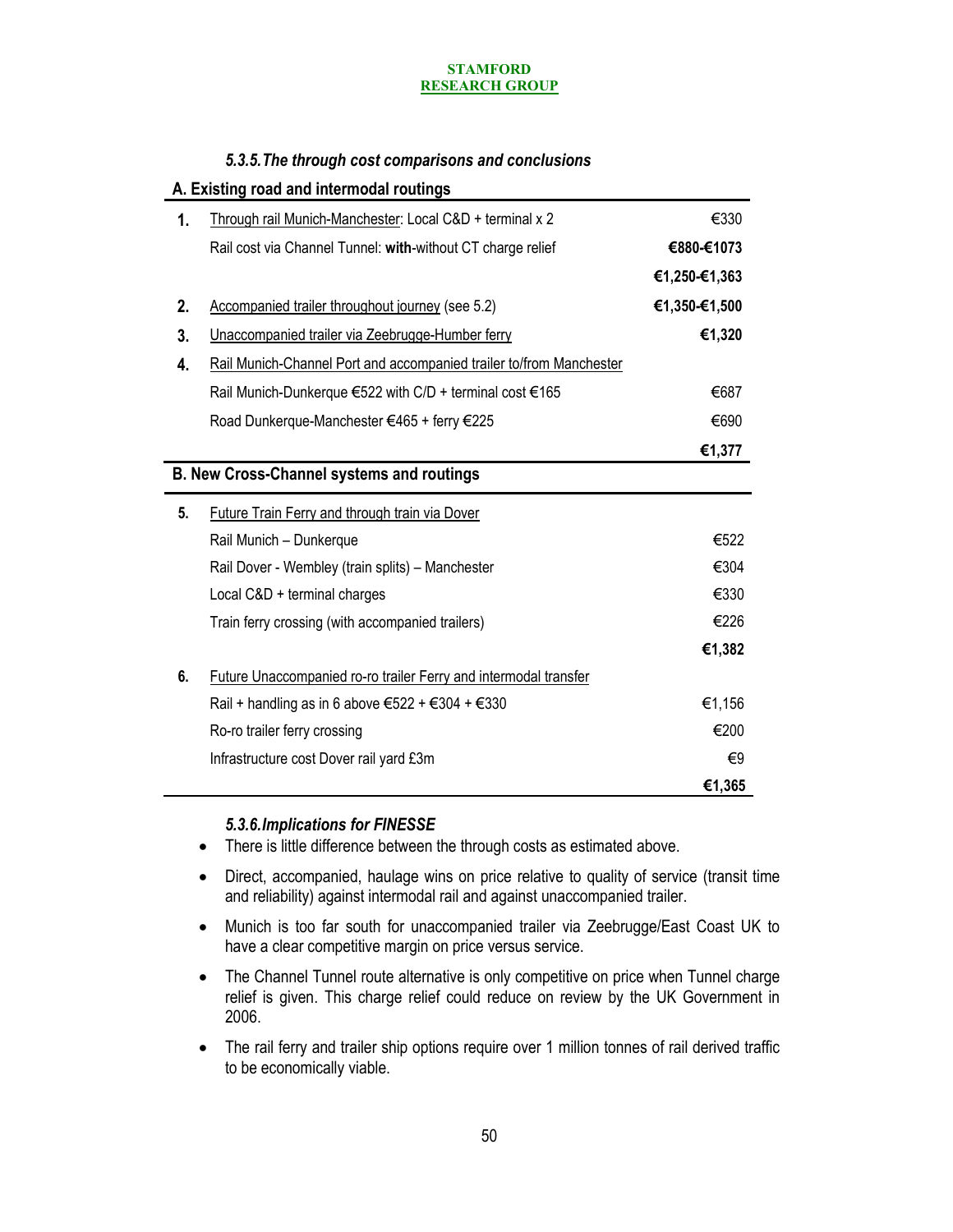- The unaccompanied trailer ship cost is very low, but the double handling, from rail yard to quay and quay to ship, is excessive and could perhaps be significantly reduced for a regular traffic flow.
- The train ferry unit cost is too high unless it can win a contribution from accompanied trailers but in practice it will be very hard for a 3 sailings per day ferry from a port location remote from the ferry terminal to compete against hourly departures by conventional ferries. The train ferry is a less flexible system and it requires an operator to run the through trains, commit to a long term charter of a more expensive vessel and invest in the specialist rail ferry berths (through a long term contract). It may also be difficult to find an existing vessel configured to carry sufficient long intermodal rail wagons and a commitment to an expensive new vessel may be required at the start up phase.

The through cost analysis indicates the subsidy, or penalty to be applied to road haulage, required for intermodal units by rail to compete. The common view of industry is that intermodal routes and rail modes need to have a 30% cost advantage to compensate for their disadvantage versus accompanied road haulage. This is equivalent to a required cost advantage of €400-450 per unit. The relative external costs of the intermodal routings versus the through road routing are about €150, against this €400, using the analysis elsewhere developed from the RECORDIT study. This differential is insufficient to swing the balance in favour of the intermodal options if the external costs were to be internalised.

# **5.4. Attitudes and preferences**

### *5.4.1.Introduction*

This chapter summarises the results of the market survey carried out amongst some 50 shippers, forwarders, and other rail users, potential users, and operators in the UK, Belgium, France, and other European countries, as detailed in Technical Papers 11 *Market Survey UK*, 12 *Market Survey France*, and 13 *Market Survey Belgium*.

Interviews were carried out both face-to-face and by telephone. Interviews with government organisations are excluded from this chapter, as information from them has been included in relevant Strategy chapters and Technical Papers.

### *5.4.2.Current services*

Zeebrugge offers the main route for unaccompanied trailers into the UK, and the services offered from Zeebrugge satisfy current market requirements. Traffic moves to the UK from Italy, German and Switzerland via the Thames and East Coast ports for the road move to its final destination. Rail is used on the continent to Zeebrugge where the distance to the port makes it worthwhile (the general consensus was 400km as the minimum critical distance).

Unaccompanied traffic from Southern France and Spain either moves by rail to Northern France, primarily to Lille and Dourges, where it is transferred to accompanied road, or directly to Zeebrugge for an unaccompanied crossing.

Spanish hauliers move accompanied trailers via Dover or the Tunnel, and say that their companies are not large enough to invest in intermodal units.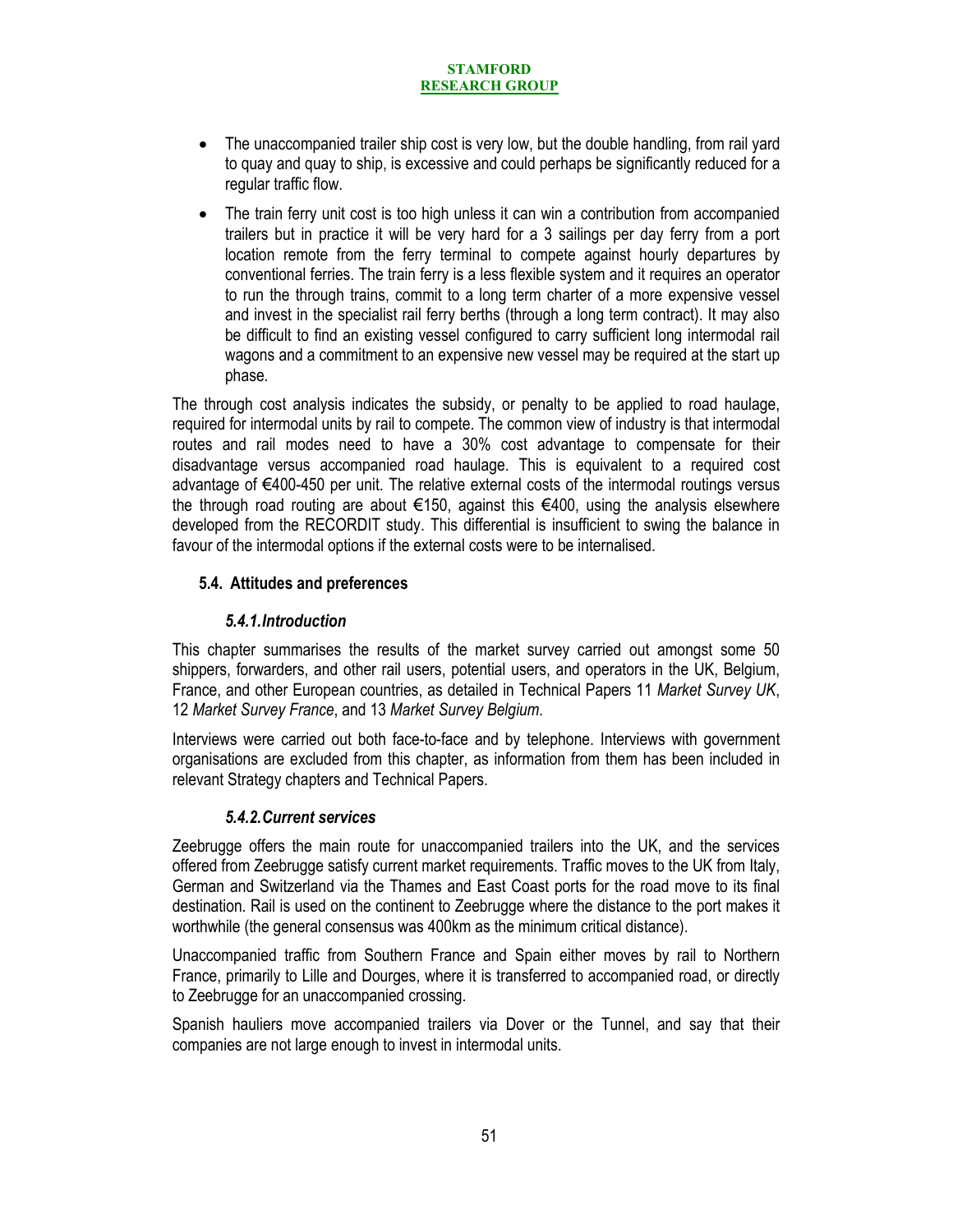A wide range of different factors drives mode and routing choices. Those identified in the market surveys (which are not exhaustive) are:

- Accompanied vehicle via the Tunnel for speed
- Dover for accompanied vehicle, for sailing frequency
- Accompanied vehicle for flexibility allowing the shipper to make late decisions
- Unaccompanied trailer when transit time is not critical, e.g. to Rosyth
- Cut-off times from UK ports and arrival times into Continental ports to make morning deliveries determine required speed of transit
- Distance and time to port does it need one driver shift or a changeover

Shippers and, increasingly, forwarders are the transport decision-makers, but often the choice of route or port used is made by the hauliers, most of whom have accounts with all the carriers and who let the drivers choose the service they use on a day-to-day basis.

# *5.4.3.Future markets or services*

### **Southern France and Spain**

French respondents favour developing intermodal rail movement from Southern France and/or Spain to the Northern French coast for transfer to an accompanied road movement across the Channel and road movement in the UK. This maximises the benefit of a long rail haul in France and shorter, more flexible sea and land legs within the UK.

### **Eastern Europe**

There is some uncertainty over the future of traffic from Eastern Europe, though most respondents do see potential growth in the long term. There is some predisposition to use rail services for the distances involved bur rail development may be hampered by rail infrastructure inadequacies and doubts about the quality of rail services in these regions.

Currently most overland traffic moves to the UK using accompanied trailers, because labour costs so little, but future development depends in the longer term on EU and national government attitudes to harmonisation on taxes, labour costs, fuel and, for rail, improving the competitiveness of the rail offer. There are other routing options for key elements of eastern traffic, notably the development of services on the short sea routes via Poland and the Baltic.

### **Zeebrugge – Dover**

There is no demand from hauliers, forwarders, or transport operators for a Zeebrugge – Dover service of any type. This traffic was lost following the opening of the Channel Tunnel and subsequent re-structuring on the route. As current unaccompanied services from Zeebrugge to the Thames ports are satisfactory, as are accompanied services from French ports, the market does not see a need to introduce another route to a Channel UK port.

### **Train ferry**

None of the respondents favoured the reintroduction of a train ferry service, due to lack of knowledge of the operation and doubts about its feasibility. None of the respondents identified any major hazardous cargo flows that might transfer to a train ferry service. Respondents in the UK, involved in previous attempts to reintroduce a train ferry, found that shippers would not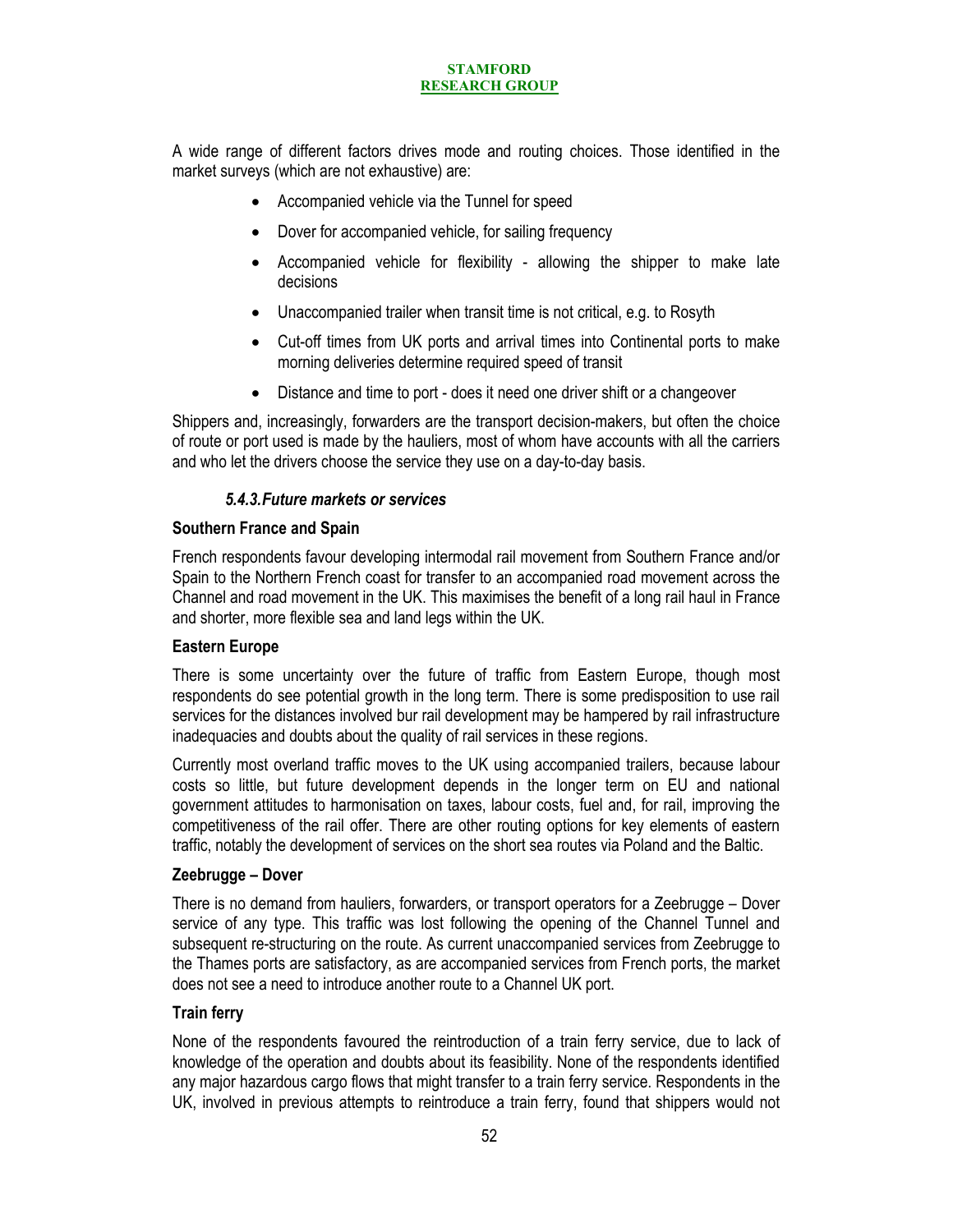commit to the volumes required to make the service viable.

### *5.4.4.The ports*

Zeebrugge has many strengths, including flexibility and a wide range of connections. It has significant areas of growth potential, as a container hub port, as a shortsea port capitalising on Rotterdam's lack of capacity, in developing niche markets such as new cars and in continuing to grow the unaccompanied traffic to the UK. There are possible stumbling blocks, such as the lack of a natural port hinterland and the need to develop transport infrastructure including improved inland waterway connections and rail infrastructure at Antwerp. However, respondents were in general satisfied with the port and optimistic for future developments.

French and Belgian respondents identified container traffic as offering potential for both Zeebrugge and Dunkerque: Belgians believe there is still significant traffic potential on the unaccompanied routes between Zeebrugge and Thames and East Coast ports in the UK. UK respondents too commented on the growing hinterland of the East Coast ports, which is damaging through Tunnel rail in its traditional North West and West Midlands markets.

From other work it is known that while users are very happy with the port of Dover they are concerned about its approach roads.

# *5.4.5.Rail and rail issues*

### *5.4.5.1. General comment*

The rail mode was widely criticised for lack of reliability, lack of flexibility, lack of a transparent pricing structure, high prices on some routes, and the priority given to passenger services. It was contrasted with road transport, which is flexible and allows shippers to choose the pre and post haulage leg very late

### *5.4.5.2. Channel Tunnel*

Through Tunnel rail services are seen as the logical solution for traffics between the continent and the UK that use rail on both land legs. However, it is seen as too inflexible, and too expensive. It might lose market share if prices are increased. Interestingly, respondents also questioned its current capacity, believing it to be running at near capacity for rail.

### *5.4.5.3. Rail in the UK*

Both French and Belgian respondents see a lack of rail infrastructure (particularly port connections), gauge issues and poor rail service quality within the UK. For the French, rail transport does not make sense within the UK: the distance between Dover and London is not sufficient and traffics for further north already move satisfactorily via the UK East Coast ports. The Belgians confirmed that for destinations further north in the UK, they also prefer to use the longer sea crossings to a variety of UK East Coast ports rather than entry at a southern port and the use of rail. Belgian respondents noted an apparent lack of government policy for railfreight, and lack of promotion of rail in the UK.

### *5.4.5.4. Rail in France*

There is a general concern about the poor quality of service on the SNCF, although respondents in Zeebrugge thought that this benefits the Belgian port by encouraging traffic to be routed through Belgium rather than France. Recent price increases on SNCF and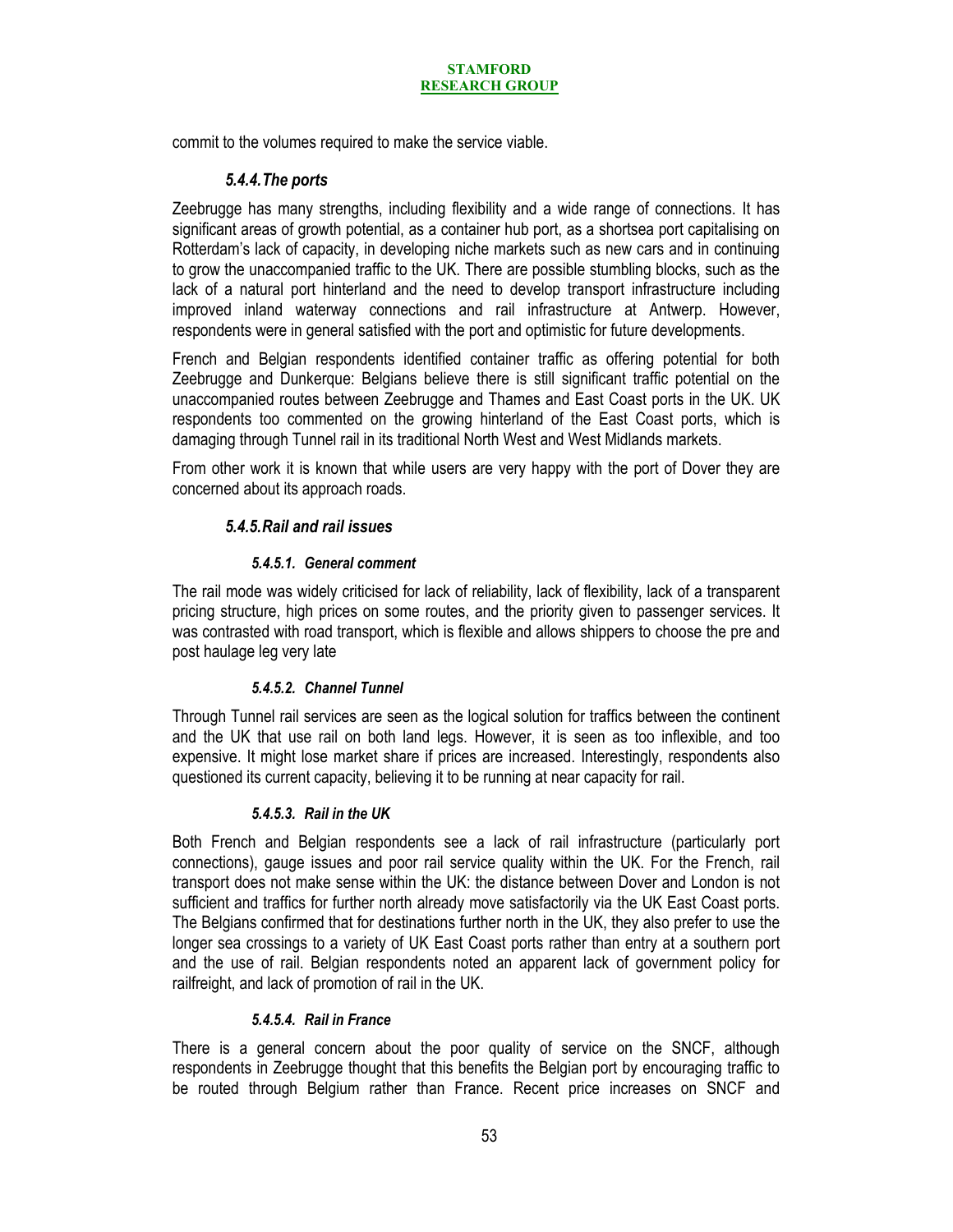continuing service quality problems mean that there is no immediate prospect of this traffic being recovered by SNCF, Any future improvements in price and quality are seen to be as likely to benefit Eurotunnel as French ports.

There is also concern about bottlenecks at both the Franco-Italian border at Modane and the French-Belgium rail border, and future congestion on the Ardennes route which is being used more and more to avoid the SNCF.

### *5.4.5.5. Rail in Belgium*

There are no immediate or specific concerns regarding rail services in Belgium. However, for the port of Zeebrugge to continue to grow its rail business, there will need to be investment against future congestion, for example the second tunnel at Scheldt will need to be built, as traffic for Zeebrugge transits through Antwerp. Investment in rail in Belgium can be a lengthy process, involving passenger and freight requirements. There is a perceived lack of support at national level and subventions are limited to short distances within Belgium. Respondents pointed out that continuing investment in smaller scale improvements is required. There needs to be a focus on attaining the critical mass necessary to provide trainloads from the port.

### *5.4.6.Road*

Respondents in France and Belgium avoid potential road congestion problems in the South East of England by selecting longer sea crossings and the unaccompanied trailer mode.

French respondents expressed no concern with any potential increases in road costs. However, there is a great deal of uncertainty both in Belgium regarding the impact of the LKW-Maut in Germany and in the UK regarding the impact of the Working Time Directive and possible lorry taxes in the future. Belgians expect that road transport companies will consider avoiding the German motorway network and this could impact port choices in future. Hauliers are responding to the WTD in various ways, including out-sourcing drivers, increasing use of Eastern European drivers and setting up drop trailer operations. However, in the UK at least, respondents are still very much waiting to see what the market will do.

Whether additional road costs will lead to any modal shift is uncertain. There is a view that that these costs will ultimately be absorbed into the general costs of road freight, and are in themselves unlikely to drive modal shift, particularly if rail prices also increase over time. However, they might help to create the conditions under which modal shift might at least be considered.

There are high cost elements within the UK, mainly fuel costs, which favour the accompanied mode crossing the Channel. The UK also suffers from driver shortages, making UK-based haulage potentially more expensive.

### *5.4.7.The Finesse concept*

### *5.4.7.1. French response*

It is important for the French market to the UK that any logistics proposal is driven by northbound flows, because of the trade imbalance, and that it should be flexible both in service delivery and in price. Potential benefits to customer include:

- Making use of the flexibility of current shipping services
- SNCF domestic pricing structure on a trainload basis, rather than international pricing, with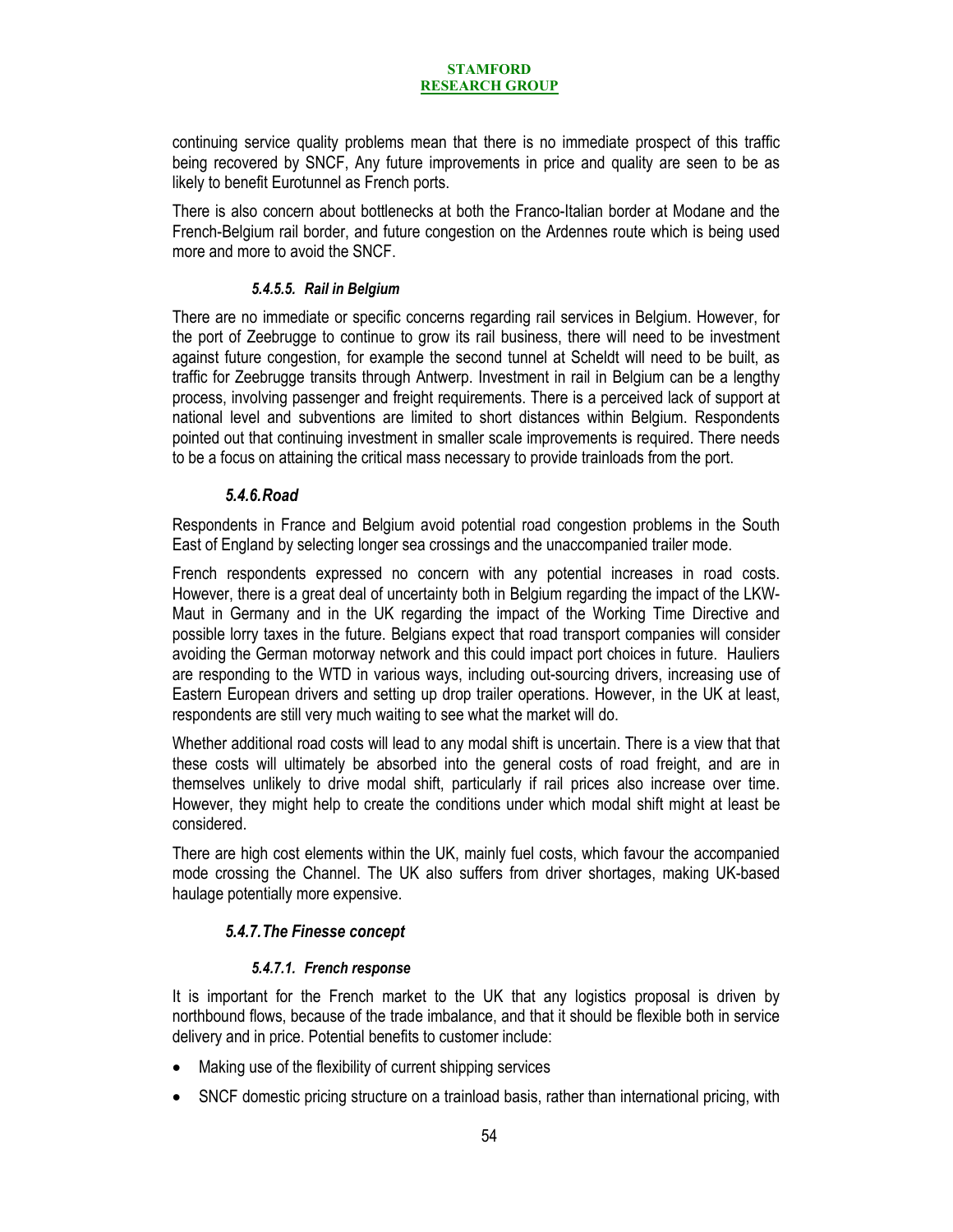revenue going to the SNCB, for example

- Maximising the potential for balancing of flows southbound using Northern to Southern France traffic
- Potentially avoids current trucking cost between Northern France transfer point and Zeebrugge

### *5.4.7.2. Belgian response*

Belgian respondents favour developments at those ports in the UK that offer potential for the growth of Zeebrugge traffic, for example improving rail connections at the Thames ports, rather than exploring the possibilities through Dover where they see no potential for Zeebrugge.

### *5.4.7.3. UK response*

UK hauliers and forwarders were open-minded about the Finesse concept and were willing to consider rail as an alternative to road operations where appropriate and if performance and price criteria are met.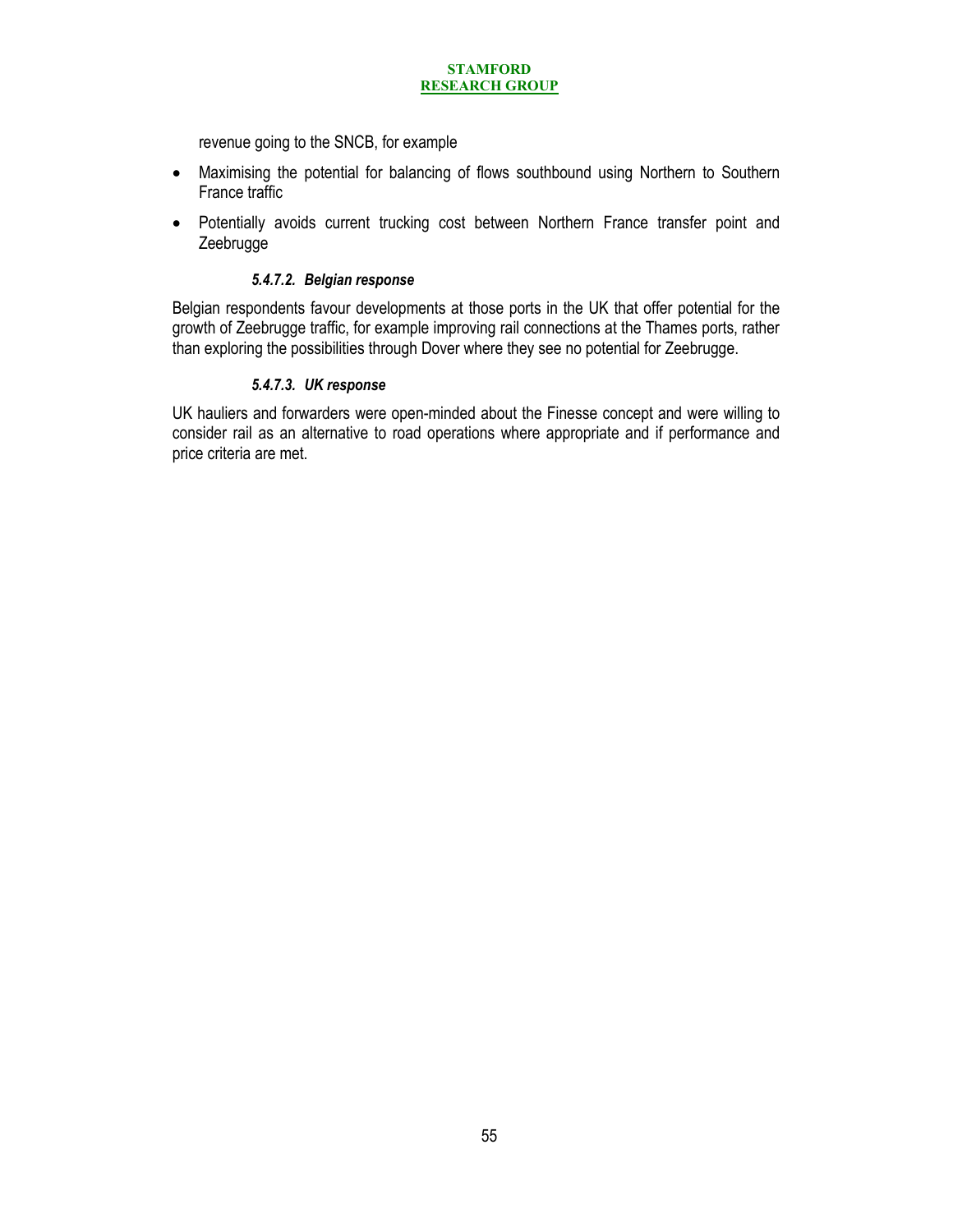# **6. Rail operational and market issues**

# **6.1. Rail business structures**

# *6.1.1.Introduction*

This chapter outlines the basic characteristics of international rail operations and services in Europe, and reflects fuller discussion in Technical Paper 8 Rail Markets– a paper incorporating information on rail operation, offers, markets and marketing channels. No discussion of new rail concepts can sensibly take place without a good understanding of these basic modal principles.

**Railfreight operations are Conventional** wagon: the wagon itself is the load-carrying unit. Pricing is at trainload or wagonload levels. of two types:<br>Intermodal: the wagon carries detachable load carrying units (ILUs), which can be transferred between rail and road or ship

# **Structure of conventional and intermodal rail businesses**

|                     | <b>Operation</b> | <b>Commodities</b>            | <b>Marketing channels</b>                                                                | <b>Equipment provision</b> | <b>Pricing structure</b>                                                         |
|---------------------|------------------|-------------------------------|------------------------------------------------------------------------------------------|----------------------------|----------------------------------------------------------------------------------|
| <b>Conventional</b> | Trainload        | Mainly bulk or<br>high volume | Direct to shipper                                                                        | Private or railway         | Trainload                                                                        |
|                     | Wagonload*       | General                       | Direct to shipper                                                                        | Private or railway         | Per wagon/per tonne                                                              |
| Intermodal          | Trainload        | Unitised                      | Rail haulage to intermediaries, who sell to<br>logistics operators, who sell to shippers | Private                    | Per<br>by <sub>l</sub><br>converted<br>train<br>intermediaries to per unit price |

 $\bullet$ Wagonload services move single or groups of wagons via a general network of trains. These networks are being rationalised throughout Europe.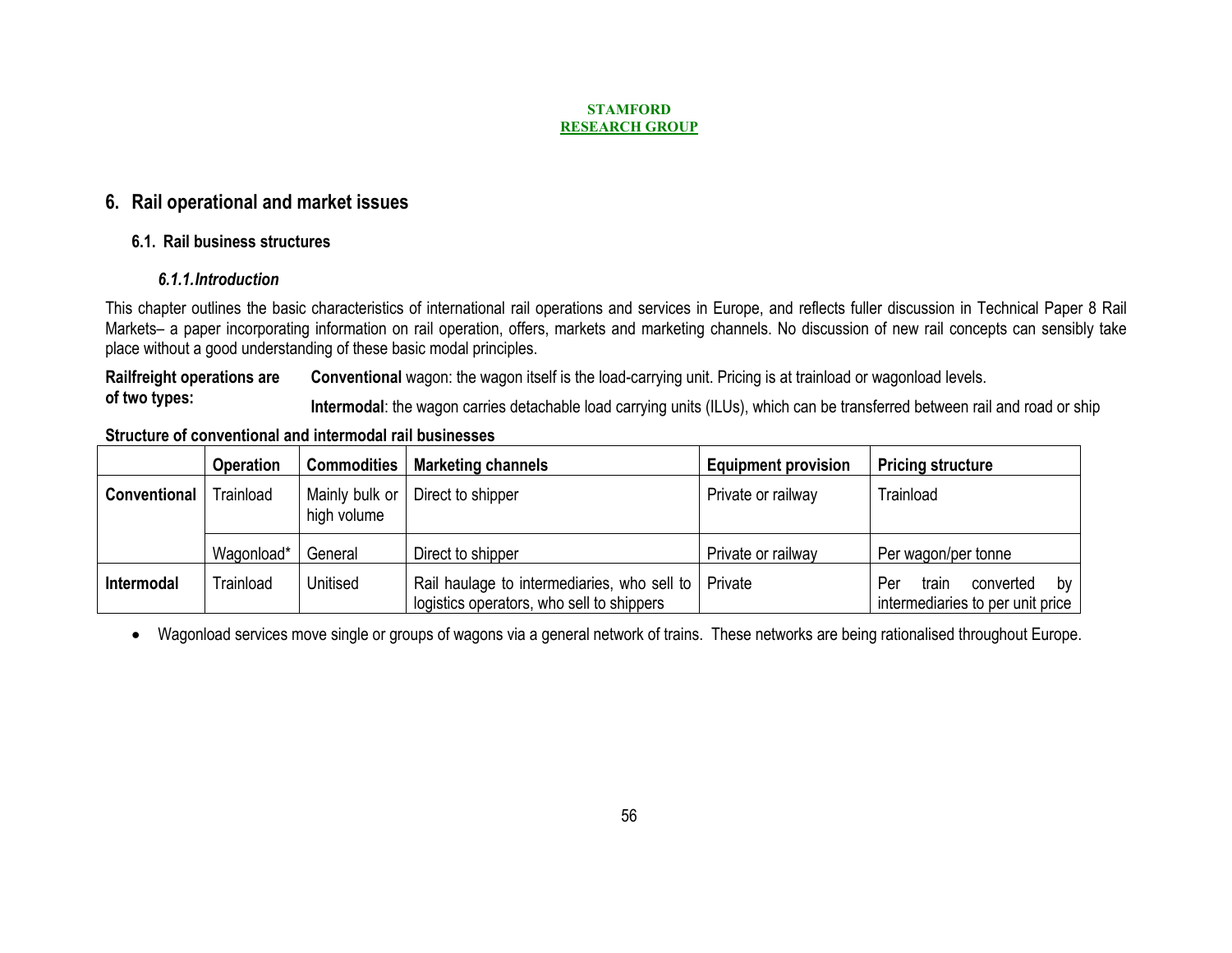| Route                           | Rail offer          | <b>Destination</b>                                            | <b>Commodities</b>                               | <b>Key features</b>                                               | <b>Benefits</b>                                                                                                                        |
|---------------------------------|---------------------|---------------------------------------------------------------|--------------------------------------------------|-------------------------------------------------------------------|----------------------------------------------------------------------------------------------------------------------------------------|
| <b>Channel</b><br><b>Tunnel</b> | Intermodal          | Italy and Spain                                               | goods<br>General<br>and<br>automotive components | Through rail                                                      | Seamless transport offer                                                                                                               |
|                                 | <b>Conventional</b> |                                                               |                                                  |                                                                   |                                                                                                                                        |
|                                 | Trainload           | France, Belgium, Italy                                        | Semi-bulk and consumer                           | Through rail                                                      | Maximises volume                                                                                                                       |
|                                 | Wagonload*          | France, Belgium, Italy<br>Austria,<br>Germany,<br>Switzerland | Semi-bulk and consumer                           | Through rail                                                      | Offers minimal risk at per wagon price                                                                                                 |
| Via ports                       | Intermodal          | Import to UK                                                  | Deep-sea and unitised                            | Most UK movements by<br>road                                      | Uses strong shipping links<br>UK E coast ports minimising road distance<br>Traffic can piggyback on other port-<br>destined trainloads |
|                                 | Conventional        | Import to UK                                                  | <b>Bulk</b><br>Some consumer goods               | Transhipment from wagon<br>to rail or ship<br>Uses road within UK | Can maximise continental wagon gauge                                                                                                   |
|                                 |                     | Export from UK                                                | <b>Bulk</b>                                      | Transhipment to ship                                              | Domestic trainload operation and pricing                                                                                               |

# *6.1.2.Rail services for UK - Mainland Europe Traffic*

\* via Lille for France and Belgium, via Köln for Germany, Switzerland etc.

# **Comment on Channel Tunnel:**

- Currently EWS is relieved of the liability for Eurotunnel charges. This agreement expires at the end of March 2005.
- Eurotunnel recognises that its current charges for railfreight are too high if increased volumes are to be attracted to rail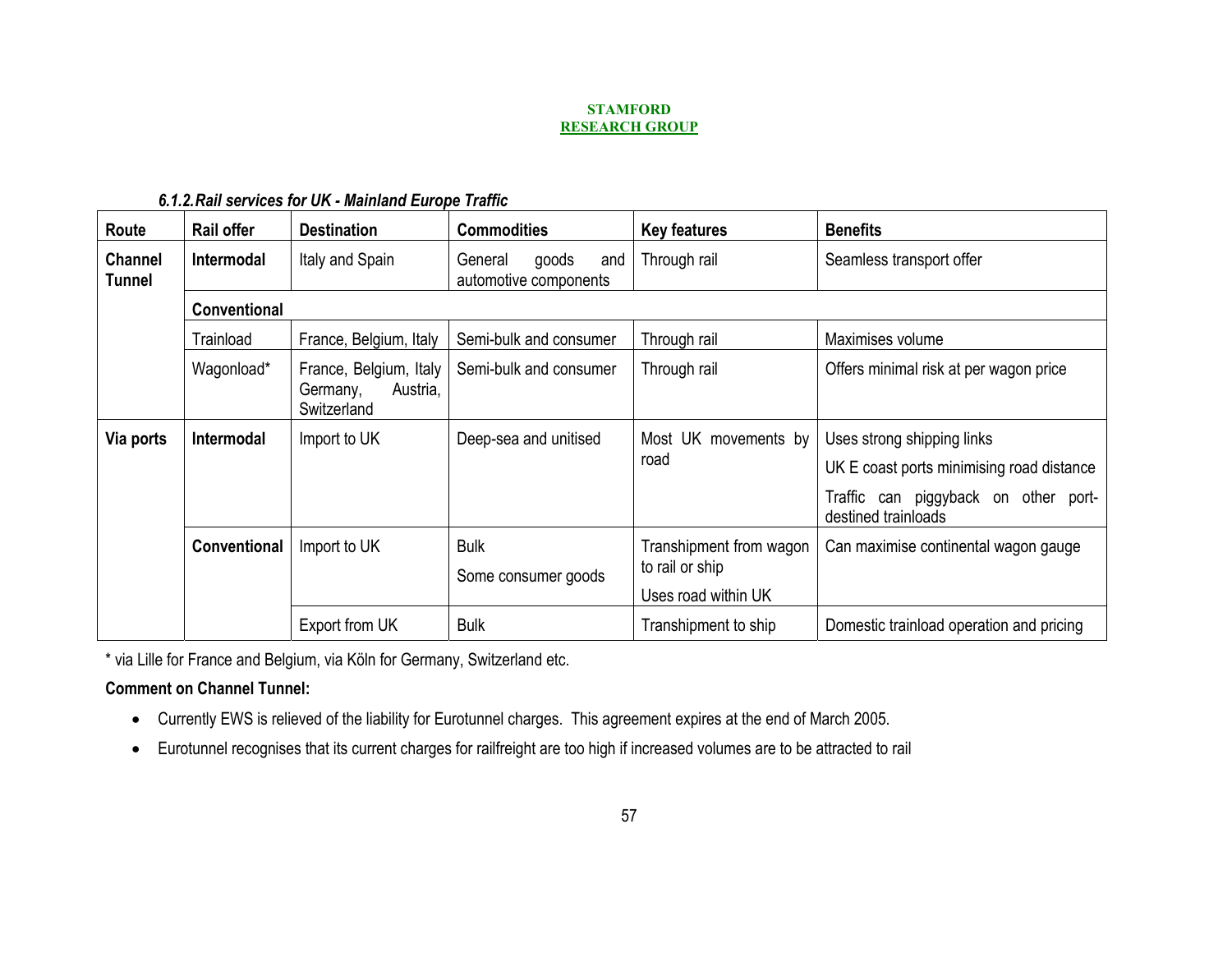# *6.1.3.Hazardous Cargo*

Rail is generally seen as a natural mode for the movement of hazardous cargo. Key points for this market on the Dover Straits are:

- Hazardous cargoes including nuclear materials are banned from the Channel Tunnel.
- Hazardous cargo used to be moved by train ferry, but was a small proportion of total traffic and probably did not exceed about 60,000t pa.
- SNCF had hoped to maintain the Dover Dunkerque train ferry on the basis of hazardous cargo after the opening of the Channel Tunnel, but decided to withdraw the service after only a few months due to insufficient traffic for viability even after subsidy
- EWS study on the potential for a Harwich-Vlissingen train ferry found that most ex-train ferry customers had switched their traffic to ISO tank containers
- Most UK companies generating hazardous cargoes are small this implies low volume, diffuse flows, unsuitable for wagonload movement.

# **6.2. Train Ferry Markets and Applications**

# *6.2.1.Introduction*

Detailed costing of a potential train ferry on the proposed routes, and a discussion of market views, is provided earlier in this Report. Separately, a full discussion of train ferries and their global application, including discussion of the Dover-Dunkerque ferry closed in 1995, is provided in Technical Paper 10 Train Ferries. This sub-section summarises the markets and contexts within which train ferries have and continue to operate, and identifies some of the issues resulting in the rejection of the mode for FINESSE.

# *6.2.2.Key features*

- Used to cross un-bridged gaps as part of a rail network
- Generally underwritten by railway operators
- Usually withdrawn after fixed links have been built
- Over last 15-20 years number of routes has fallen from around 48 to 33
- New routes have been opened, where train ferries are cheaper than building a new fixed link

# *6.2.3.Cross-Channel Train Ferry Operations*

- Train ferries are designed to take a full deck load of wagon types prevalent at the time. Intermodal wagons currently in use would make poor use of any design of train ferry deck.
- Ferry trains need to be split and re-marshalled at ports, whereas trains through the Channel Tunnel do not face this additional cost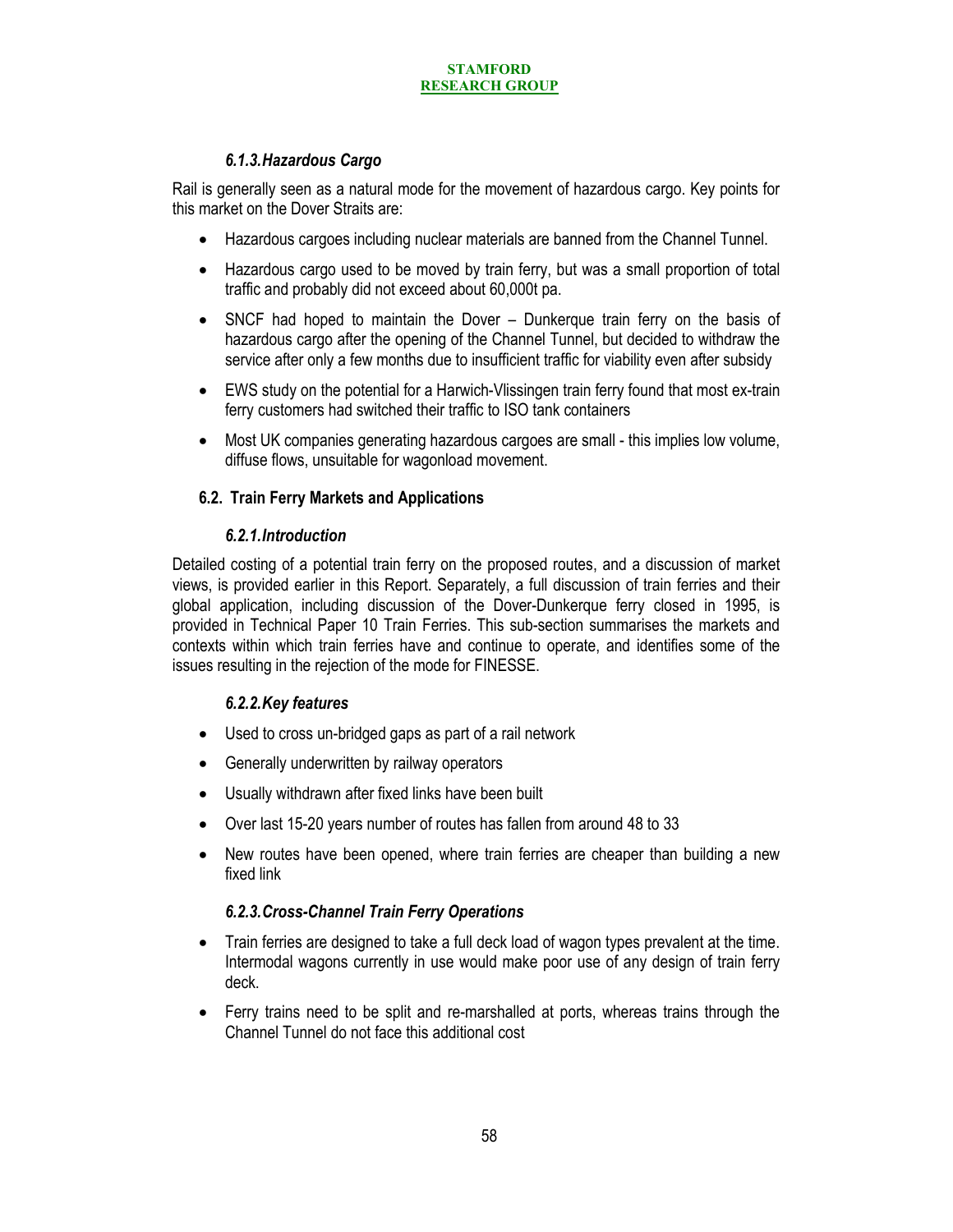# *6.2.4.Results of recent studies*

- A study carried out by EWS considering re-introducing a Channel train ferry service concluded that it could neither compete with the Tunnel, nor with all-road operations
- The most recent proposal for a train ferry link was put forward by the RAFTS EEIG (European Transmodal Train and Ferry Link European Economic Interest Group). This would have operated between Ijmuiden and Hull. The scheme failed to get Marco Polo backing and potential customers were unwilling to make sufficient commitment to underwrite the proposed operation.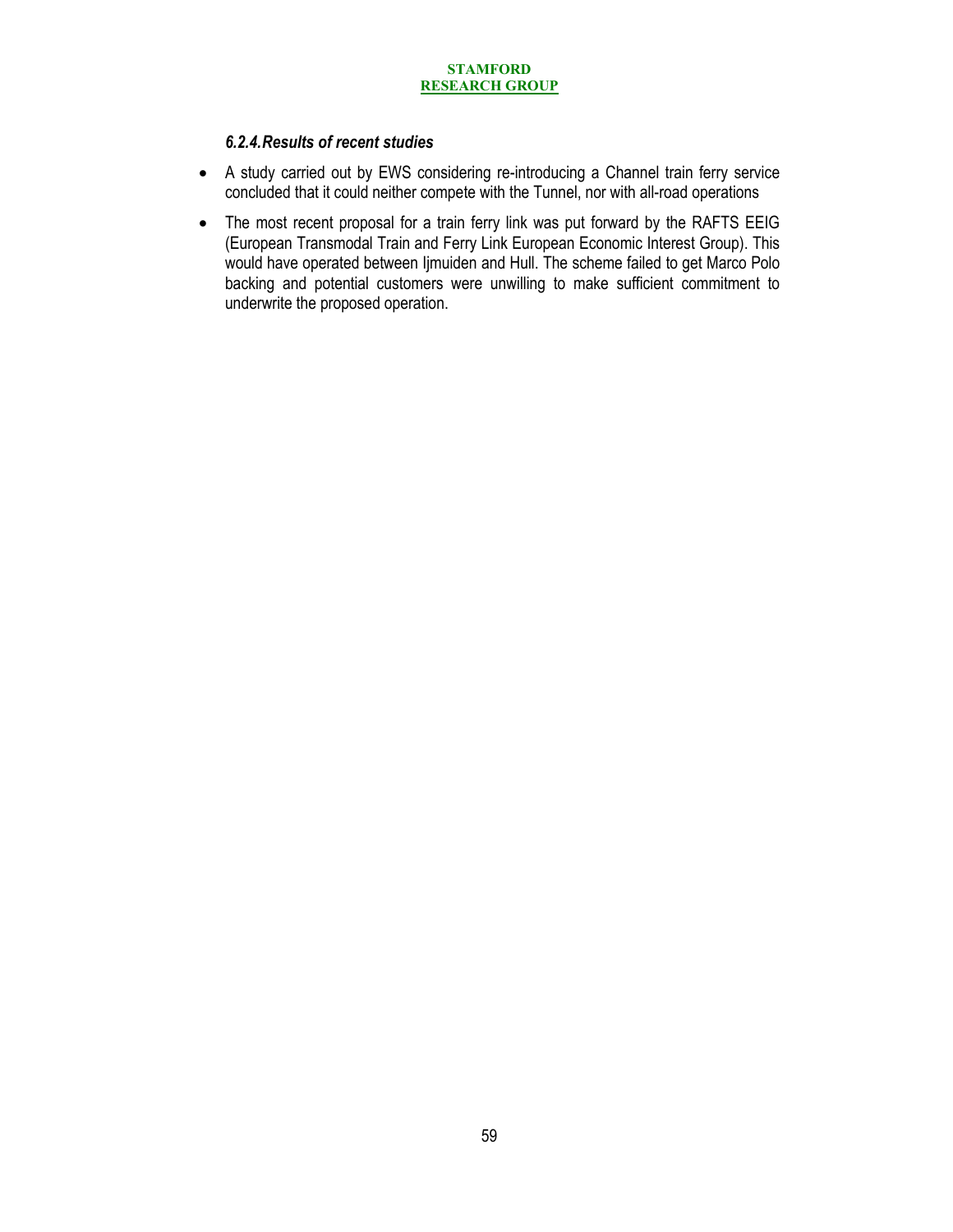# **7. Comparative external costs**

The full analysis of external costs summarised here is given in Technical Paper 14 External Costs.

The calculations of environmental gain considered here show the net effect over complete routes. The impact of environmental costs, however, fall particularly on port towns, where trucks concentrate and cause congestion and adversely affect air quality. In Dover, for example, trucks are frequently backed up along Townwall Road outside the port with their engines idling. This focused impact is not adequately reflected in customary measures of environmental gain.

It is particularly in the interests of port communities to support the transfer of some of this road traffic to rail, and to support their port authorities in their efforts to carry out this policy.

We have identified the circumstances in which rail or intermodal transport can compete on price with road transport, and found them to be quite limited because of the length of rail travel, and the volume, required for the economies of the mode to become apparent. Customers also tend to require much lower prices from rail to compensate for the loss of flexibility and ease of use associated with the mode: this differential is generally seen as needing to be around 30%

Rail is, however, widely recognised to be more environmentally friendly than road, so that the FINESSE project required us to examine the comparative external costs imposed by different transport modes. This approach, which allows a broader socio-economic evaluation of the efficiency and costs of different transport modes, permits recalculation of modal costings, and possibly demonstrates that public policy should be directed more towards achieving modal shift, most particularly in the context of the FINESSE project.

The EU and many governments and other public authorities of course already accept this argument and are directing their efforts towards the encouragement of rail and water solutions.

We have examined the latest studies carried out by the EU, specifically to guide its support for environmental initiatives and therefore appropriate for our work, on comparative external costs of freight transport. The most relevant is the state-of-the-art RECORDIT (2001) study, which considered the following cost categories, irrespective of transport mode:

- Air pollution;
- Accidents;
- Congestion and slot scarcity;
- Noise;
- Global warming.

Attaching monetary values to categories such as these, and weighting their relative importance in order to compare the impact of different modes, is a difficult and complex matter, and has been the subject of much research and economic analysis. Inevitably there is a significant element of qualitative judgement.